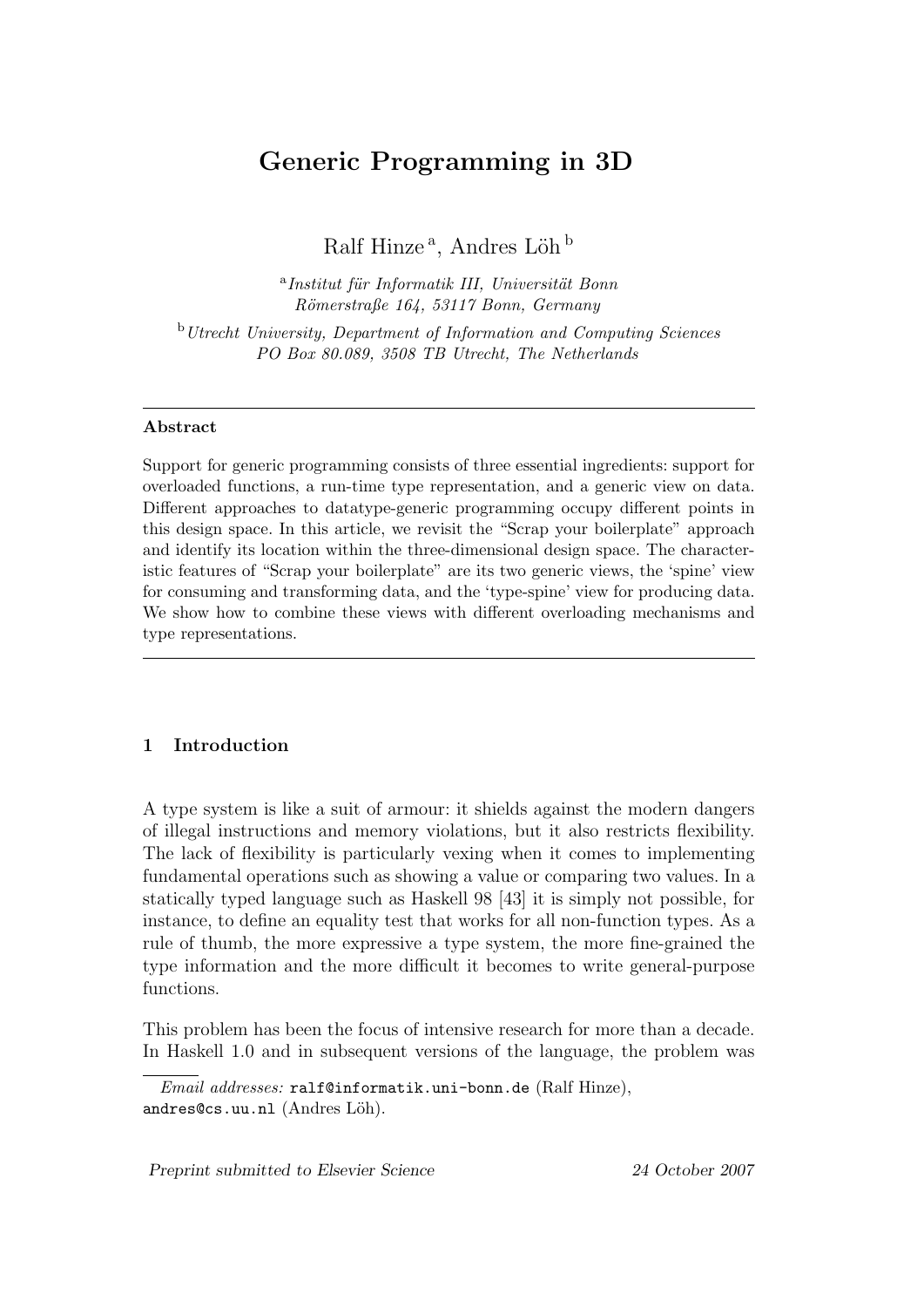only partially addressed: by attaching a so-called deriving form to a datatype declaration the programmer can instruct the compiler to generate an instance of equality for the new type.<sup>1</sup> In fact, the deriving mechanism is not restricted to equality: parsers, pretty-printers and several other functions are derivable, as well. These functions have become known as (datatype-) generic or polytypic functions, functions that work for a whole family of types. Unfortunately, Haskell's deriving mechanism is closed: the programmer cannot introduce new generic functions.

A multitude of proposals have been put forward that support exactly this: the definition of generic functions. The approaches differ wildly in syntax, expressiveness and ease of use. However, they all share a common structure. In general, support for generic programming consists of three essential ingredients:

- support for overloading,
- a run-time type representation, and
- a generic view on data.

An overloaded function is a function that performs case analysis on types and exhibits type-specific behaviour. As we will see in Section 2, generic functions are special cases of overloaded functions, and almost every generic function exhibits type-specific behaviour: Haskell's pretty-printer, for instance, displays pairs and lists using a special mix-fix notation.

If we write a generic function, does it only range over types (such as the pretty printer), or also over parameterised types (such as a map function that works for any container type)? The type representation determines the types we can analyze in overloaded functions. Ideally, a type representation is a faithful mirror of the language's type system. To be able to define such a representation, the type system must be sufficiently expressive. However, the more expressive a type system, the more difficult it is to reflect the full system onto the value level.

Finally, to make a function truly generic, we need a uniform mechanism for accessing the structure of values: a generic pretty printer works for all datatypes including types that the programmer has yet to define. Consequently, the pretty printer has to treat elements of these types in a uniform way: in Haskell, for instance, they are displayed using prefix notation.

 $1$  Actually, in Haskell 1.0 the compiler would always generate an instance of equality. A deriving form was used to restrict the instances generated to those mentioned in the form. To avoid the generation of instances altogether, the programmer had to supply an empty deriving clause.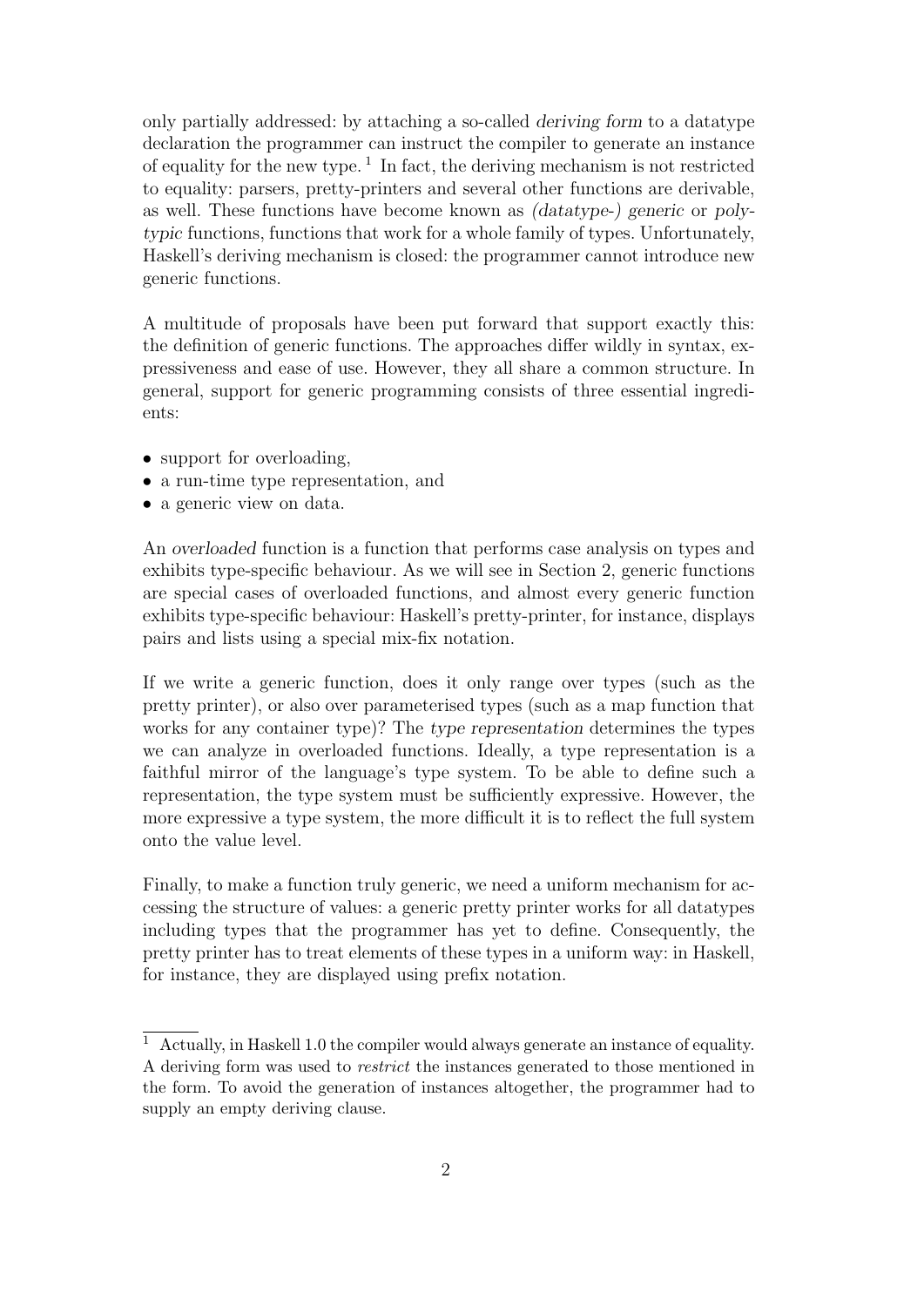The three ingredients are orthogonal concepts. Each concept can be realized in different ways and each combination yields a different point in the design space of generic programming. Not all combinations are equally feasible, and sometimes, additional glue is required to make a choice work.

In this article, we take a closer look at the "Scrap your boilerplate" (SYB) approach [44,36,37,29,27] and identify its location in the three-dimensional design-space. The characteristic feature of SYB are its views: For consuming and transforming values, SYB employs the 'spine' view; for producing values, SYB provides the 'type-spine' view. We show how to use different overloading mechanisms and type representations. In particular, we discuss three techniques to achieve overloading: type reflection via a datatype of type representations, Haskell's type classes, and a type-safe cast. We explain how to represent the type system of Haskell 1.0 and explore several ideas of how to cover the more expressive system of Haskell 98 (or one of its manifold extensions).

The rest of the article is organised as follows. In Section 2, we introduce the central ideas of overloading, type representations, and generic views by picking one particular point in the design space: we choose explicit type reflection to achieve support for overloading, we represent the simplest possible type language, and pick the spine view of SYB as the generic view. Using this combination, we present a few simple generic functions. Afterwards, we look at each of the three dimensions in more detail, starting with type representations (Section 3), followed by generic views (Section 4) and mechanisms for overloading (Section 5). Finally, we discuss related work in Section 6 and conclude in Section 7.

Throughout this article, we use Haskell (with GADTs, and for some parts, overlapping instances) as an implementation language. As we explain in Section 2, we make some assumptions about the language that are not supported by current Haskell explanations. However, all of the modifications are so simple that they can be translated into plain Haskell by applying a simple preprocessor. In fact, this paper is generated using lhs2TEX [26], a preprocessor that can generate both a LATEX version and a Haskell version of all the Haskell code examples from a common source.

This article is a thoroughly revised and extended version of the lecture notes "Generic Programming, Now!" [28], which in turn are based on the papers "'Scrap Your Boilerplate' Reloaded" [29] and "'Scrap Your Boilerplate' Revolutions" [27]. While the lecture notes explore the design space in 2D, this paper additionally covers the third dimension: the mechanism for overloading (Section 5). Furthermore, we introduce and discuss a new generic view (Section 4.3), which combines the 'spine' and the 'type-spine' view.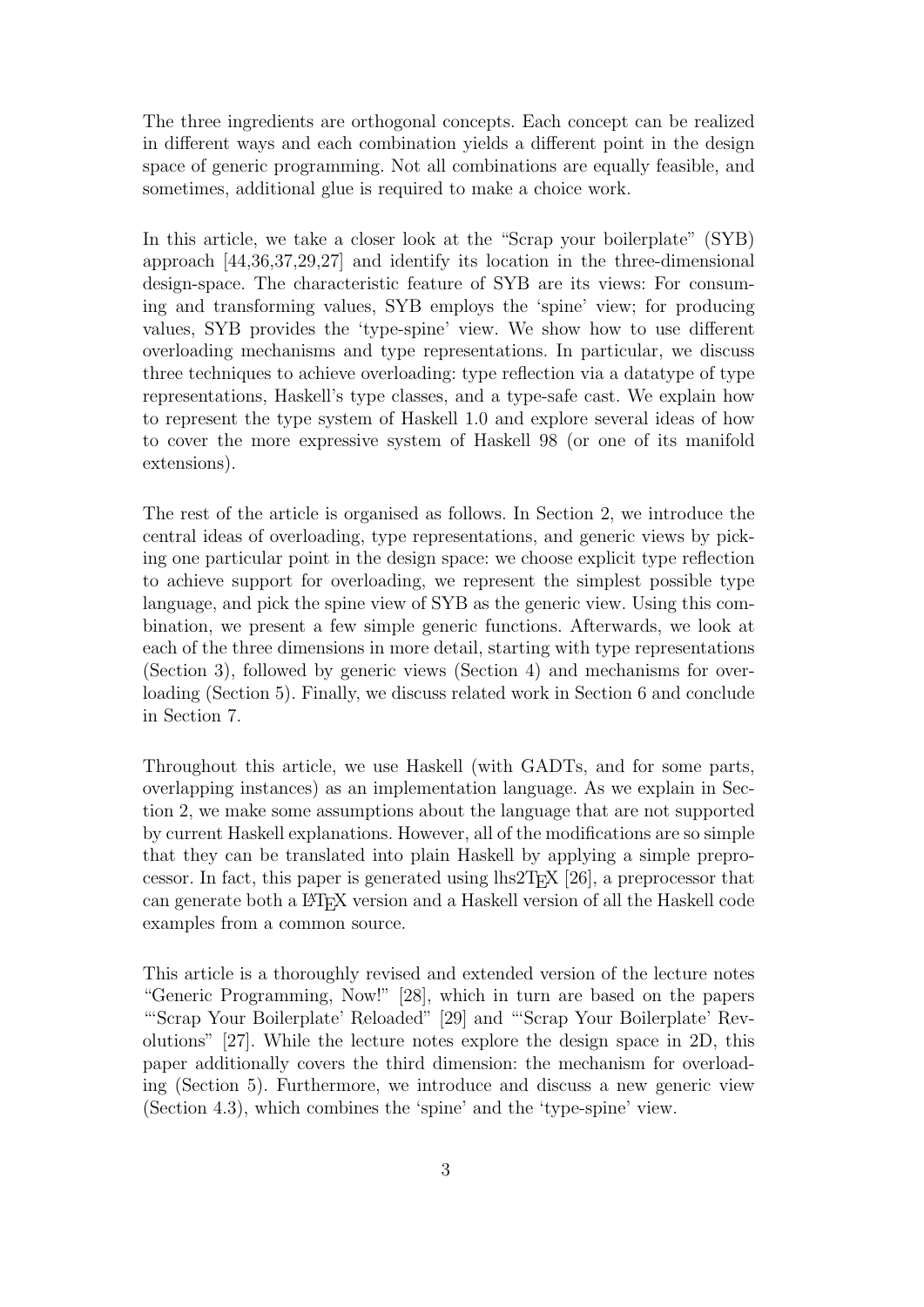# 2 A guided tour

#### 2.1 Type-indexed functions

In Haskell, showing values of a datatype is particularly easy: one simply attaches a deriving (Show) clause to the declaration of the datatype.

```
data Tree \alpha = Empty \mid Node (Tree \alpha) \alpha (Tree \alpha)
                   deriving (Show)
```
The compiler then automatically generates a suitable show function. This function is used, for instance, in interactive sessions to print the result of a submitted expression  $(\ggg)$  is the prompt of the interpreter).

 $\gggt$  tree  $[0..3]$ Node (Node (Node Empty 0 Empty) 1 Empty) 2 (Node Empty 3 Empty)

Here tree ::  $[\alpha] \rightarrow$  Tree  $\alpha$  transforms a list into a balanced tree (see Appendix A.1). The function show can be seen as a pretty-printer. The display of larger structures, however, is not especially pretty, due to lack of indentation.

 $\gggt$  tree  $[0..9]$ Node (Node (Node (Node Empty 0 Empty) 1 Empty) 2 (Node (Node Empt y 3 Empty) 4 Empty)) 5 (Node (Node (Node Empty 6 Empty) 7 Empty) 8 (N ode Empty 9 Empty))

In the sequel, we develop a replacement for *show*, a generic prettier-printer. There are several pretty-printing libraries around; since this article focuses on generic programming techniques rather than pretty-printing we pick a very simple one (see Appendix A.2), which only offers support for indentation.

data Text  $text$  :: String  $\rightarrow$  Text  $nl$  :: Text  $indent$ :: Int  $\rightarrow$  Text  $\rightarrow$  Text  $(\diamondsuit)$  :: Text  $\rightarrow$  Text  $\rightarrow$  Text

The function text converts a string to a text, where Text is the datatype of documents with indentation. By convention, the string passed to text must not contain newline characters. The constant nl has to be used for that purpose. The function indent adds a given number of spaces after each newline. Finally,  $\langle \diamond \rangle$  concatenates two pieces of text.

Now, our goal is to define a single function that receives the type of the tobe-printed-value as an additional argument and suitably dispatches on this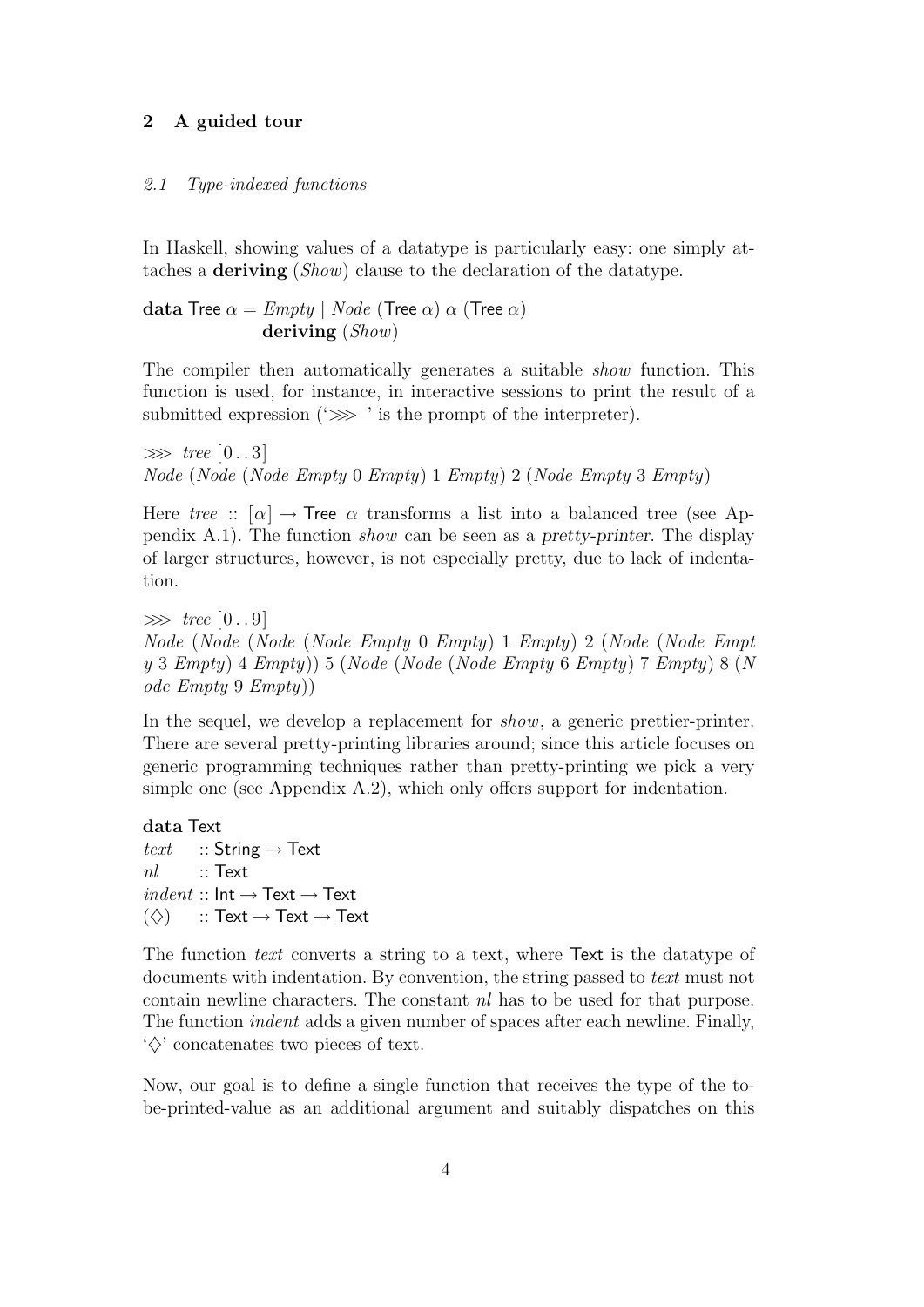type argument. Unfortunately, Haskell does not permit the explicit passing of types. An alternative is to pass the pretty-printer an additional argument that represents the type of the value we wish to convert to text. As a first try, we could assign the pretty-printer the type  $\exists y \in \mathcal{A} \rightarrow \mathcal{A}$  where Type is a suitable type of type representations. This turns out to be too simple-minded: the parametricity theorem [50] implies that a function of this type must necessarily ignore its second parameter. This argument breaks down, however, if we additionally parameterise Type by the type it represents. The signature of the pretty-printer then becomes Type  $\alpha \to \alpha \to$  Text. The idea is that an element of type Type  $\tau$  is a representation of the type  $\tau$ . Using a generalised algebraic datatype (GADT), we can define Type directly in Haskell.

open data Type :: ∗ → ∗ where  $Char:$ : Type Char  $Int$  :: Type Int *Pair* :: Type  $\alpha \rightarrow$  Type  $\beta \rightarrow$  Type  $(\alpha, \beta)$ *List* :: Type  $\alpha \rightarrow$  Type  $\alpha$ *Tree* :: Type  $\alpha \rightarrow$  Type (Tree  $\alpha$ )

A few remarks are in order. First, the above datatype definition introduces constructors *Char*, *Int*, *Pair*, *List*, and *Tree* with the given type signatures. The type defined is not an ordinary algebraic datatype, as the result types of the constructors are restricted: *Char*, for example, is not an element of Type  $\alpha$ , but of Type Char. If we analyse a value of a generalised algebraic datatype using a case-statement, the type checker can use this additional information.

Second, the datatype Type is a parameterised type. Haskell's type system classifies types using so-called kinds (the types of types). All values belong to types of kind  $*$ . Type functions have kind  $\kappa_1 \rightarrow \kappa_2$  where  $\kappa_1$  is the kind of the argument type and  $\kappa_2$  is the kind of the result type. The grammar of kinds is given by

 $\kappa ::= * | \kappa_1 \rightarrow \kappa_2$ 

Kinds play a significant role in the field of generic programming, as we will see in Section 3.

Third, the datatype definition is marked open. In this article, we assume that we have open datatypes and open functions [39] at our disposal. New constructors can be freely added to an open datatype without modifying code that already has been written. For instance, we can add a new constructor Bool to represent the type of truth values just by providing the signature

Bool :: Type Bool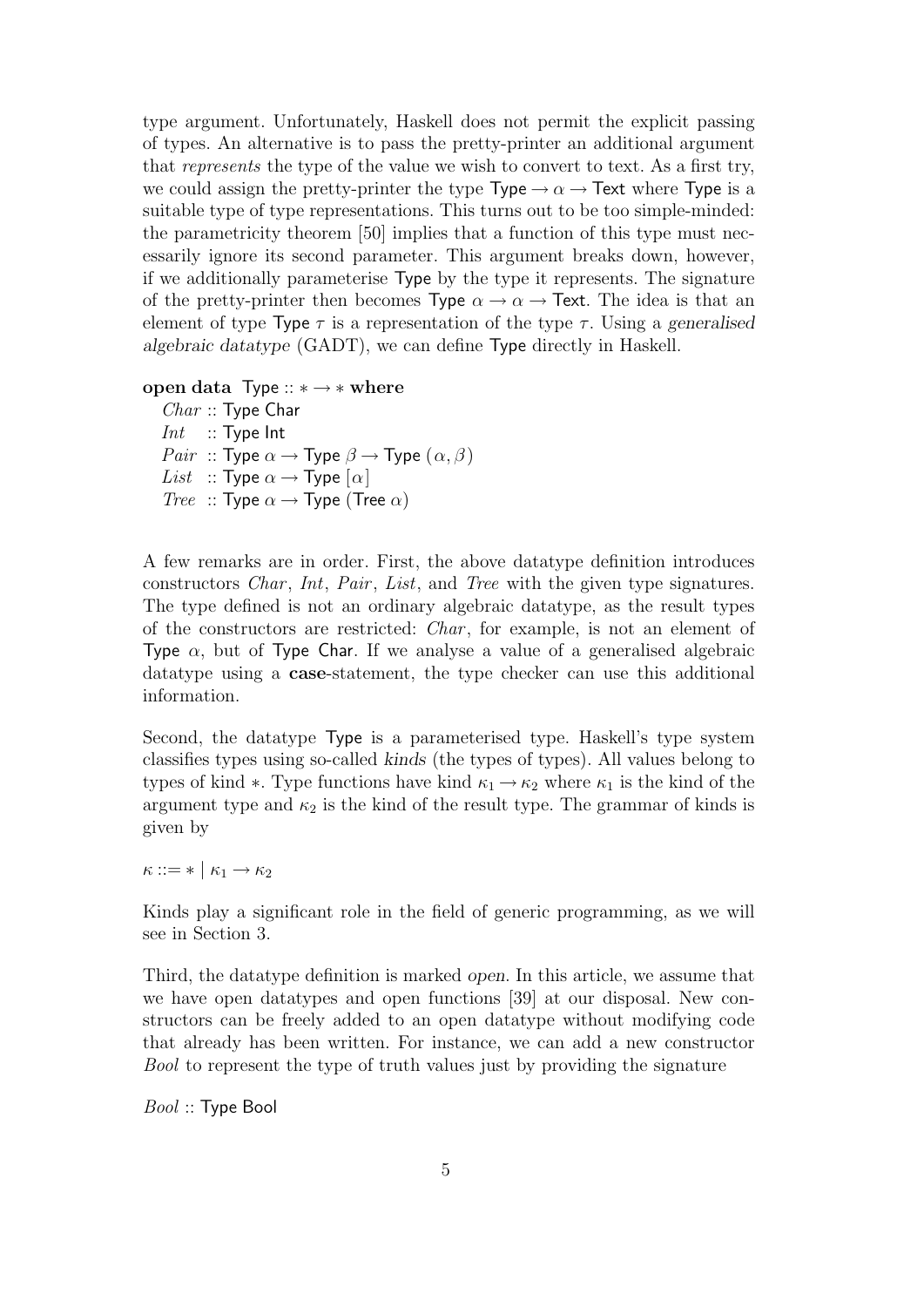We augment Type by a new constructor every time we define a new datatype in our program.

The semantics of an open datatype is the same as if it had been defined closed, in a single place. Openness is therefore mainly a matter of convenience and modularity; it does not increase the expressive power of the language. The code in this article remains executable in current Haskell implementations that do not support these constructs by applying a preprocessor that collects all parts of open definitions into one place.

Using Type, each type has a unique representation: the type Int is represented by the constructor Int, the type (Char, Int) is represented by Pair Char Int and so forth. For any given  $\tau$  in our family of types, Type  $\tau$  comprises exactly one element (ignoring  $\perp$ ); Type  $\tau$  is a so-called *singleton type*.

In the sequel, we often need to annotate an expression with its type representation. We introduce a special type for this purpose. <sup>2</sup>

infixl 1 : data Typed  $\alpha = (\cdot) \{ val : \alpha, type : : \text{Type } \alpha \}$ 

The definition makes use of Haskell's record syntax. It introduces the colon ':' as an infix data constructor. Additionally, the definition brings the field selectors val and type into scope. Thus, 4711 : Int is an element of Typed Int and  $(47, "hello")$ : *Pair Int* (*List Char*) is an element of Typed (Int, [Char]). It is important to note the difference between  $x : t$  and  $x :: \tau$ . The former expression constructs a pair consisting of a value  $x$  and a representation  $t$  of its type. The latter expression is Haskell syntax for 'x has type  $\tau$ '.

Given these prerequisites, we can finally define the desired pretty-printer:

open *pretty* :: Typed  $\alpha \rightarrow$  Text pretty  $(c : Char)$  = pretty<sub>Char</sub> c<br>pretty  $(n : Int)$  = pretty<sub>Int</sub> n pretty  $(n : Int)$ pretty  $((x, y) : Pair\ a\ b) = align\ "C" ( pretty\ (x : a)) \diamondsuit n l \diamondsuit$ align ", "  $(\text{pretty } (y : b)) \diamondsuit \text{text } "$ pretty  $(xs: List\ a)$  = bracketed  $[ pretty\ (x : a) \mid x \leftarrow xs]$ pretty  $(Empty:Tree\ a) = text$  "Empty" pretty (Node l x  $r:$  Tree a)  $= align$  "(Node " (pretty (l: Tree a)  $\Diamond$  nl  $\Diamond$ 

 $\overline{2}$  The operator ':' is predefined in Haskell for constructing lists. However, since we use type annotations much more frequently than lists, we use ':' for the former and Nil and Cons for the latter purpose. Furthermore, we agree upon the convention that the pattern  $x : t$  is matched from *right to left*: first the type representation t is matched, then the associated value  $x$ . In other words: in proper Haskell source code,  $x : t$  has to be written in reverse order, namely as  $t : > x$ .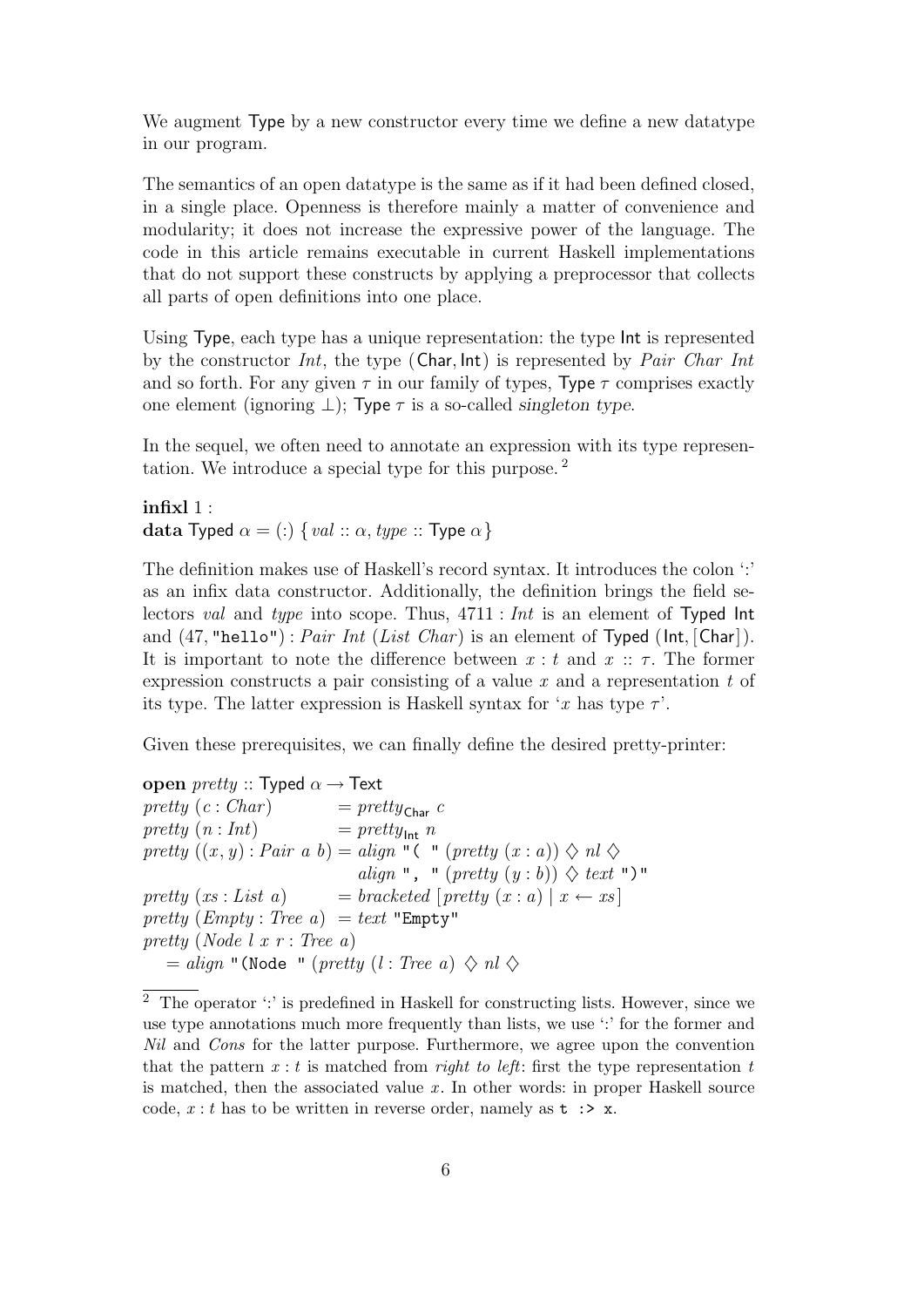```
pretty (x : a) \diamondsuit n l \diamondsuitpretty (r: Tree\ a) \diamondsuit text "\text{pretty}_{\text{Char}} :: \text{Char} \rightarrow \text{Text}pretty_{Char} c = text (show_{Char} c)\text{pretty}_{\text{Int}} :: \text{Int} \rightarrow \text{Text}pretty<sub>Int</sub> n = text (show_{Int} n)align::String \rightarrow Text \rightarrow Textalign s d = \text{indent} (length s) (text s \diamond d)
```
The first line flags *pretty* as an open function. The definition of an open function need not be contiguous; the defining equations may be scattered throughout the program. In the case of overlapping patterns, the most specific match takes precedence (best-fit pattern matching). Again, the semantics of an open function is the same as if the function had been defined in one place. Open functions can be translated into ordinary Haskell by collecting and reordering the scattered cases. The details are described in a recent paper [39].

The function *pretty* makes heavy use of type annotations; its type Typed  $\alpha \rightarrow$ Text is essentially an uncurried version of Type  $\alpha \to \alpha \to$  Text. Even though pretty has a polymorphic type, each equation implements a more specific case as dictated by the type annotations. For example, the first equation has type Typed Char  $\rightarrow$  Text. Let us consider each equation in turn. The first two equations take care of characters and integers, respectively. Pairs are enclosed in parentheses, the two elements being separated by a line-break and a comma. Lists are shown using bracketed, defined in Appendix A.2, which produces a comma-separated sequence of elements between square brackets. Finally, trees are displayed using prefix notation.

The pretty-printer produces output in the following style.

```
\gg\gg pretty (tree : Tree Int [0..3])
(Node (Node (Node Empty
                    \OmegaEmpty)
             1
             Empty)
      2
      (Node Empty
             3
             Emb(u)\gg pretty ([47, "hello"), (11, "world"): List (Pair Int (List Char)))
(47), \lceil 'h'
  , 'e'
  , 'l'
```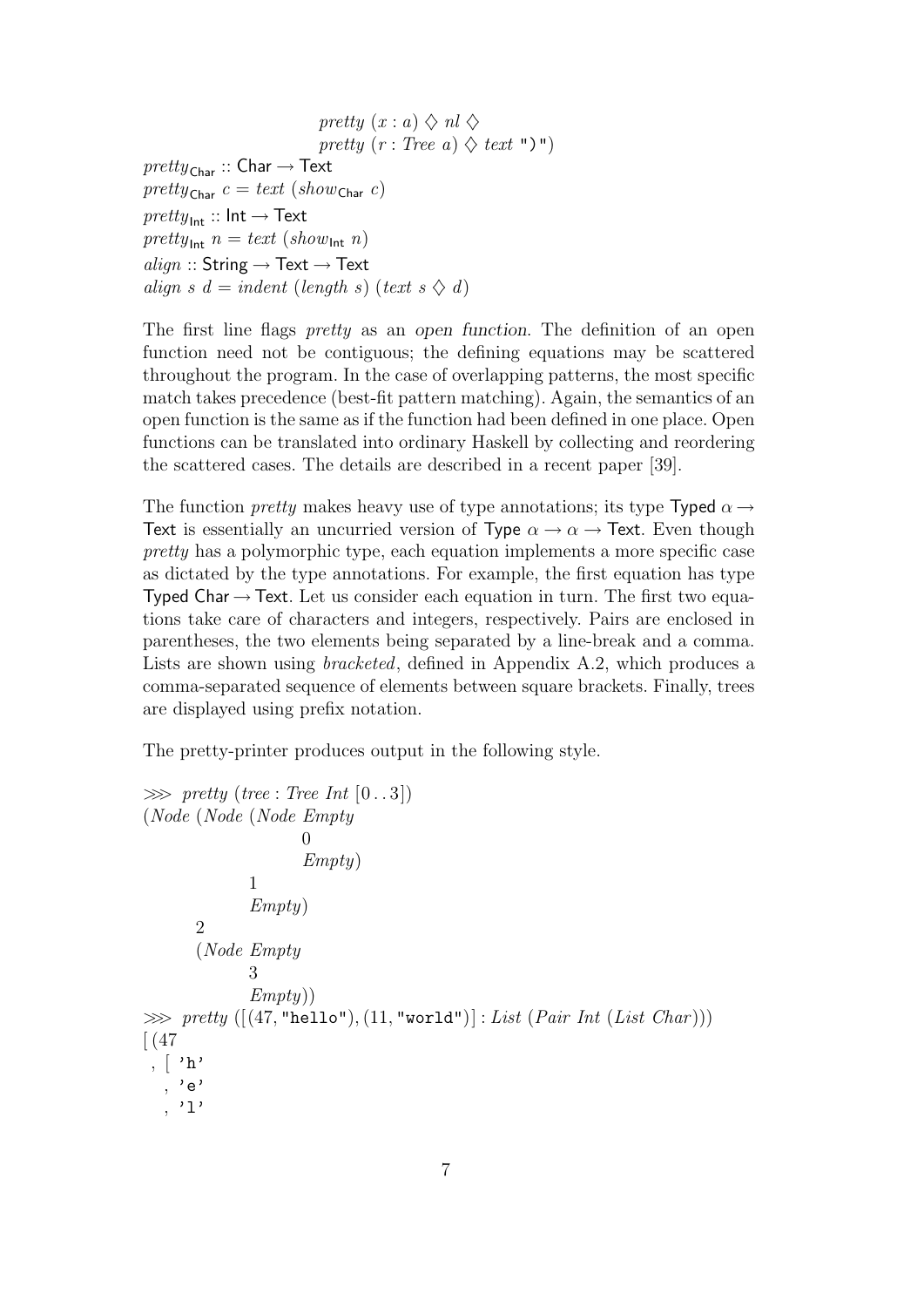$$
\begin{array}{c} \n \cdot \cdot \cdot \cdot \\
 \cdot \cdot \circ \cdot \cdot \\
 \cdot \cdot \cdot \\
 \cdot \cdot \cdot \\
 \cdot \cdot \cdot \\
 \cdot \cdot \cdot \\
 \cdot \cdot \cdot \\
 \cdot \cdot \cdot \\
 \cdot \cdot \cdot \\
 \cdot \cdot \cdot \\
 \cdot \cdot \cdot \\
 \cdot \cdot \cdot \\
 \cdot \cdot \cdot \\
 \cdot \cdot \cdot \\
 \cdot \cdot \cdot \\
 \cdot \cdot \cdot \\
 \cdot \cdot \cdot \\
 \cdot \cdot \cdot \\
 \cdot \cdot \cdot \\
 \cdot \cdot \cdot \\
 \cdot \cdot \cdot \\
 \cdot \cdot \cdot \\
 \cdot \cdot \cdot \\
 \cdot \cdot \cdot \\
 \cdot \cdot \cdot \\
 \cdot \cdot \cdot \\
 \cdot \cdot \cdot \\
 \cdot \cdot \cdot \\
 \cdot \cdot \cdot \\
 \cdot \cdot \cdot \\
 \cdot \cdot \cdot \\
 \cdot \cdot \cdot \\
 \cdot \cdot \cdot \\
 \cdot \cdot \cdot \\
 \cdot \cdot \cdot \\
 \cdot \cdot \cdot \\
 \cdot \cdot \cdot \\
 \cdot \cdot \cdot \\
 \cdot \cdot \cdot \\
 \cdot \cdot \cdot \\
 \cdot \cdot \cdot \\
 \cdot \cdot \cdot \\
 \cdot \cdot \cdot \\
 \cdot \cdot \cdot \\
 \cdot \cdot \cdot \\
 \cdot \cdot \cdot \\
 \cdot \cdot \cdot \\
 \cdot \cdot \cdot \\
 \cdot \cdot \cdot \\
 \cdot \cdot \cdot \\
 \cdot \cdot \cdot \\
 \cdot \cdot \cdot \\
 \cdot \cdot \cdot \\
 \cdot \cdot \cdot \\
 \cdot \cdot \cdot \\
 \cdot \cdot \cdot \\
 \cdot \cdot \cdot \\
 \cdot \cdot \cdot \\
 \cdot \cdot \cdot \\
 \cdot \cdot \cdot \\
 \cdot \cdot \cdot \\
 \cdot \cdot \cdot \cdot \\
 \cdot \cdot \cdot \cdot \\
 \cdot \cdot \cdot \cdot \\
 \cdot \cdot \cdot \cdot \\
 \cdot \cdot \cdot \cdot \\
 \cdot \cdot \cdot \cdot \\
 \cdot \cdot \cdot \cdot \\
 \cdot \cdot \cdot \cdot \\
 \cdot \cdot \cdot \cdot \\
 \cdot \cdot \cdot \cdot \cdot \\
 \cdot \cdot \cdot \cdot \cdot \\
 \cdot \cdot \cdot \cdot \cdot \\
 \cdot \cdot \cdot \cdot \cdot \\
 \cdot \cdot \cdot \cdot \cdot \\
 \cdot \cdot \cdot \cdot \cdot \\
 \cdot \cdot \cdot \cdot \cdot \\
 \cdot \cdot \cdot \cdot \cdot \\
 \cdot \cdot \cdot \cdot \cdot \\
 \cdot \cdot \cdot \cdot \cdot \\
 \cdot \cdot \cdot \cdot \cdot \\
 \cdot \cdot \cdot \cdot \cdot \cdot \\
 \cdot \cdot \cdot \cdot \cdot \cdot \\
 \cdot \cdot \cdot \cdot \cdot \cdot \\
 \cdot \cdot \cdot \cdot \cdot \cdot \cdot \\
 \cdot \cdot \cdot \cdot \cdot \cdot \cdot \\
 \cdot \cdot \cdot \cdot \cdot \cdot \cdot \cdot \\
 \cdot \cdot \cdot \cdot \cdot \cdot \cdot \cdot \cdot \cdot \cdot \\
 \cdot \cdot \cdot \
$$

While the layout nicely emphasizes the structure of the tree, the pretty-printed strings look slightly odd: a string is formatted as a list of characters. Fortunately, this problem is easy to remedy: we add a special case for strings.

```
pretty (s: List\ Char) = text\ (show[Char] s)
```
This case is more specific than the one for lists; best-fit pattern matching ensures that the right instance is chosen. Now, we get

```
\gg pretty ([47, "hello"), (11, "world"): List (Pair Int (List Char)))
[ (47
 , "hello")
, (11
, "world")]
```
The type of type representations is, of course, by no means specific to prettyprinting. Using type representations, we can define arbitrary type-dependent functions. Here is a second example: collecting strings.

```
open strings :: Typed \alpha \rightarrow [String]
strings (i : Int) = Nilstrings (c : Char) = Nil
strings (s: List Char) = [s]strings ((x, y): Pair a b) = strings (x : a) + strings (y : b)strings (xs: List\ a) = concat [strings\ (x : a) \mid x \leftarrow xs]strings (t : Tree a) = strings (inorder t : List a)
```
The function strings returns the list of all strings contained in the argument structure. The example shows that we need not program every case from scratch: the Tree case falls back on the list case. Nonetheless, most of the cases have a rather ad-hoc flavour. Surely, there must be a more systematic approach to collecting strings.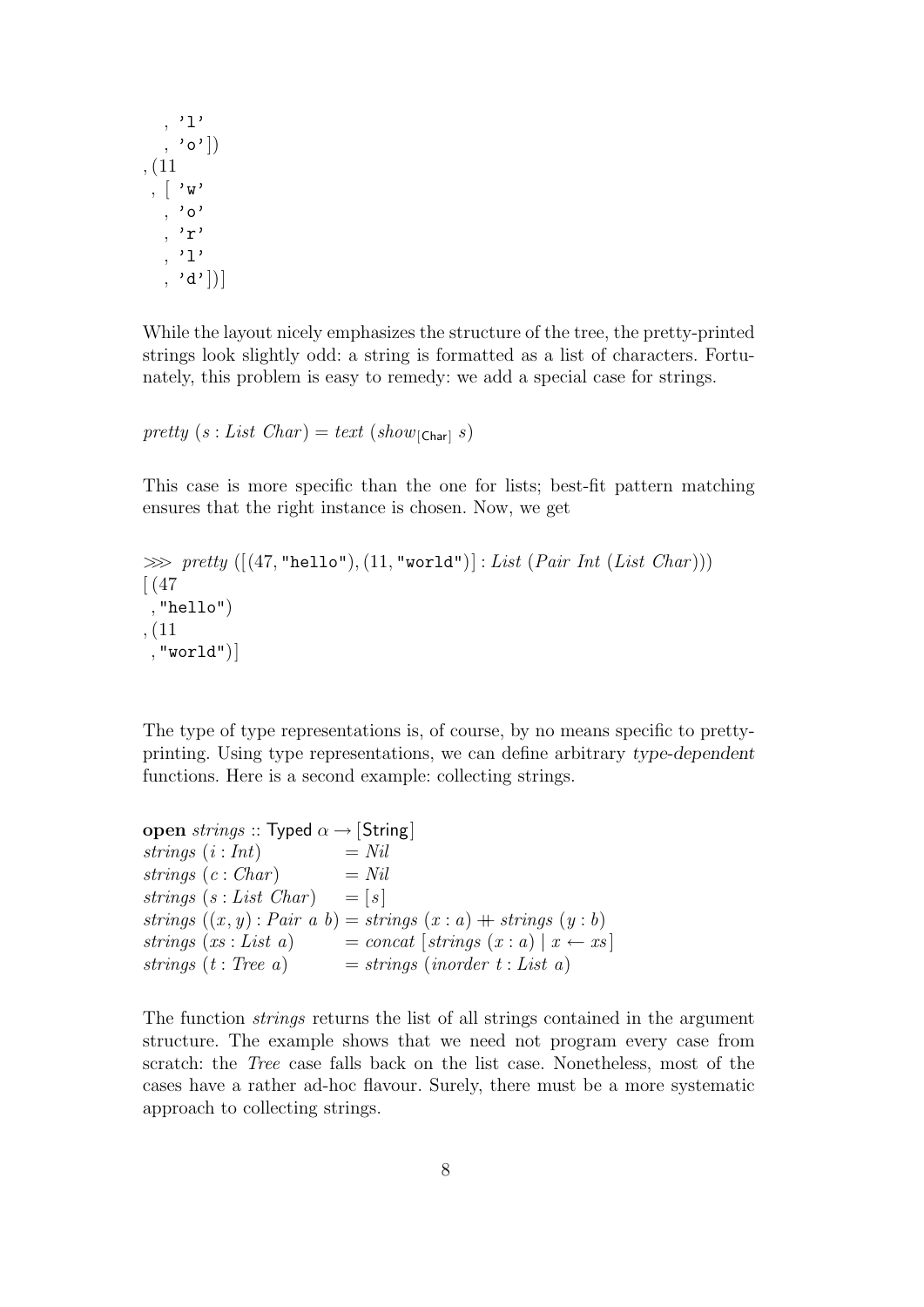We have declared Type to be open so that we can freely add new constructors to the Type datatype and so that we can freely add new equations to existing open functions on Type. To illustrate the extension of Type, consider the type of perfect binary trees [18].

data Perfect  $\alpha = Zero \alpha \mid Succ$  (Perfect  $(\alpha, \alpha)$ )

As an aside, note that Perfect is a so-called nested data type [7]. To be able to pretty-print perfect trees, we add a constructor to the type Type of type representations and extend pretty by suitable equations.

*Perfect* :: Type  $\alpha \rightarrow$  Type (Perfect  $\alpha$ ) pretty (Zero x : Perfect a) = align "(Zero " (pretty  $(x : a) \diamondsuit$  text ")") pretty (Succ  $x : Perfect\ a)$ = align "(Succ " (pretty  $(x : Perfect (Pair a a)) \diamondsuit text$ ")")

Here is a short interactive session that illustrates the extended version of pretty.

```
\gg pretty (perfect 4 1 : Perfect Int)
(Succ (Succ (Succ (Succ (Zero ))))), 1)
                                     , (1
                                      , 1))
                                    , ((1
                                      , 1)
                                     , (1
                                      , 1)))
                                  , ((1), 1)
                                     , (1
                                      , 1))
                                    , ((1
                                      , 1)
                                     , (1
                                      (1))))))))
```
The function *perfect* d a generates a perfect tree of depth d whose leaves are labelled with the element a; its definition is given in Appendix A.1.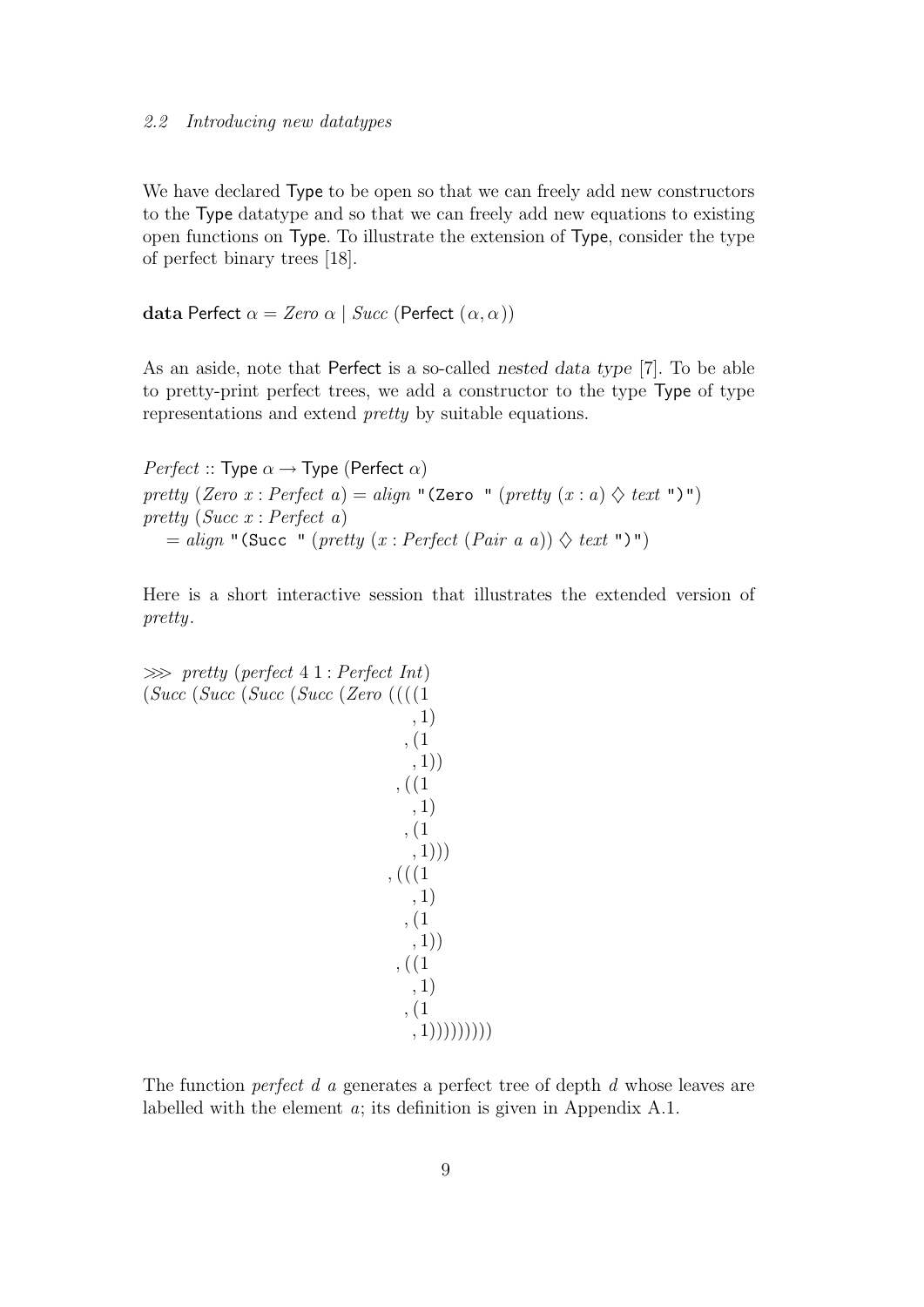#### 2.3 Generic functions

Using type representations, we can program functions that work uniformly for all types of a given family, so-called overloaded functions. Let us now broaden the scope of pretty and strings so that they work for all datatypes, including types that the programmer has yet to define. For emphasis, we call these functions generic functions.

We have seen in the previous section that whenever we define a new datatype, we add a constructor of the same name to the type of type representations and we add corresponding equations to *all* generic functions. While the extension of Type is cheap and easy (a compiler could do this for us), the extension of all type-indexed functions is laborious and difficult (can you imagine a compiler doing that?). In this section, we develop a scheme so that it suffices to extend Type by a new constructor and to extend one particular overloaded function. The remaining functions adapt themselves.

To achieve this goal we need to find a way to treat elements of a data type in a general, uniform way. Consider an arbitrary element of some datatype. It is always of the form  $C$   $e_1 \cdots e_n$ , a constructor applied to some values. For instance, an element of Tree Int is either  $Empty$  or of the form  $Node \,l \,a \,r$ . The idea is to make this applicative structure visible and accessible: to this end we mark the constructor using  $Con$  and each function application using ' $\diamond$ '. Additionally, we annotate the constructor arguments with their types and the constructor itself with information on its syntax. Consequently, the constructor Empty becomes Con empty and the expression Node l a r becomes Con node  $\Diamond$  (l: Tree Int)  $\Diamond$  (a: Int)  $\Diamond$  (r: Tree Int) where empty and node are the tree constructors augmented with additional information. The functions Con and  $\Diamond$  are themselves constructors of a datatype called Spine.

```
infixl 0 \diamonddata Spine :: ∗ → ∗ where
    Con :: Constr \alpha \rightarrow Spine \alpha(\Diamond) :: Spine (\alpha \rightarrow \beta) \rightarrow Typed \alpha \rightarrow Spine \beta
```
The type is called Spine because its elements represent the possibly partial spine of a constructor application (a constructor application can be seen as the internal node of a binary tree; the path to the leftmost leaf in a binary tree is called its left spine). The following sequence of type assignments illustrates the stepwise construction of a spine.

 $node::\textsf{Constr}$  (Tree  $\textsf{Int}\rightarrow\textsf{Int}\rightarrow\textsf{Tree}$  Int  $\rightarrow\textsf{Tree}$  Int) *Con node* :: Spine (Tree Int  $\rightarrow$  Int  $\rightarrow$  Tree Int  $\rightarrow$  Tree Int) Con node  $\Diamond$  (l: Tree Int) :: Spine (Int  $\rightarrow$  Tree Int  $\rightarrow$  Tree Int) *Con node*  $\Diamond$  (*l* : *Tree Int*)  $\Diamond$  (*a* : *Int*) :: Spine (Tree Int  $\rightarrow$  Tree Int) Con node  $\Diamond$  (1: Tree Int)  $\Diamond$  (a: Int)  $\Diamond$  (r: Tree Int) :: Spine (Tree Int)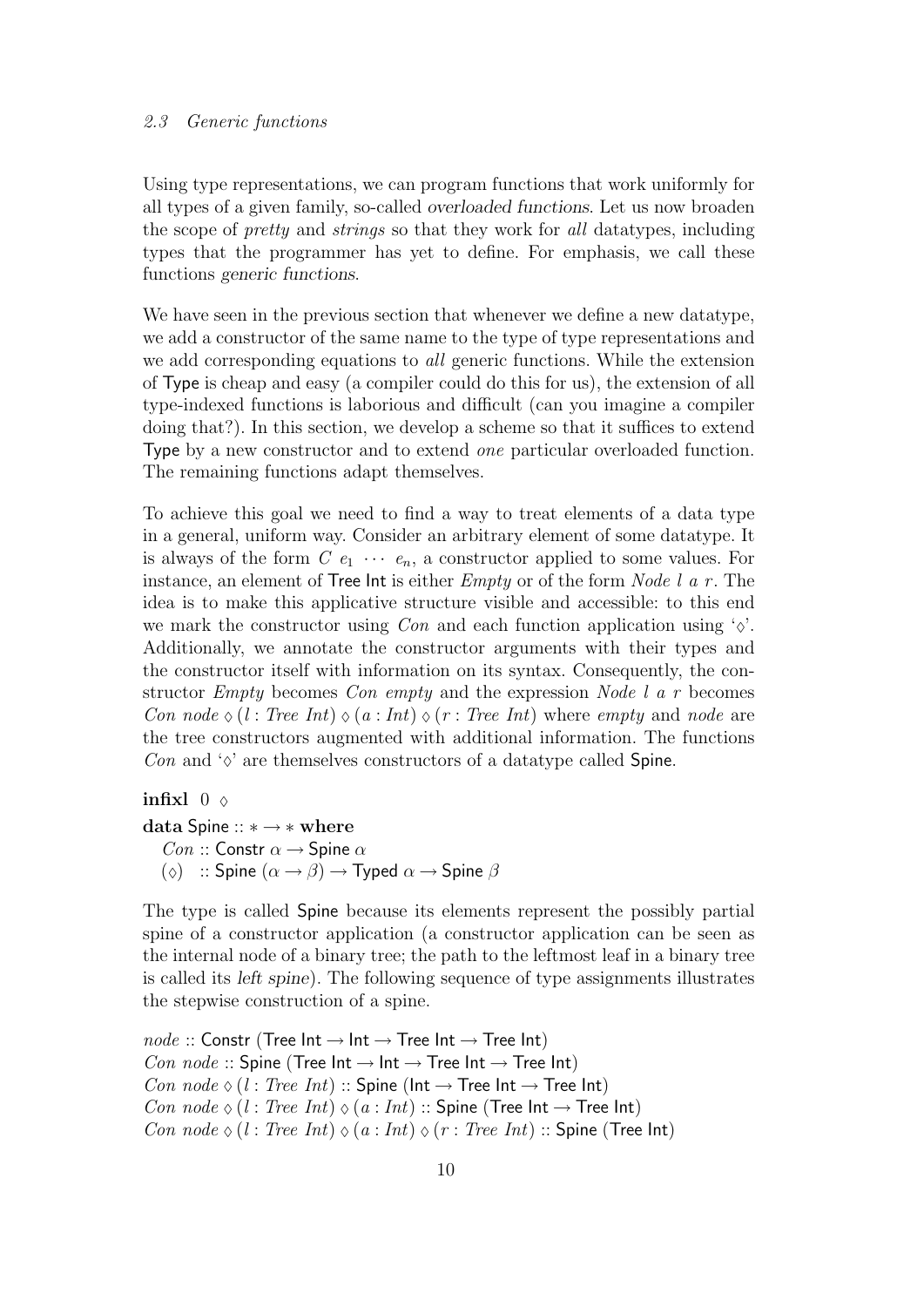Note that the type variable  $\alpha$  does not appear in the result type of ' $\diamond$ ': it is existentially quantified. <sup>3</sup> This is the reason why we annotate the second argument with its type. Otherwise, we wouldn't be able to use it as an argument of an overloaded function (see below).

An element of type Constr  $\alpha$  comprises an element of type  $\alpha$ , namely the original data constructor, plus some additional information about its syntax: its name and its arity.

data Constr  $\alpha = Descr\{ constr :: \alpha, name :: String, arity :: Int\}$ 

Given a value of type Spine  $\alpha$ , we can easily recover the original value of type  $\alpha$ by undoing the conversion step.

from Spine :: Spine  $\alpha \rightarrow \alpha$ from Spine  $(Con c) = constr$ from Spine  $(f \circ x) = (from Spine f) (val x)$ 

The function fromSpine is parametrically polymorphic; it works independently of the type in question, as it simply replaces Con with the original constructor and  $\Diamond'$  with function application.

The inverse of *fromSpine* is not polymorphic; rather, it is an overloaded function of type Typed  $\alpha \rightarrow$ Spine  $\alpha$ . Its definition, however, follows a trivial pattern (so trivial that the definition could be easily generated by a compiler): if the datatype comprises a constructor  $C$  with signature

 $C: \tau_1 \rightarrow \cdots \rightarrow \tau_n \rightarrow \tau_0$ 

then the equation for  $toSpine$  takes the form

toSpine  $(C x_1 \ldots x_n : t_0) = Con \ c \otimes (x_1 : t_1) \otimes \cdots \otimes (x_n : t_n)$ 

where c is the annotated version of C and  $t_i$  is the type representation of  $\tau_i$ . As an example, here is the definition of  $toSpine$  for binary trees.

open  $toSpine$ :: Typed  $\alpha \rightarrow$  Spine  $\alpha$  $toSpine (Empty: Tree a) = Con empty$ toSpine (Node l x r : Tree a) = Con node  $\Diamond$  (l : Tree a)  $\Diamond$  (x : a)  $\Diamond$  (r : Tree a)  $empty ::$  Constr (Tree  $\alpha$ )  $empty = Descr$  {  $constr = Empty$ ,  $name = "Empty",$   $arity = 0$  } *node* :: Constr (Tree  $\alpha \rightarrow \alpha \rightarrow$  Tree  $\alpha \rightarrow$  Tree  $\alpha$ )  $node = Descr{constr} = Node, name = "Node", arity = 3}$ 

<sup>&</sup>lt;sup>3</sup> All type variables in Haskell are universally quantified. However,  $\forall \alpha \cdot (\sigma \rightarrow \tau)$  is isomorphic to  $(\exists \alpha \cdot \sigma) \rightarrow \tau$  provided  $\alpha$  does not appear free in  $\tau$ ; this is where the term 'existential type' comes from.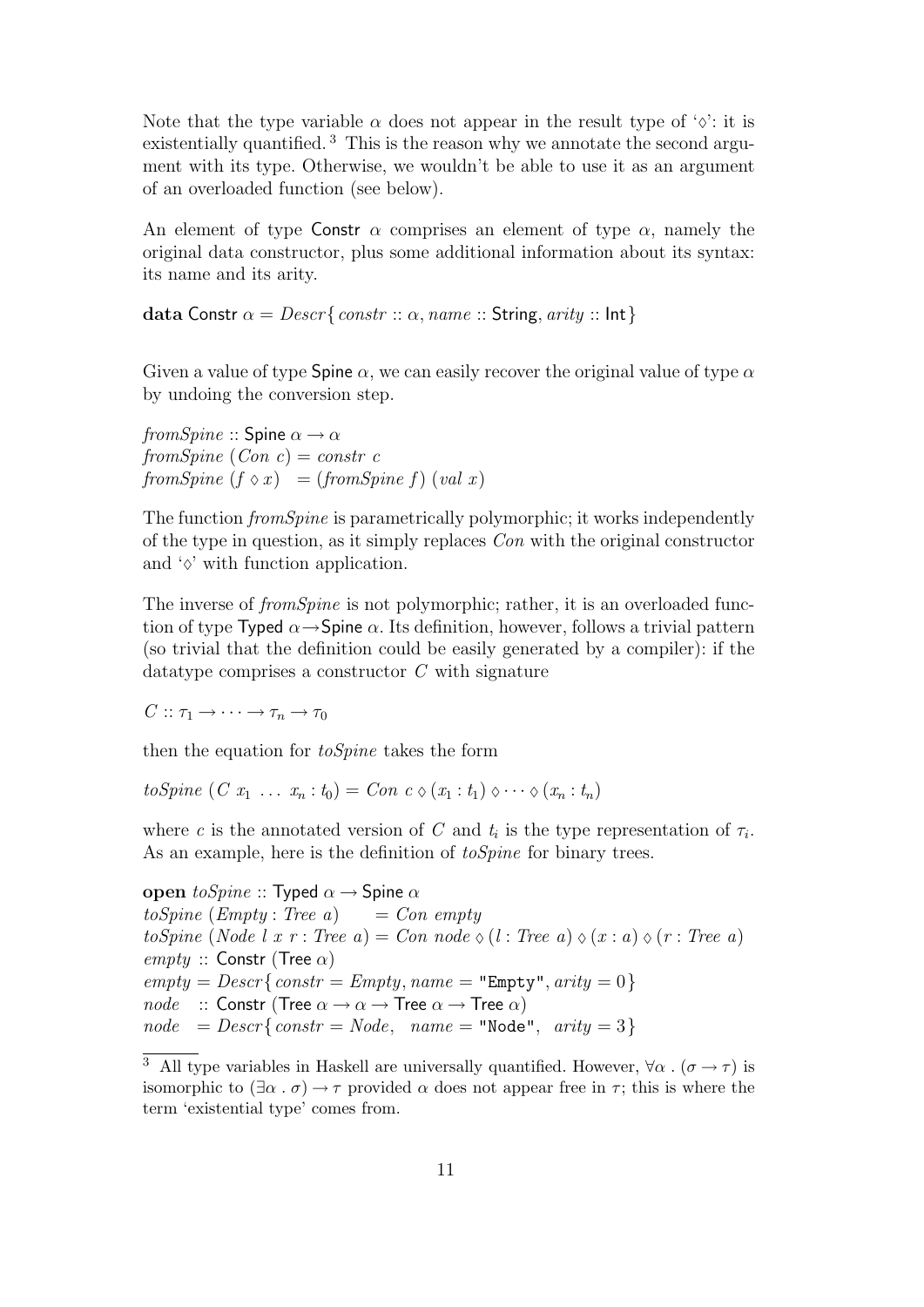Note that this scheme works for arbitrary datatypes including generalised algebraic datatypes!

With all the machinery in place we can now turn *pretty* and *strings* into truly generic functions. The idea is to add a catch-all case to each function that takes care of all the remaining type cases in a uniform manner. Let's tackle strings first.

```
strings x = strings / (toSpine x)strings \Box: Spine \alpha \rightarrow [String]
strings. (Con\ c) = Nilstrings (f \circ x) = strings \neq f + strings \neq x
```
The helper function  $strings / traverses$  the left spine calling strings for each argument of the spine.

Actually, we can drastically simplify the definition of strings: every case except the one for List Char is subsumed by the catch-all case. Hence, the definition boils down to:

strings :: Typed  $\alpha \rightarrow$  [String] strings  $(s: List Char) = [s]$ strings x  $=$  strings  $(t_0$ Spine x)

The revised definition makes clear that strings has only one type-specific case, namely the one for List Char. This case must be separated out, because we want to do something specific for strings, something that does not follow the general pattern.

The catch-all case for pretty is almost as easy. We only have to take care that we do not parenthesise nullary constructors.

```
pretty x = pretty / (toSpine x)pretty :: Spine \alpha \rightarrow Text
prety (Con c) = text (name c)prety (f \diamond x) = prety1 f (prety x)pretty1 .: Spine \alpha \rightarrow Text \rightarrow Text
pretty1 (Con c) d = align (\text{``} (\text{''} + name \text{''} \text{''}) \text{''}) (d \diamondsuit text \text{''})")
pretty1 (f \circ x) d = pretty1 f (pretty x \diamond n \diamond d)
```
Now, why are we in a better situation than before? When we introduce a new datatype such as, say, XML, we still have to extend the representation type with a constructor  $XML$  :: Type XML and provide cases for the data constructors of XML in the toSpine function. However, this has to be done only once per datatype, and it is so simple that it could easily be done automatically.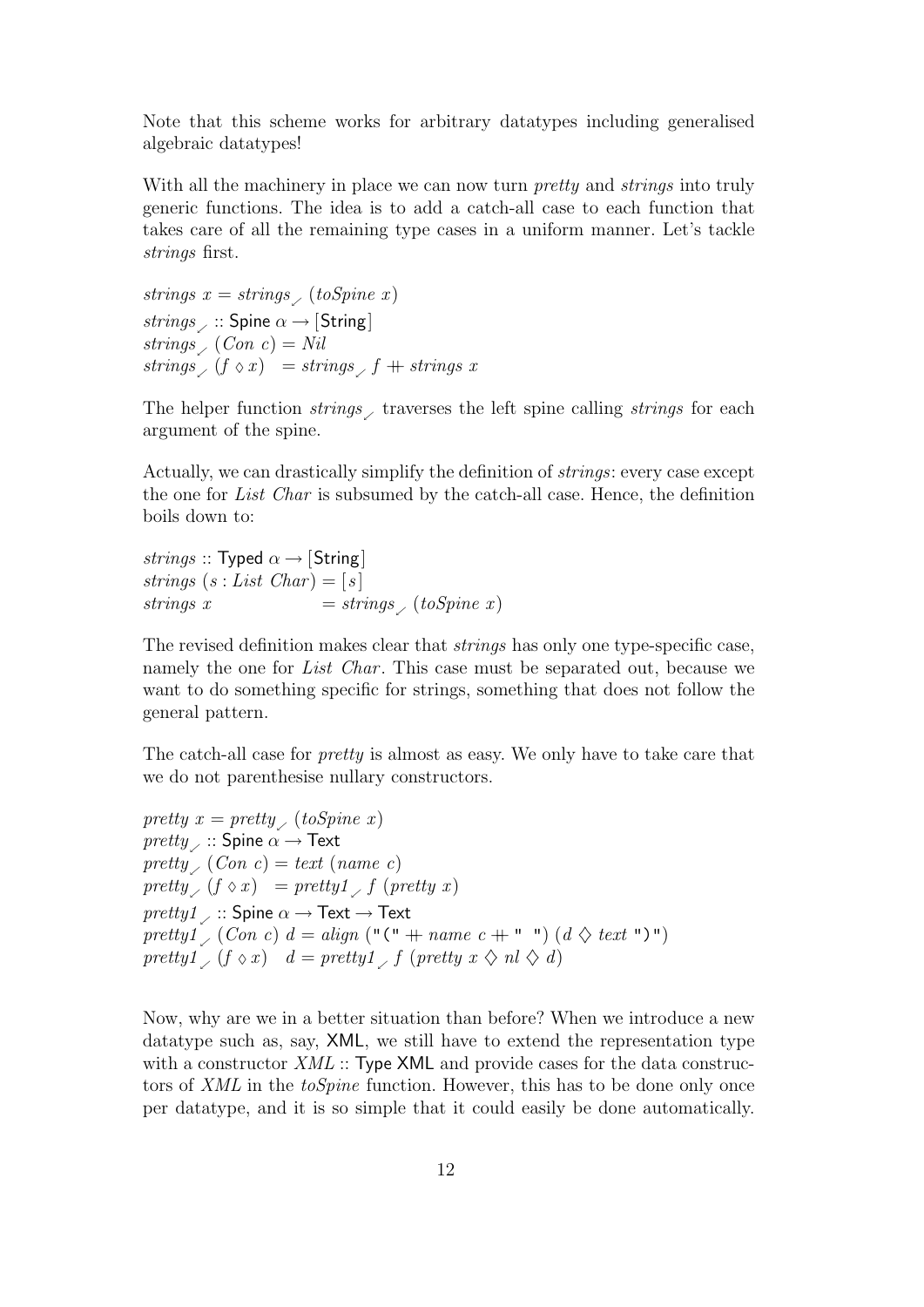The code for the generic functions (of which there can be many) is completely unaffected by the addition of a new datatype. As a further plus, the generic functions are unaffected by changes to a given datatype (unless they include code that is specific to the datatype). Only the function  $toSpine$  must be adapted to the new definition and possibly the type representation if the kind of the datatype changes.

# 2.4 Dynamic values

Haskell is a statically typed language. Unfortunately, one cannot guarantee the absence of run-time errors using static checks only. For instance, when we communicate with the environment, we have to check dynamically whether the imported values have the expected types. In this section we show how to embed dynamic checking in a statically typed language.

To this end we introduce a universal datatype, the type Dynamic, which encompasses all static values. To inject a static value into the universal type we bundle the value with a representation of its type, re-using the Typed datatype.

data Dynamic :: ∗ where  $Dyn :: Typed \alpha \rightarrow Dynamic$ 

Note that the type variable  $\alpha$  does not appear in the result type: it is effectively existentially quantified. In other words, Dynamic is the union of all typed values. As an example, misc is a list of dynamic values.

 $misc::[Dynamic]$  $misc = [Dun (4711 : Int), Dun$  ("hello world": List Char)]

Since we have introduced a new type, we must extend the type of type representations.

# Dynamic :: Type Dynamic

Now, we can also turn the list *misc* itself into a dynamic value:  $Dyn$  (*misc*: List Dynamic).

Dynamic values and generic functions go well together. In a sense, they are dual concepts.<sup>4</sup> We can quite easily extend the generic function *strings* so that it additionally works for dynamic values.

<sup>&</sup>lt;sup>4</sup> The universal type Dynamic corresponds to the infinite union  $\exists \alpha$ . Typed  $\alpha$ ; a generic function of type Typed  $\alpha \to \sigma$  corresponds to the infinite intersection  $\forall \alpha$ . (Typed  $\alpha \to \sigma$ ) which equals  $(\exists \alpha \cdot \text{Typed } \alpha) \to \sigma$  if  $\alpha$  does not occur in  $\sigma$ . Hence, a generic function of this type can be seen as taking a dynamic value as an argument (see also Section 5.3.2).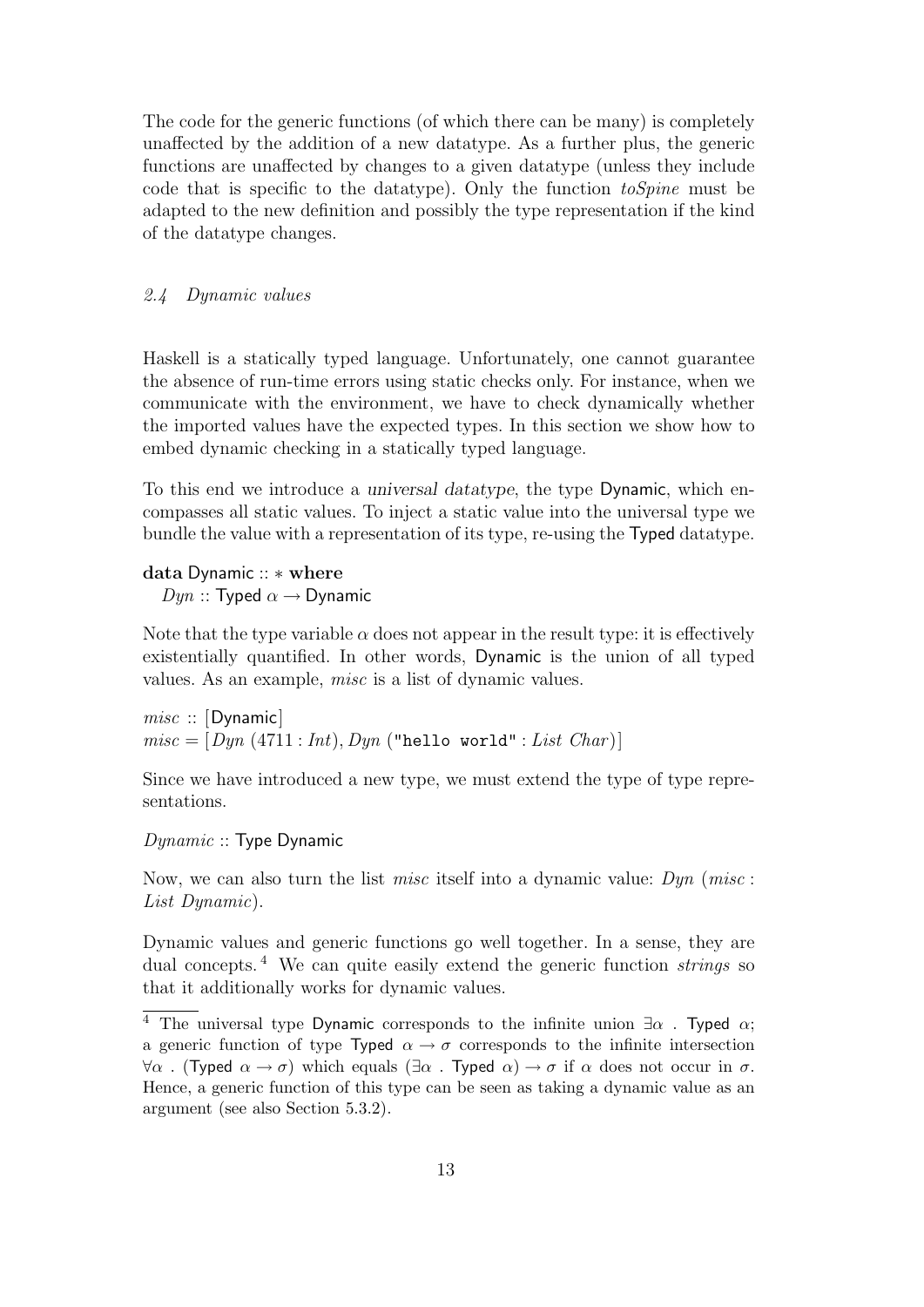strings  $(Dyn x : Dynamic) = strings x$ 

An element of type Dynamic just contains the necessary information required by strings. In fact, the situation is similar to the Spine datatype where the second argument of  $\Diamond$  also has an existentially quantified type (this is why we had to add type information).

Can we also extend toSpine by a case for Dynamic so that strings works without any changes? Of course! As a first step we add Type and Typed to the type of representable types.

 $Type$ : Type  $\alpha \rightarrow Type$  (Type  $\alpha$ )  $Typed :: Type \alpha \rightarrow Type$  (Typed  $\alpha$ )

The first line looks a bit intimidating with four occurrences of the same identifier, but it exactly follows the scheme for unary type constructors: the representation of the type constructor  $\top$  :: \* → \* is the data constructor  $T$  :: Type  $\alpha \rightarrow$  Type (T  $\alpha$ ).

As a second step, we provide suitable instances of *toSpine* pedantically following the general scheme given in Section 2.3 (*oftype* is the infix operator ':' augmented by additional information).

```
toSpine (Char: Type Char) = Con char
toSpine (Int: Type Int) = Con int
toSpine (List t : Type (List a)) = Con list \Diamond (t : Type a) -- t = a
. . .
toSpine ((x : t) : Type d \t a) = Con oftype \Diamond (x : t) \Diamond (t : Type t) -- t = a
```
Note that t and a must be the same type representation since the type representation of  $x : t$  is Typed t. It remains to extend to Spine by a Dynamic case.

toSpine (Dyn x : Dynamic) = Con dyn  $\Diamond(x : Typed (type x))$ 

It is important to note that this instance does not follow the general pattern for *toSpine*. The reason is that  $Dyn's$  argument is existentially quantified and in general, we do not have any type information about existentially quantified types at run-time (see also Section 4.1). But the whole purpose of  $Dyn$  is to pack a value and its type together, and therefore we can use this type information to define toSpine.

To summarise, for every (closed) type with  $n$  constructors we have to add  $n+1$  equations for  $toSpine$ , one for the type representation itself and one for each of the n constructors.

Given these prerequisites, *strings* now works without any changes. There is, however, a slight difference to the previous version: the generic case traverses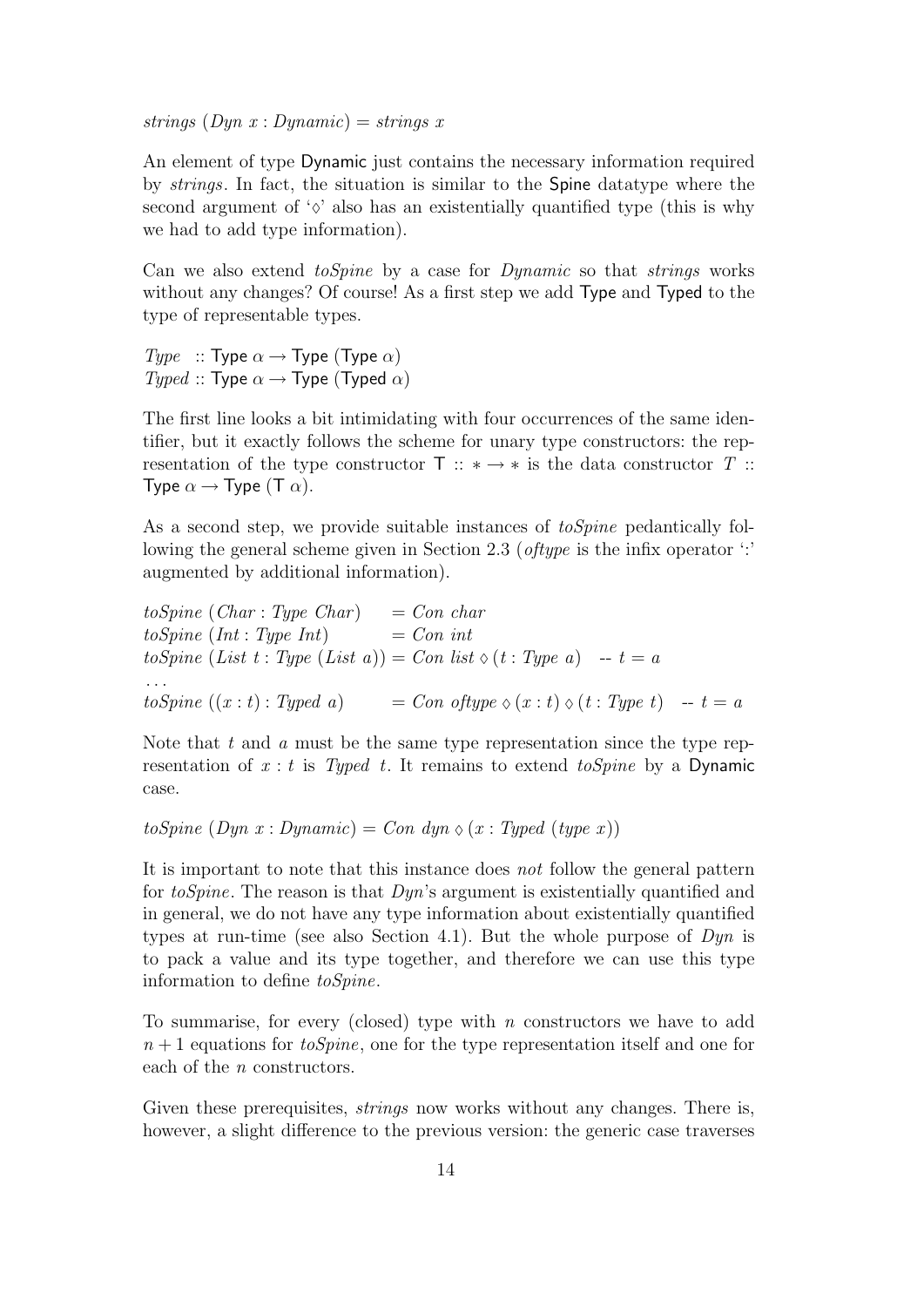both the static value and its type for  $Dynamic$ , as ':' is treated just like every other data constructor. This may or may not be what is wanted.

For pretty we decide to give an ad-hoc type case for typed values (we want to use infix rather than prefix notation for ':') and to fall back on the generic case for dynamic values.

pretty  $((x : t) : Typed \t a) = align \t ( " (pretty (x : t)) \t \& \t nl \t \& \t - t = a$ align ": " (pretty  $(t : Type t)$ )  $\Diamond$  text ")"

Here is a short interactive session that illustrates pretty-printing dynamic values.

 $\gg\gg$  pretty (misc : List Dynamic)  $[$  (Dyn (4711)  $: Int()$  $, (Dyn$  ("hello world" :  $(List \; Char))$ 

## 2.5 Recap

Before we proceed, let us step back to see what we have achieved so far.

Broadly speaking, generic programming is about defining functions that work for all types but that also exhibit type-specific behaviour. Using a GADT we reflect types onto the value level. For each type constructor we introduce a corresponding data constructor: types of kind ∗ are represented by constants; parameterised types are represented by functions that take type representations to type representations. Using reflected types we can program overloaded functions, functions that work for a fixed class of types and that exhibit typespecific behaviour. Finally, we defined the Spine datatype that allows us to treat data in a uniform manner. Using this uniform view on data we can generalise overloaded functions to generic functions.

GADTs allow for a very direct type representation. In a less expressive type system we may have to encode types less directly or in a less type-safe manner. However, we shall see in Section 3 that there are several ways to model the Haskell type system and that the one we have used in this section is not the most natural or the most direct one.

We have used the 'spine' view, given by the type Spine and the transformations toSpine and fromSpine, to represent data in a uniform way. This view is applicable to a large class of datatypes, including GADTs. The reason for the wide applicability is simple: a datatype definition describes how to construct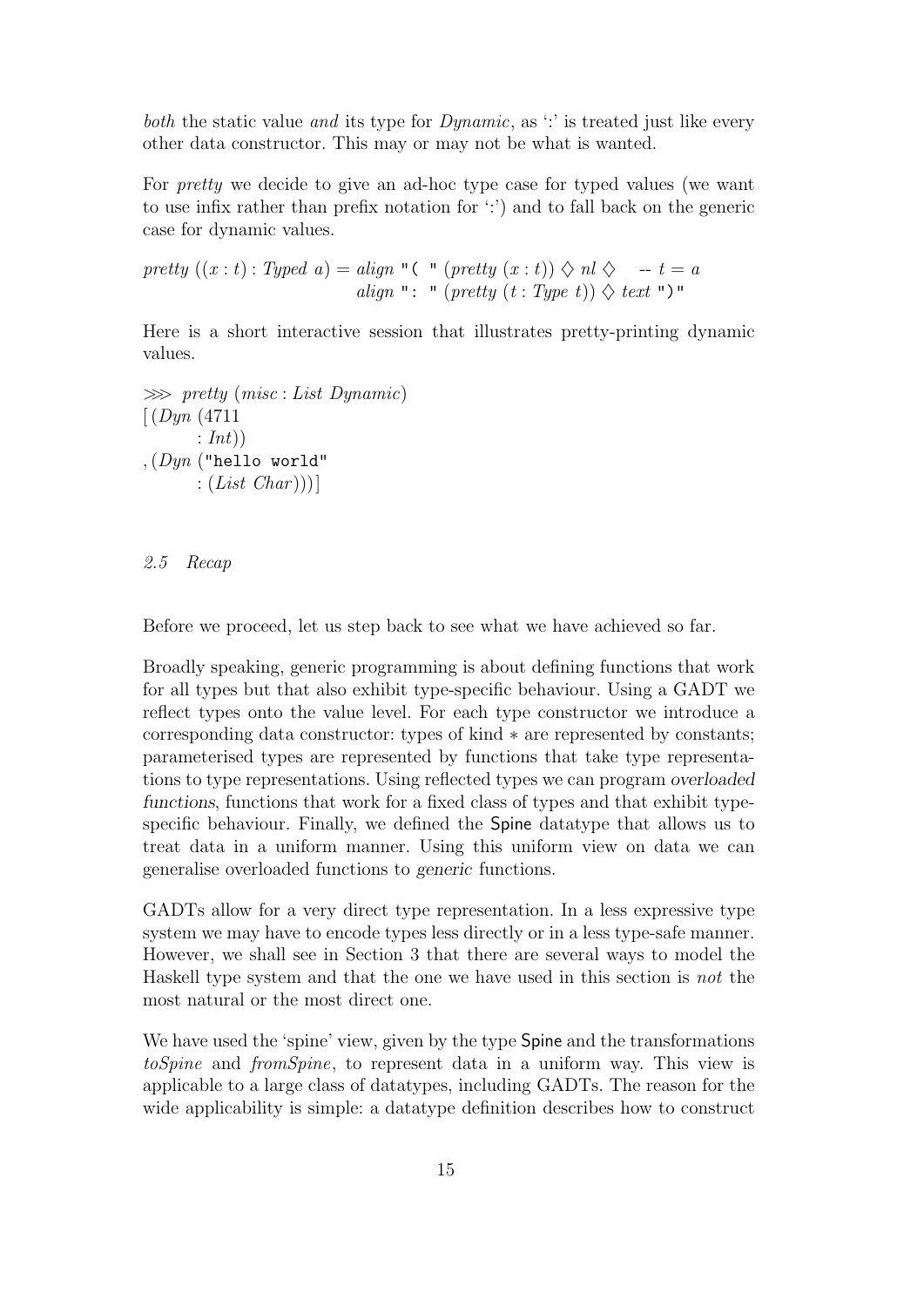data, the spine view captures just this. Its main weakness is also rooted in the 'value-orientation': one can only define generic functions that consume data (such as pretty-printers) but not ones that produce data (such as parsers). Again, the reason for this limitation is simple: a uniform view on individual constructor applications is useful if you have data in your hands, but it is of no help if you want to construct data. Section 4 shows how to overcome this limitation and introduces several variants of the spine view.

So far, we have used type reflection as mechanism for overloading. Using the datatype Type of type representations, we can reflect types as values and program functions that depend or dispatch on types. We will discuss alternative techniques in Section 5.

## 3 Type representations

In this section, we explore the first dimension of the design space of generic programming: the type representation. For simplicity, we consider only overloaded functions – the material still applies to generic functions. We return to truly generic functions in Section 4.

#### 3.1 Representation types for types of a fixed kind

#### 3.1.1 Representation type for types of kind ∗

The type Type of Section 2.1 represents types of kind ∗. A type constructor T is represented by a data constructor T of the same name. A type of kind  $*$  is either an atomic type such as Char or Int, or a compound type such as  $[Char]$ or (Int, [Char]). The components of a compound type are possibly type constructors of higher kinds such as  $\lceil \rceil$  or  $\lceil \rceil$ . These type constructors must also be represented using the type Type of type representations. Since type constructors are reflected onto the value level, the type of the data constructor T depends on the kind of the type constructor T. To see the precise relationship between the type of  $T$  and the kind of  $T$ , consider again the declaration of Type (Section 2.1), this time making polymorphic types explicit.

open data Type :: ∗ → ∗ where Char :: Type Char  $Int$  :: Type Int  $Pair :: \forall \alpha$ . Type  $\alpha \rightarrow (\forall \beta$ . Type  $\beta \rightarrow$  Type  $(\alpha, \beta)$ ) List ::  $\forall \alpha$ . Type  $\alpha \rightarrow$  Type  $\lceil \alpha \rceil$ *Tree* ::  $\forall \alpha$ . Type  $\alpha \rightarrow$  Type (Tree  $\alpha$ )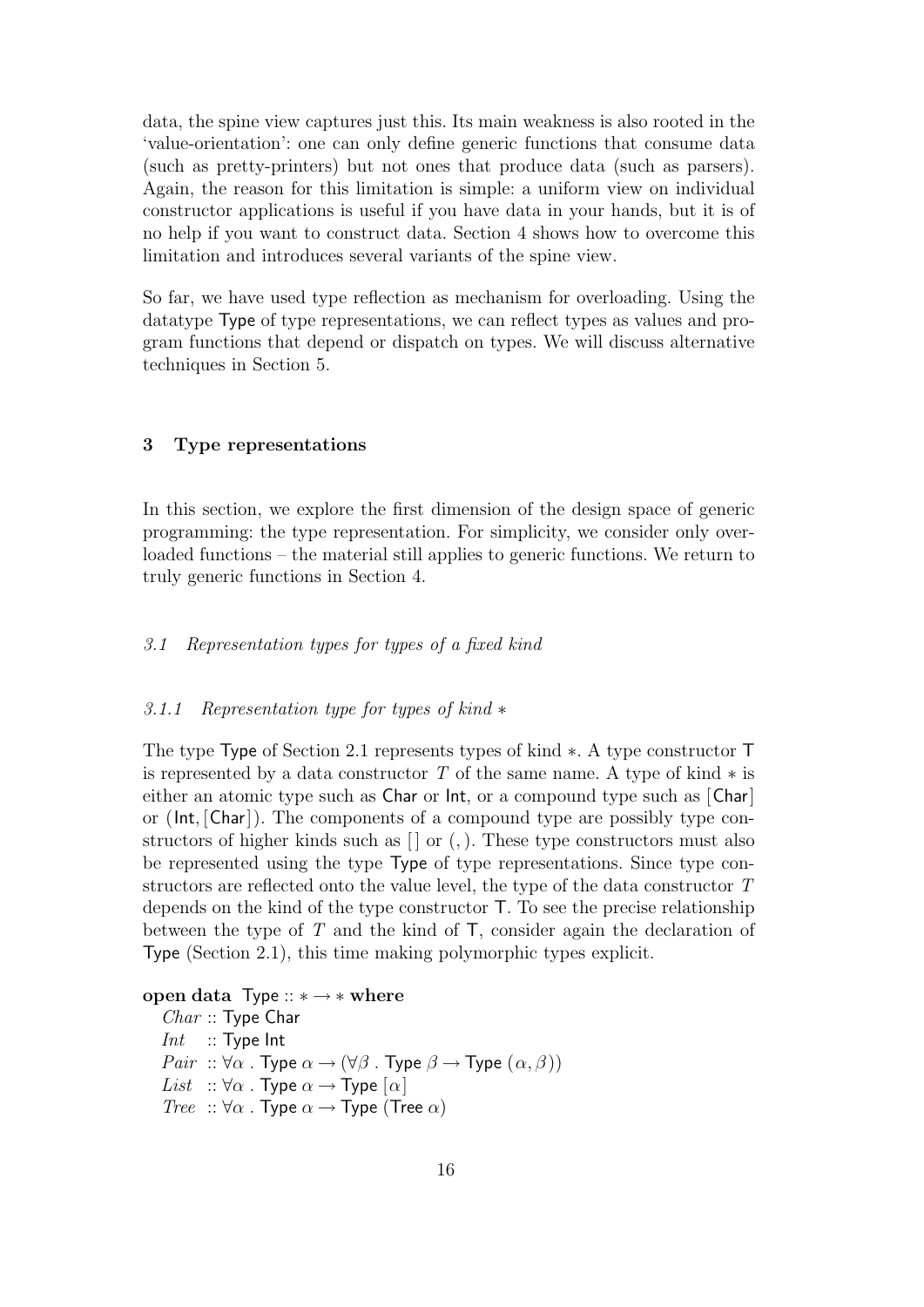A type constructor T of higher kind is represented by a polymorphic function that takes a type representation for  $\alpha$  to a type representation for  $\alpha$ , for all types  $\alpha$ . In general,  $T_{\kappa}$  has the signature

 $T_{\kappa}$  :: Type<sub> $\kappa$ </sub> T<sub> $\kappa$ </sub>

where  $Type_{\kappa}$  is defined inductively on the structure of kinds

type Type<sub>∗</sub>  $\alpha =$  Type  $\alpha$  $\tt type Type<sub>l\rightarrow \kappa</sub> \varphi = \forall \alpha$  . Type<sub> $l$ </sub>  $\alpha \rightarrow Type_{\kappa} (\varphi \alpha)$ 

Thus, application on the type level corresponds to application of polymorphic functions on the value level.

So far we have only encountered first-order type constructors. Here is an example of a second-order one:

newtype Fix  $\varphi = In\{ out : \varphi$  (Fix  $\varphi$ )}

The declaration introduces a fixed-point operator, Fix, on the type level, whose kind is  $(* \rightarrow *) \rightarrow *$ . Consequently, the value counterpart of Fix has a rank-2 type: it takes a polymorphic function as an argument.

 $Fix :: \forall \varphi : (\forall \alpha : \text{Type } \alpha \rightarrow \text{Type } (\varphi \alpha)) \rightarrow \text{Type } (\text{Fix } \varphi)$ 

As an aside, the type constructor Fix is Haskell 98, but the data constructor Fix is not, because of its rank-2 type. Using  $Fix$ , the representation of fixed points on the type level, we can now extend, for instance, strings by an appropriate case.

```
strings (In x : Fix f) = strings (x : f (Fix f))
```
Of course, this case is not really necessary: if we add a Fix equation to  $to5$  pine, then the specific case above is subsumed by the generic one of Section 2.3.

toSpine  $(In x : Fix f) = Con in \Diamond (x : f (Fix f))$ 

Here in is the annotated variant of In. Again, the definition of  $toSpine$  pedantically follows the general scheme.

Unfortunately, this type representation has its problems. For instance, we cannot compare two types for equality: the arguments of Fix cannot be recursively checked for equality, as they are polymorphic functions. In general, we face the problem that we cannot pattern match on polymorphic functions: Fix List, for instance, is not a legal pattern  $(List$  is not saturated). In Section 3.2 we introduce an alternative type representation that does not suffer from this problem.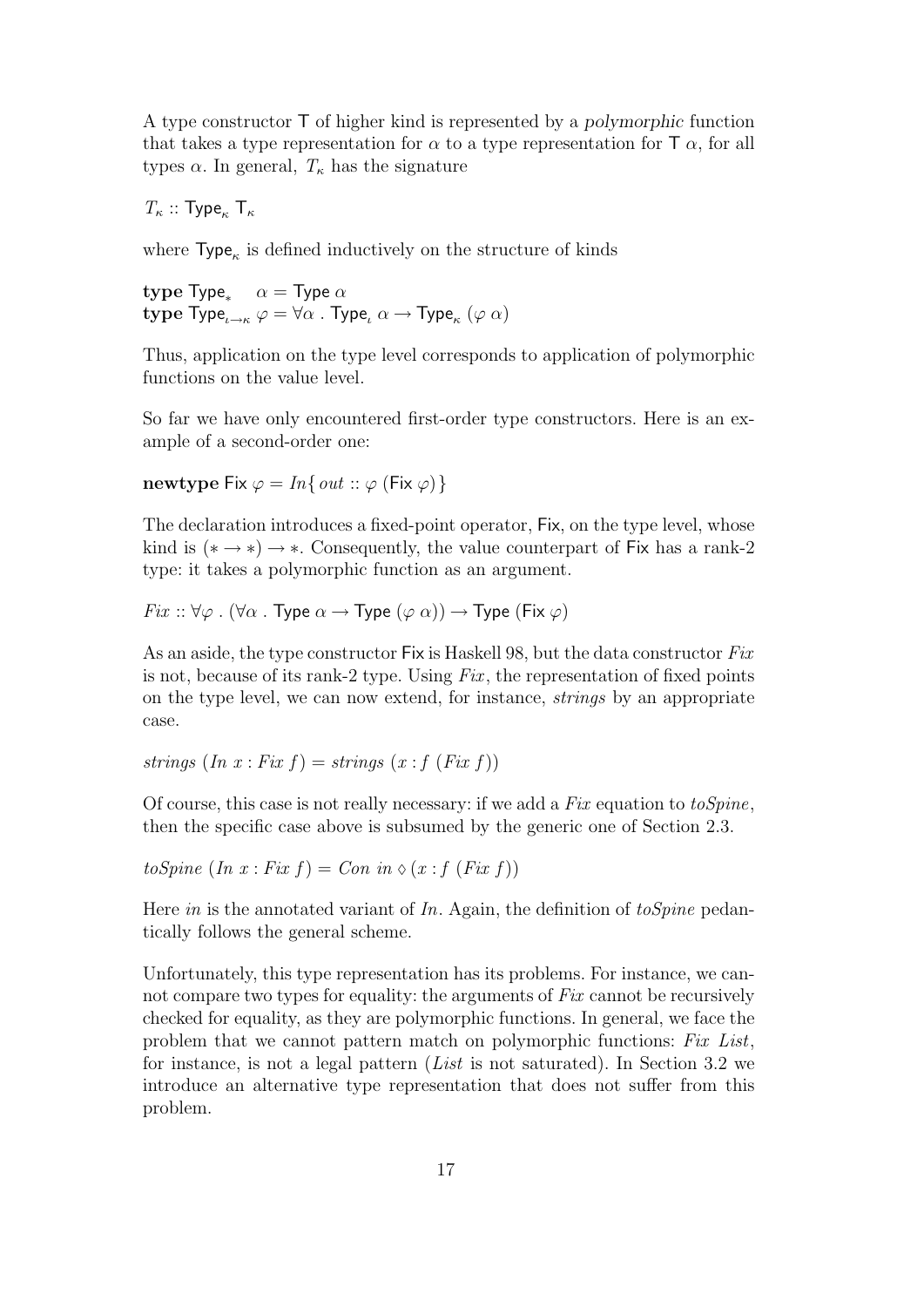#### 3.1.2 Representation type for types of kind  $* \rightarrow *$

The generic functions of Section 2 abstract over a type of kind ∗. For instance, pretty generalises functions of type

Char  $\rightarrow$  Text, String  $\rightarrow$  Text,  $[|Int|] \rightarrow$  Text

to a single generic function of type

Type  $\alpha \to \alpha \to$  Text or equivalently Typed  $\alpha \to$  Text

A generic function may also abstract over a type constructor of higher kind. Take, as an example, the function *size* that counts the number of elements contained in some data structure. This function generalises functions of type

 $[\alpha] \rightarrow$  Int, Tree  $\alpha \rightarrow$  Int, Tree  $\alpha$   $\rightarrow$  Int

to a single generic function of type

Type'  $\varphi \to \varphi \alpha \to \text{Int}$  or equivalently Typed'  $\varphi \alpha \to \text{Int}$ 

where Type' is a representation type for types of kind  $* \rightarrow *$  and Typed' is a suitable type, to be defined shortly, for annotating values with these representations.

How can we represent type constructors of kind  $* \rightarrow *?$  Clearly, the type Type<sub> $\ast \rightarrow \ast$ </sub> is not suitable, as we intend to define *size* and other generic functions by case analysis on the type constructor. Again, the elements of  $Type_{\star\to\star}$ are polymorphic functions and pattern-matching on functions would break referential transparency. Therefore, we define a new tailor-made representation type.

open data  $Type' :: (* \rightarrow *) \rightarrow *$  where  $List$  :: Type'  $[]$  $Tree :: Type'$  Tree

Think of the prime as shorthand for the kind index  $* \rightarrow *$ . The type Type<sup>'</sup> is only inhabited by two constructors since the other datatypes have kinds different from  $*\rightarrow *$ . Additionally, we introduce a primed variant of Typed.

 $\text{infixl } 1$  : data Typed'  $\varphi \alpha = ($ :' $)$ { val' ::  $\varphi \alpha$ , type' :: Type'  $\varphi$ }

An overloaded version of *size* is now straightforward to define.

size :: Typed'  $\varphi \alpha \rightarrow$  Int  $size(Nil : List) = 0$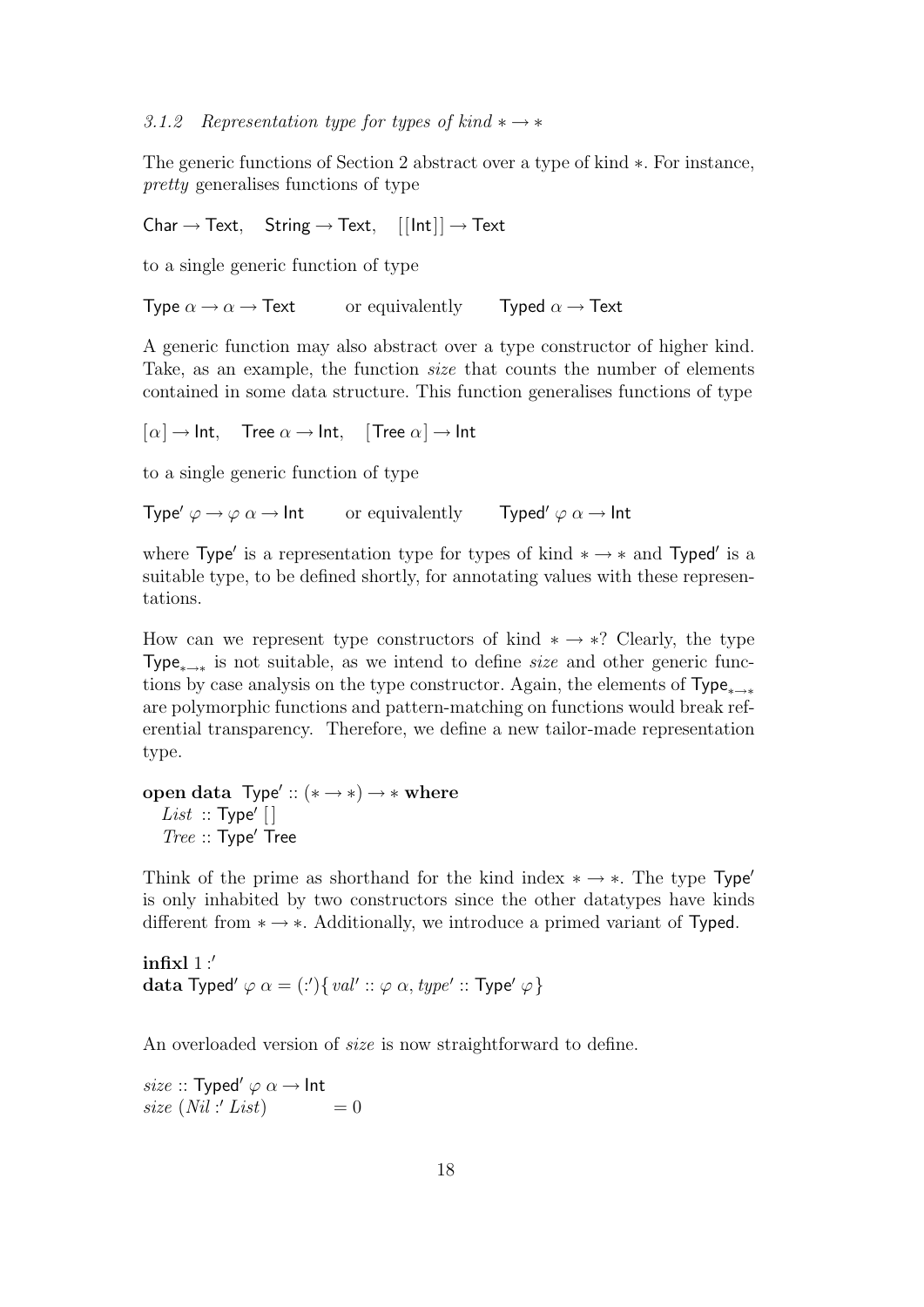size  $(Cons\ x\ xs\ :'\ List) = 1 + size\ (xs\ :'\ List)$  $size (Empty: 'Tree) = 0$ size (Node l x r :' Tree) = size (l :' Tree) +  $1 + size$  (r :' Tree)

Unfortunately, *size* is not as flexible as *pretty*. If we have some compound data structure x, say, a list of trees of integers, then we can simply call pretty  $(x:$ List (Tree Int)). We cannot, however, use size to count the total number of integers, simply because the new versions of List and Tree take no arguments!

There is one further problem, which is more fundamental. Computing the size of a compound data structure is inherently ambiguous: in the example above, do we count the number of integers, the number of trees or the number of lists? Formally, we have to solve the type equation  $\varphi \tau =$  [Tree Int]. The equation has, in fact, not three but four principal solutions:  $\varphi = \Lambda \alpha \rightarrow \alpha$  and  $\tau =$  [Tree Int],  $\varphi = \Lambda \alpha \rightarrow [\alpha]$  and  $\tau =$  Tree Int,  $\varphi = \Lambda \alpha \rightarrow$  [Tree  $\alpha$ ] and  $\tau = \text{Int, and } \varphi = \Lambda \alpha \rightarrow \text{[Tree Int]} \text{ and } \tau \text{ arbitrary. How can we represent }$ these different container types? They can be easily expressed using functions:  $\lambda a \rightarrow a$ ,  $\lambda a \rightarrow List \ a$ ,  $\lambda a \rightarrow List \ (Tree \ a)$ , and  $\lambda a \rightarrow List \ (Tree \ Int)$ . Alas, we are just trying to get rid of the functional representation. There are several ways out of this dilemma. One possibility is to lift the type constructors [19] so that they become members of Type' and to include Id, given by

newtype  $\text{Id} \alpha = In_{\text{Id}} \{ \text{out}_{\text{Id}} :: \alpha \}$ 

as a representation of the type variable  $\alpha$ :

 $Id$  :: Type' Id  $Char' :: Type'$  Char'  $Int'$  $::$  Type' Int' List' :: Type'  $\varphi \rightarrow$  Type' (List'  $\varphi$ ) Tree' :: Type'  $\varphi \rightarrow$  Type' (Tree'  $\varphi$ )

The type List', defined below, is the lifted variant of  $[]$ : it takes a type constructor of kind  $* \rightarrow *$  to a type constructor of kind  $* \rightarrow *$ . Using the lifted types we can specify the four different container types as follows: Id, List' Id, List' (Tree' ld) and List' (Tree' lnt'). Essentially, we replace the types by their lifted counterparts and the type variable  $\alpha$  by Id. Note that the constructors of  $Type'$  have types similar to those of  $Type$ , only the kinds differ.

It remains to define the lifted versions of the type constructors.

newtype Char'  $\chi = In_{Char'}\{out_{Char'} :: Char\}$ newtype  $\text{Int}' \quad \chi = In_{\text{Int}'}\{\text{out}_{\text{Int}'} :: \text{Int}\}\$ data List' $\alpha'$  $\chi = Nil' \mid Cons' (\alpha' \chi)$  (List'  $\alpha' \chi$ ) data Pair'  $\alpha' \beta' \chi = Pair' (\alpha' \chi) (\beta' \chi)$ data Tree'  $\alpha'$   $\chi = \text{Empty}'$  |  $\text{Node}'$  (Tree'  $\alpha'$   $\chi$ )  $(\alpha'$   $\chi)$  (Tree'  $\alpha'$   $\chi$ )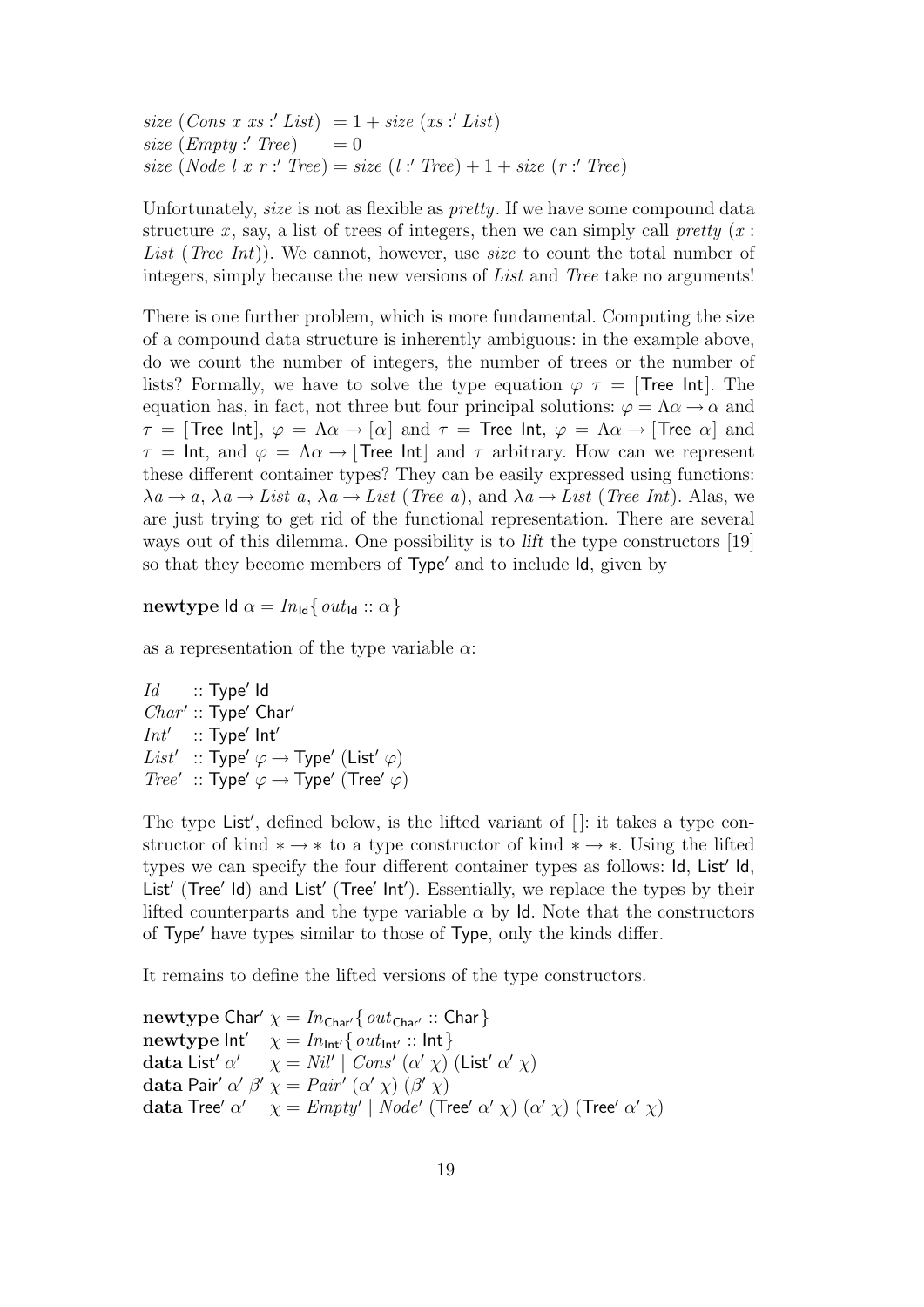The lifted variants of the nullary type constructors Char and Int simply ignore the additional argument  $\chi$ . The **data** definitions follow a simple scheme: each data constructor C with signature

 $C: \tau_1 \rightarrow \cdots \rightarrow \tau_n \rightarrow \tau_0$ 

is replaced by a polymorphic data constructor  $C'$  with signature

```
C' :: \forall \chi : \tau_1' \chi \rightarrow \cdots \rightarrow \tau_n' \chi \rightarrow \tau_0' \chi
```
where  $\tau'_i$  is the lifted variant of  $\tau_i$ .

The function size can be easily extended to Id and to the lifted types.

size  $(x:$  $= 1$  $size (c:' Char'$  $= 0$  $size (i:'Int'$  $= 0$  $size$  (Nil':' List'  $a'$  $= 0$  $size (Cons' x xs :' List' a') = size (x :' a') + size (xs :' List' a')$  $size$  (Empty':' Tree'  $a'$  $= 0$  $size (Node' l x r : 'Tree' a')$  $= size (l : 'Tree' a') + size (x : 'a') + size (r : 'Tree' a')$ 

The instances are similar to the ones for the unlifted types, except that *size* is now also called recursively for list elements and tree labels, that is, for components of type  $\alpha'$ .

Unfortunately, in Haskell size no longer works on the original data types: we cannot call, for instance, size  $(x:' List' (Tree' Id))$  where x is a list of trees of integers, since List' (Tree' ld) Int is different from [Tree Int]. However, the two types are isomorphic:  $\tau \cong \tau'$  ld where  $\tau'$  is the lifted variant of  $\tau$  [19]. We leave it at that for the moment and return to the problem in Section 4.

We have already noted that Type' is similar to Type. This becomes even more evident when we consider the signature of a lifted type representation: the lifted version of  $T_{\kappa}$  has signature

 $T'_{\kappa}$  :: Type $'_{\kappa}$  T'<sub> $\kappa$ </sub>

where  $Type'_{\kappa}$  is defined

type Type'<sub>\*</sub>  $\alpha =$  Type'  $\alpha$ type Type $'_{\iota \to \kappa} \varphi = \forall \alpha$  . Type $'_\iota \alpha \to \text{Type}'_\kappa$   $(\varphi \alpha)$ 

Defining an overloaded function that abstracts over a type of kind  $* \rightarrow *$  is similar to defining a ∗-indexed function, except that one has to consider one additional case, namely Id, which defines the action of the overloaded function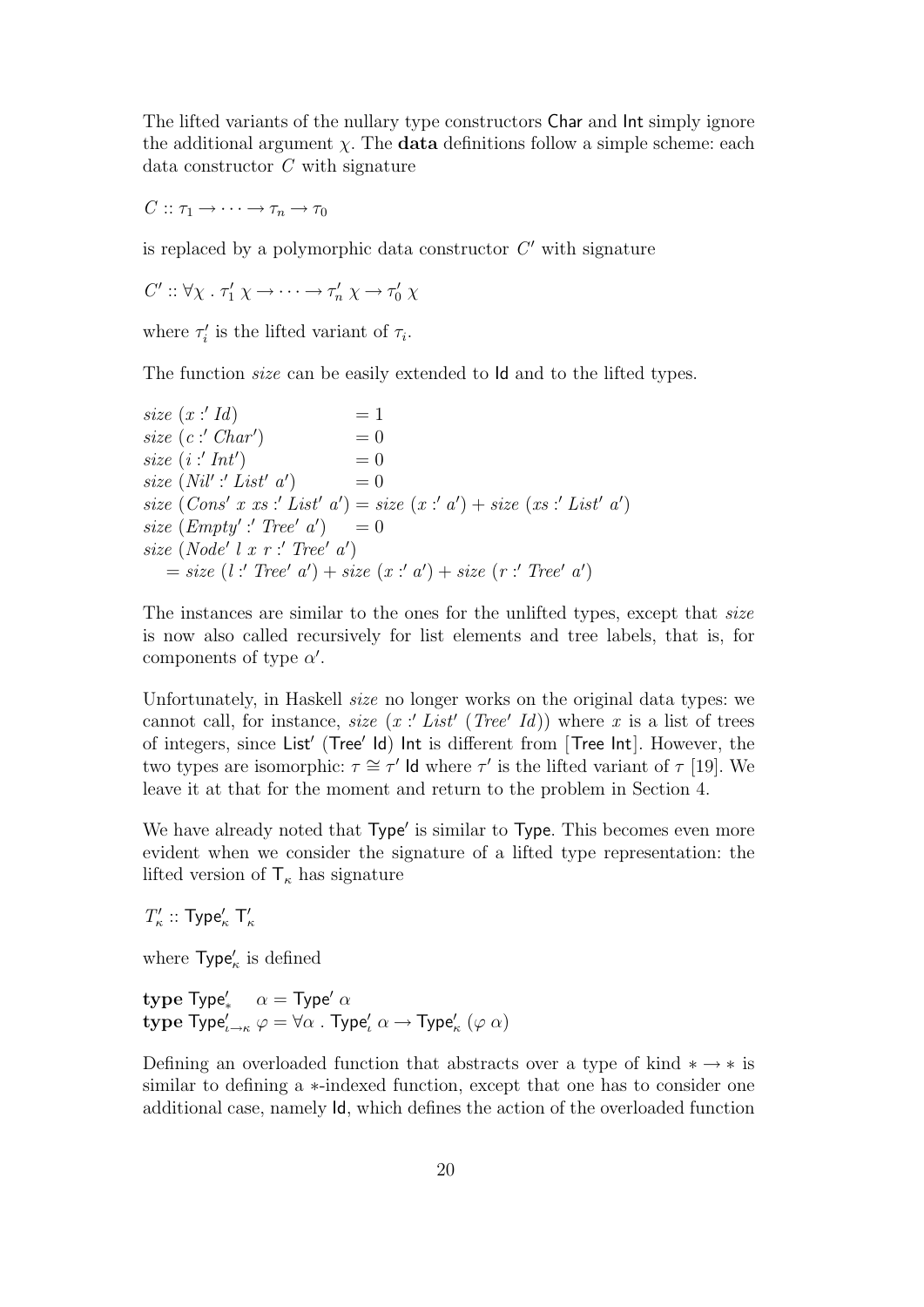on the type parameter. It is worth noting that it is not necessary to define instances for the unlifted type constructors ( $\Box$  and Tree in our running example), as we have done, because these instances can be automatically derived from the lifted ones by virtue of the isomorphism  $\tau \cong \tau'$  Id (see Section 4.4.1).

### 3.1.3 Representation type for types of kind  $\omega$

Up to now we have confined ourselves to generic functions that abstract over types of kind ∗ or ∗ → ∗. An obvious question is whether the approach can be generalised to kind indices of arbitrary kinds. This is indeed possible. However, functions that are indexed by higher kinds, for instance, by  $(*\rightarrow *) \rightarrow * \rightarrow *$  are rare. For that reason, we only sketch the main points. For a formal treatment see Hinze's earlier work [19]. Assume that  $\omega = \kappa_1 \rightarrow \cdots \rightarrow \kappa_n \rightarrow *$  is the kind of the type index. We first introduce a suitable type representation and lift the datatypes to kind  $\omega$  by adding n type arguments of kinds  $\kappa_1, \ldots, \kappa_n$ .

open data Type $\omega$  ::  $\omega \rightarrow *$  where  $T_{\kappa}^{\omega}$  :: Type $_{\kappa}^{\omega}$  T $_{\kappa}^{\omega}$ 

where  $\mathsf{T}^\omega_\kappa$  is the lifted version of  $\mathsf{T}_\kappa$  and  $\mathsf{Type}^\omega_\kappa$  is defined

type Type $_{*}^{\omega}$   $\alpha =$  Type $_{\alpha}^{\omega}$   $\alpha$ type  $\text{Type}^{\omega}_{\iota \to \kappa} \varphi = \forall \alpha$  .  $\text{Type}^{\omega}_{\iota} \alpha \to \text{Type}^{\omega}_{\kappa} (\varphi \alpha)$ 

The lifted variant  $\mathsf{T}^\omega_\kappa$  of the type  $\mathsf{T}_\kappa$  has kind  $\kappa^\omega$  where  $(-)^\omega$  is defined inductively on the structure of kinds

$$
\ast^{\omega} = \omega
$$

$$
(\iota \to \kappa)^{\omega} = \iota^{\omega} \to \kappa^{\omega}
$$

Types and lifted types are related as follows: the type  $\tau$  is isomorphic to  $\tau'$  Out<sub>1</sub> ... Out<sub>n</sub> where Out<sub>i</sub> is the projection type that corresponds to the i-th argument of  $\omega$ . The generic programmer has to consider the cases for the lifted type constructors plus n additional cases, one for each of the n projection types  $Out_1, \ldots, Out_n$ .

#### 3.2 Kind-indexed families of representation types

We have seen that type-indexed functions may abstract over arbitrary type constructors: pretty abstracts over types of kind ∗, size abstracts over types of kind ∗ → ∗. Sometimes a type-indexed function even makes sense for types of different kinds. A paradigmatic example is the mapping function: the mapping function of a type  $\varphi$  of kind  $*\rightarrow *\text{ lifts a function of type } \alpha_1 \rightarrow \alpha_2 \text{ to a function}$ of type  $\varphi \alpha_1 \rightarrow \varphi \alpha_2$ ; the mapping function of a type  $\psi$  of kind ∗ $\rightarrow \ast \rightarrow \ast$  takes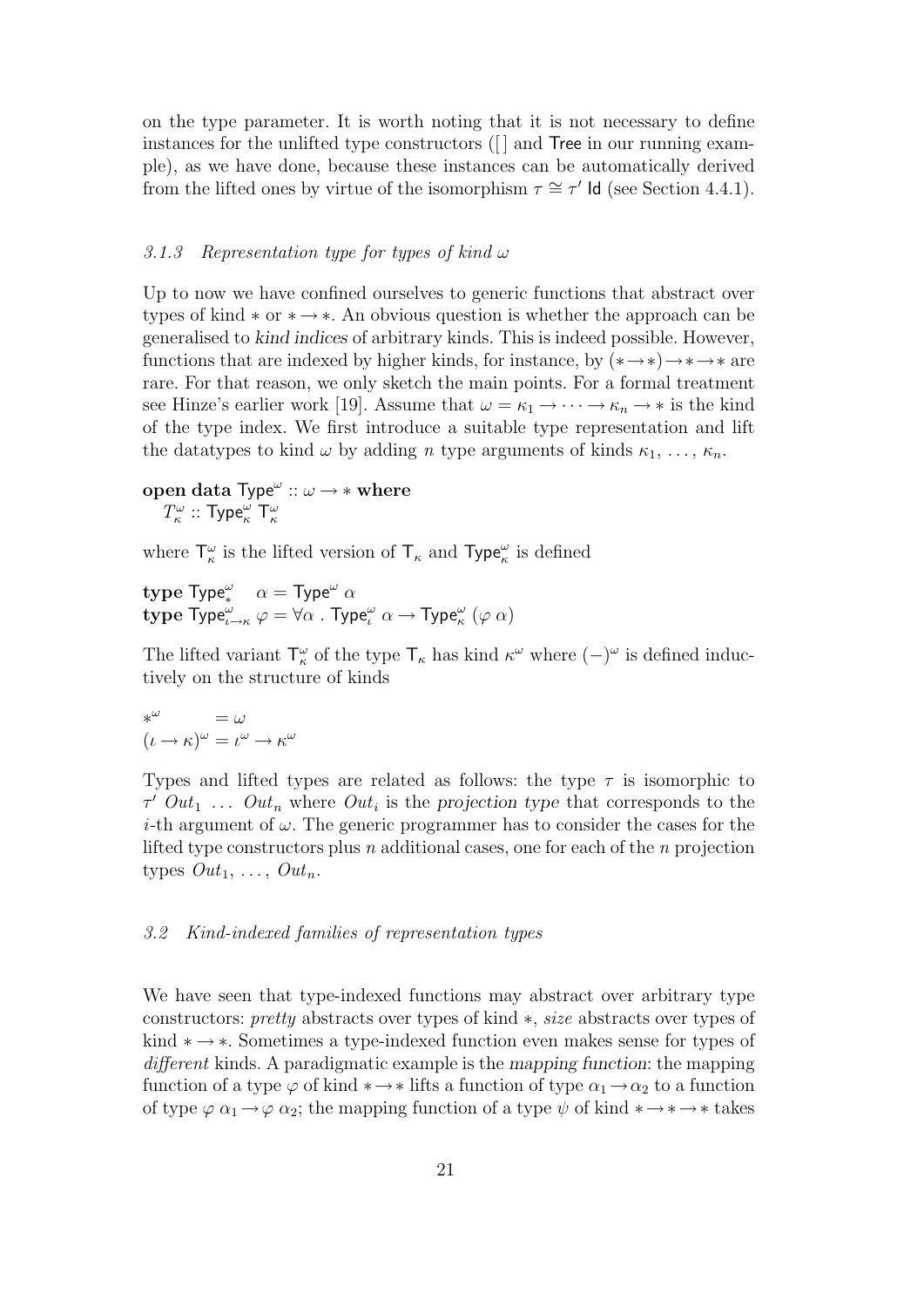two functions of type  $\alpha_1 \rightarrow \alpha_2$  and  $\beta_1 \rightarrow \beta_2$  respectively and returns a function of type  $\psi$   $\alpha_1$   $\beta_1 \rightarrow \psi$   $\alpha_2$   $\beta_2$ . As an extreme case, the mapping function of a type  $\sigma$  of kind  $*$  is the identity of type  $\sigma \rightarrow \sigma$ .

#### 3.2.1 Dictionary-passing style

The above discussion suggests turning map into a family of overloaded functions. Since the type of the mapping functions depends on the kind of the type argument, we have, in fact, a kind-indexed family of overloaded functions. To make this work we have to represent types differently: we require a kind-indexed family of representation types.

# open data  $\mathrm{Type}_\kappa :: \kappa \to *$  where  $T_{\kappa}$  :: Type<sub> $\kappa$ </sub> T<sub> $\kappa$ </sub>

In this scheme Int :: ∗ is represented by a data constructor of type Type<sup>∗</sup> ; the type constructor Tree ::  $* \rightarrow *$  is represented by a data constructor of type Type<sub> $\rightarrow\ast$ </sub> and so forth. There is, however, a snag in it. If the representation of Tree is not a function, how can we represent the application of Tree to some type? The solution may come as a surprise: we also represent type application syntactically using a family of kind-indexed constructors.

$$
App_{\iota,\kappa}::\mathsf{Type}_{\iota\to\kappa}\ \varphi\to \mathsf{Type}_\iota\ \alpha\to \mathsf{Type}_\kappa\ (\varphi\ \alpha)
$$

The result type dictates that  $App_{\iota,\kappa}$  is an element of Type<sub> $\kappa$ </sub>. Theoretically, we need an infinite number of  $App_{i,\kappa}$  constructors, one for each combination of  $\iota$  and  $\kappa$ . Practically, only a few are likely to be used, since types with a large number of type arguments are rare. For the purposes of this article the following declarations suffice.

```
open data \mathsf{Type}_*: \ast \to \ast where
    Char_* :: Type<sub>*</sub> Char
    Int_* :: Type<sub>*</sub> Int
   App_{\ast,\ast}:: Type_{* \to *}\varphi \to \mathsf{Type}_*\ \alpha \to \mathsf{Type}_*\ (\varphi\ \alpha)open data \text{Type}_{\ast\to\ast}::(\ast\to\ast)\to\ast where
    List_{* \rightarrow *} :: Type_{* \rightarrow *} []
    Tree_{* \rightarrow *} :: Type<sub>*→*</sub> Tree
    App_{*,* \to *} :: Type_{* \to * \to *} \varphi \to \text{Type}_* \alpha \to \text{Type}_{* \to *} (\varphi \alpha)open\ data\ \mathsf{Type}_{*\to * \to *}\n::(*\to *\to *)\to *\nwherePair_{* \rightarrow * \rightarrow *}: \mathsf{Type}_{* \rightarrow * \rightarrow *}(,)
```
For example, Tree Int is now represented by  $Tree_{* \rightarrow *} 'App_{*,*} 'Int_{*}.$ <sup>5</sup> We have  $(Pair_{* \to * \to *} 'App_{*,* \to *} 'Int_*) 'App_{*,*} 'Int_* :: Type_* (Int, Int). Since App_{*,*} is a$ 

<sup>5</sup> We can use a function or a constructor infix if we enclose it in backquotes:  $Tree_{* \rightarrow *} \, 'App_{*,*} \, 'Int_* \text{ is the same as } App_{*,*} \, Tree_{* \rightarrow *} Int_*.$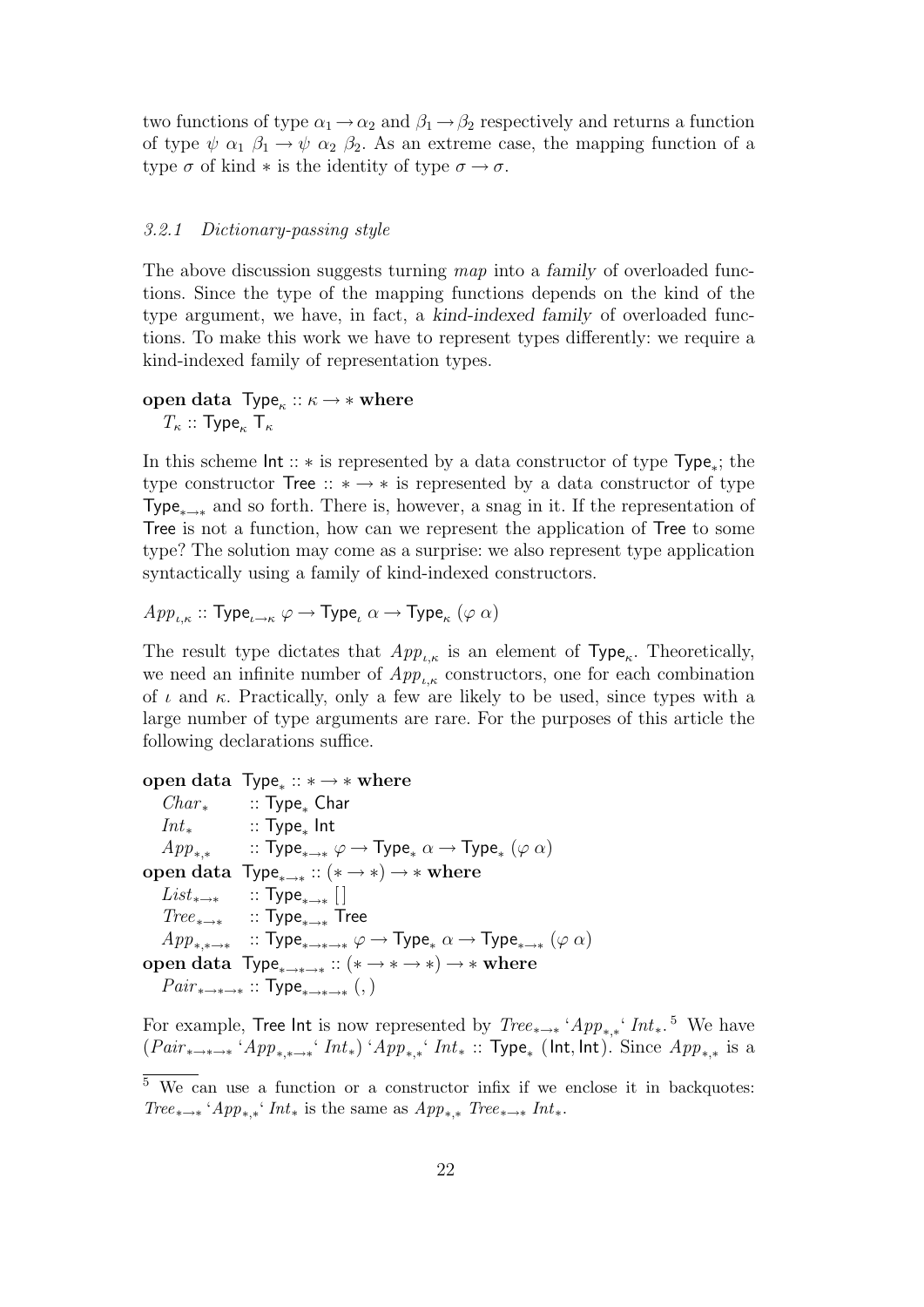data constructor, we can pattern match both on  $Tree_{\ast \rightarrow \ast} 'App_{\ast,\ast} 'a$  and on Tree∗→∗ alone. Since Haskell allows type constructors to be partially applied, the family  $Type_{\kappa}$  is indeed a faithful representation of the type system of Haskell 98.

Now, let's tackle an example of a type-indexed function that works for types of different kinds. We postpone the implementation of the mapping function until the end of the section and first re-implement the function size that counts the number of elements contained in a data structure (see Section 3.1.2).

size :: Type $\lim_{\alpha \to \infty} \varphi \to \varphi \alpha \to \ln t$ 

How can we generalise size so that it works for types of arbitrary kinds? The essential step is to abstract away from *size*'s action on values of type  $\alpha$  turning the action of type  $\alpha \rightarrow \text{Int}$  into an additional argument:

 $count_{\ast\rightarrow\ast}$ :: Type $\downarrow\rightarrow\infty$   $\rightarrow (\alpha \rightarrow \text{Int}) \rightarrow (\varphi \alpha \rightarrow \text{Int})$ 

We call *size's* kind-indexed generalisation *count*. If we instantiate the second argument of count<sub>\*→∗</sub> to const 1, we obtain the original function back. But there is also an alternative choice: if we instantiate the second argument to  $id$ , we obtain a generalisation of Haskell's sum function, which sums the elements of a container.

size :: Type<sub>\*→\*</sub>  $\varphi \to \varphi \alpha \to \text{Int}$ size  $f = count_{\ast \rightarrow \ast} f (const 1)$ sum :: Type<sub>\*→\*</sub>  $\varphi \to \varphi$  Int  $\to$  Int sum  $f = count_{x \to x} f$  id

Two generic functions for the price of one!

Let us now turn to the definition of  $count_{\kappa}$ . Since  $count_{\kappa}$  is indexed by kind it also has a kind-indexed type.

 $count_{\kappa}$  :: Type<sub> $\kappa$ </sub>  $\alpha \rightarrow$  Count<sub> $\kappa$ </sub>  $\alpha$ 

where  $Count_{\kappa}$  is defined

type Count<sub>∗</sub>  $\alpha = \alpha \rightarrow \text{Int}$ type Count $\iota_{\to\kappa} \varphi = \forall \alpha$  . Count $\iota_\alpha \alpha \to$  Count $\kappa$   $(\varphi \alpha)$ 

The definition looks familiar: it follows the scheme we have already encountered in Section 3.1.1 ( $Type_{\kappa}$  is defined analogously). The first line specifies that a 'counting function' maps an element to an integer. The second line expresses that  $count_{\iota\rightarrow\kappa} f$  takes a counting function for  $\alpha$  to a counting function for  $\varphi$   $\alpha$ , for all  $\alpha$ . This means that the kind-indexed function count<sub>k</sub> maps type application to application of generic functions.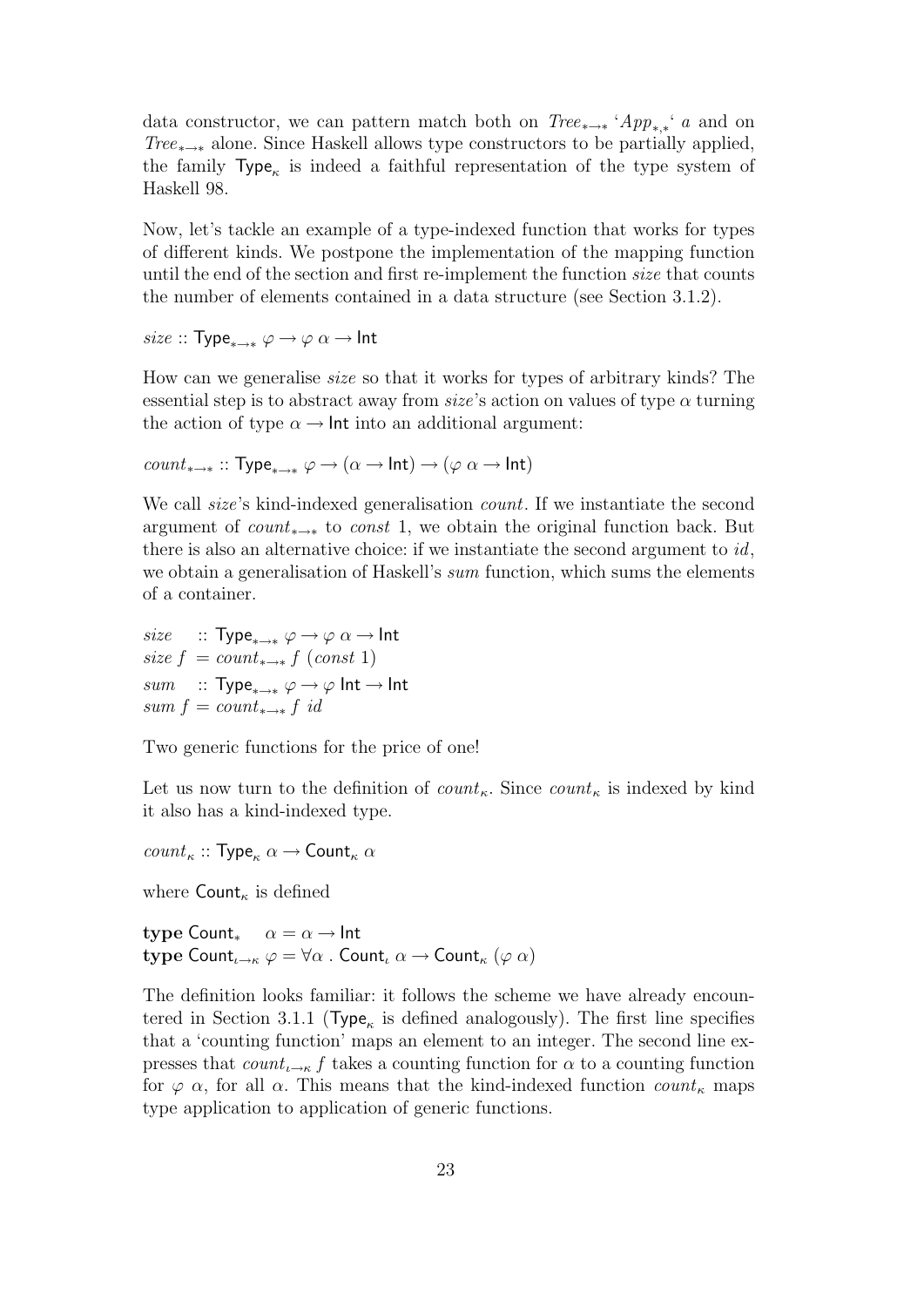$count_{\kappa}(App_{\iota,\kappa} f a) = (count_{\iota \to \kappa} f) (count_{\iota} a)$ 

This case for  $App_{\iota,\kappa}$  is truly generic: it is the same for all kind-indexed generic functions (in dictionary-passing style; see below) and for all combinations of  $\iota$ and  $\kappa$ . The type-specific behaviour of a generic function is solely determined by the cases for the different type constructors. As an example, here are the definitions for  $count_{\kappa}$ :

open  $count_* :: Type_* \alpha \rightarrow Count_* \alpha$  $count_*$   $(f \cdot App_{*,*} \cdot a) = (count_{*-*} f) (count_* a)$  $count_* t = const 0$ open  $count_{\ast\rightarrow\ast}$  :: Type<sub> $\ast\rightarrow\ast$ </sub>  $\alpha \rightarrow$  Count $\ast\rightarrow\ast$   $\alpha$  $count_{* \to *} List_{* \to *}$  c = sum<sub>[]</sub> . map<sub>[]</sub> c  $count_{\ast\rightarrow\ast} \, Tree_{\ast\rightarrow\ast} \, \qquad \qquad c = count_{\ast\rightarrow\ast} \, List_{\ast\rightarrow\ast} \, c \, . \, in order$  $count_{\ast\rightarrow\ast}(f \cdot App_{\ast,\ast\rightarrow\ast} ' a) c = (count_{\ast\rightarrow\ast\rightarrow\ast} f) (count_{\ast} a) c$ open  $count_{* \to * \to *}$  :: Type<sub>\*→\*→\*</sub>  $\alpha \to$  Count<sub>\*→\*→\*</sub>  $\alpha$  $count_{\ast\rightarrow\ast\rightarrow\ast}(Pair_{\ast\rightarrow\ast\rightarrow\ast}) c_1 c_2 = \lambda(x_1, x_2) \rightarrow c_1 x_1 + c_2 x_2$ 

Note that we have to repeat the generic  $App_{\iota,\kappa}$  case for every instance of  $\iota$ and  $\kappa$ . The catch-all case for types of kind  $*$  determines that elements of types of kind ∗ such as Int or Char are mapped to 0.

Taking the size of a compound data structure such as a list of trees of integers is now much easier than before: the count function for  $\Lambda \alpha \rightarrow [\text{Tree } \alpha]$  is the unique function that maps c to count \* + (List \* + + ) (count \* + + (Tree \* + + ) c). Here is a short interactive session that illustrates the use of count and size.

```
\gg let ts = [tree [0.. i] | i \leftarrow [0.. 9] ]\gg size (List<sub>*→*</sub>) ts
10
\gg count<sub>*→*</sub> (List<sub>*→*</sub>) (size (Tree<sub>*→*</sub>)) ts
55
```
The fact that  $count_{*-*}$  is parameterised by the action on  $\alpha$  allows us to mimic type abstraction by abstraction on the value level. Since  $count_{\star\to\star}$  receives the ∗-instance of the count function as an argument, we say that count is defined in dictionary-passing style—the term dictionary refers to the standard implementation of Haskell's type classes. There is also an alternative, typepassing style, which we discuss in a moment, where the type representation itself is passed as an argument.

The definition of the mapping function is analogous to the definition of *size* except for the type. Recall that the mapping function of a type  $\varphi$  of kind  $*\rightarrow*$ lifts a function of type  $\alpha_1 \rightarrow \alpha_2$  to a function of type  $\varphi \alpha_1 \rightarrow \varphi \alpha_2$ . The instance is doubly polymorphic: both the argument and the result type of the argument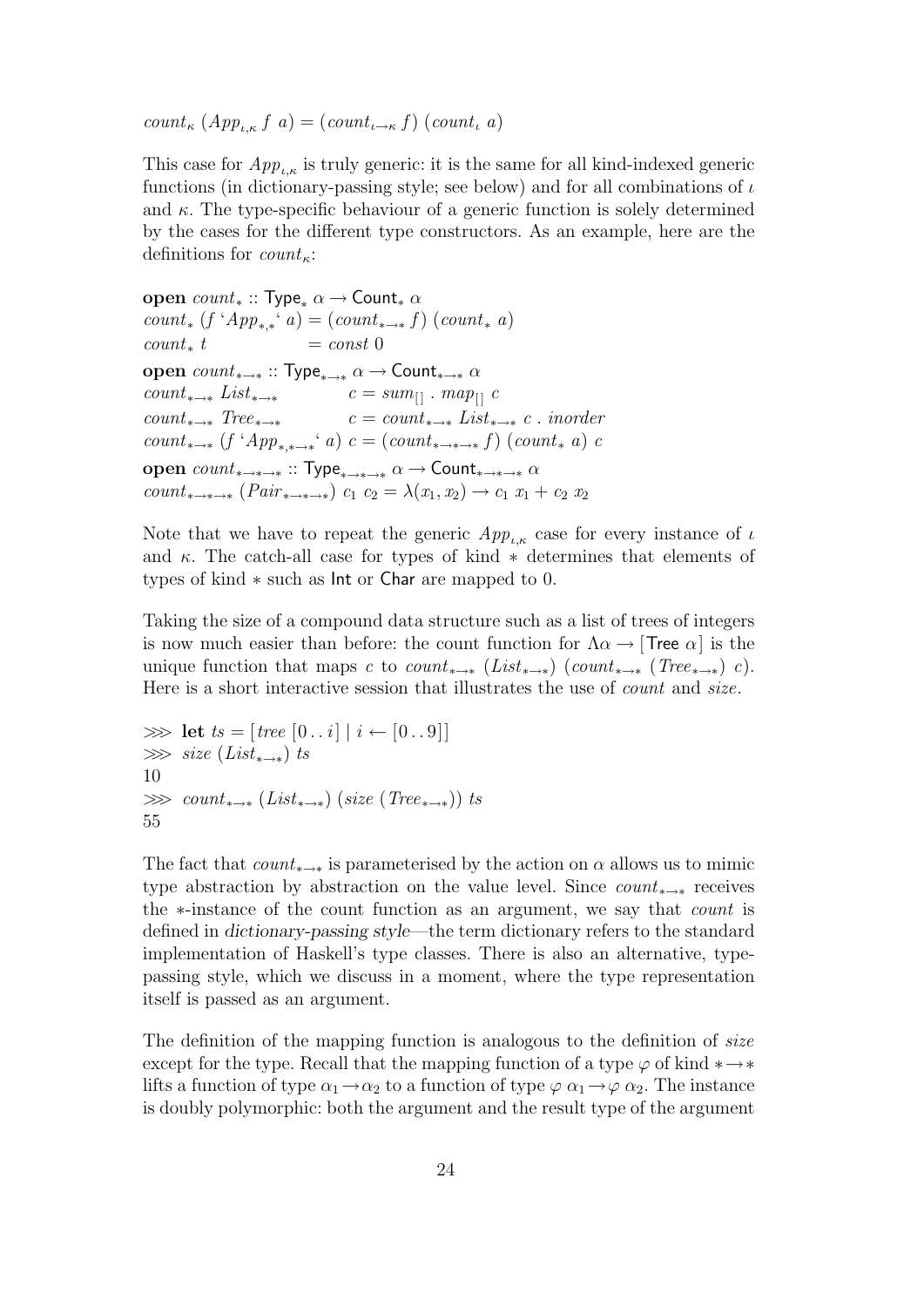function may vary. Consequently, we assign map a kind-indexed type that has two type arguments:

 $map_{\kappa}$  :: Type $_{\kappa}$   $\alpha$   $\rightarrow$  Map $_{\kappa}$   $\alpha$   $\alpha$ 

where  $\mathsf{Map}_{\kappa}$  is defined

type Map<sub>∗</sub>  $\alpha_1 \alpha_2 = \alpha_1 \rightarrow \alpha_2$  $\tt type Map$ <sub> $\iota \rightarrow \kappa \varphi_1 \varphi_2 = \forall \alpha_1 \alpha_2 \; .$   $\textsf{Map}_\iota \; \alpha_1 \; \alpha_2 \rightarrow \textsf{Map}_\kappa \; (\varphi_1 \; \alpha_1) \; (\varphi_2 \; \alpha_2)$ </sub>

The definition of map itself is straightforward:

```
open \mathit{map}_* :: \mathsf{Type}_* \alpha \to \mathsf{Map}_* \alpha \alphamap_* (Int_*) = id
map_* (Char_*) = id
map_* (App_{*,*} f a) = (map_{* \to*} f) (map_* a)\textbf{open}~map_{*\to*}: \textsf{Type}_{*\to*}~\varphi \to \textsf{Map}_{*\to*}~\varphi~\varphimap_{\ast \rightarrow \ast} (List_{\ast \rightarrow \ast}) = map_{[]}map_{* \rightarrow *}(Tree_{* \rightarrow *}) = map_{Tree}map_{\ast \rightarrow \ast}(App_{\ast,\ast \rightarrow \ast} f a) = (map_{\ast \rightarrow \ast \rightarrow \ast} f) (map_{\ast} a)\textbf{open}~map_{*\to * \to *}: : \textsf{Type}_{*\to * \to *}\ \varphi \to \textsf{Map}_{*\to * \to *}\ \varphi\ \varphimap_{* \rightarrow * \rightarrow *}(Pair_{* \rightarrow * \rightarrow *}) f g(a, b) = (f a, g b)
```
Each instance simply defines the mapping function for the respective type.

#### 3.2.2 Type-passing style

The functions above are defined in dictionary-passing style, as instances of overloaded functions are passed around. An alternative scheme passes the type representation instead. We can use it, for instance, to define ∗-indexed functions in a less verbose way. To illustrate, let us re-define the overloaded function pretty in type-passing style. Its kind-indexed type is given by

type Pretty  $\alpha = \alpha \rightarrow$  Text  $\tt type \, \mathsf{Pretty}_{\iota \to \kappa} \, \varphi = \forall \alpha \ . \ \mathsf{Type}_\iota \, \alpha \to \mathsf{Pretty}_{\kappa} \ (\varphi \, \alpha)$ 

The equations for  $pretty<sub>\kappa</sub>$  are similar to those of pretty of Section 2.1, except for the 'type patterns': the left-hand side *pretty*  $(T \ a_1 \ \ldots \ a_n)$  becomes pretty<sub>κ</sub>  $T_{\kappa}$   $a_1$  ...  $a_n$ , where  $\kappa$  is the kind of T.

open  $\mathit{pretty}_* :: \mathsf{Type}_* \alpha \rightarrow \mathsf{Pretty}_* \alpha$  $pretty_* (Char_*) c$  $= \text{pretty}_{\text{Char}} c$  $pretty_*$   $(Int_*)$  n  $= \text{pretty}_{\text{Int}}$  n  $\text{pretty}_*$  (f 'App<sub>\*,\*</sub>' a) x = pretty<sub>\*→\*</sub> f a x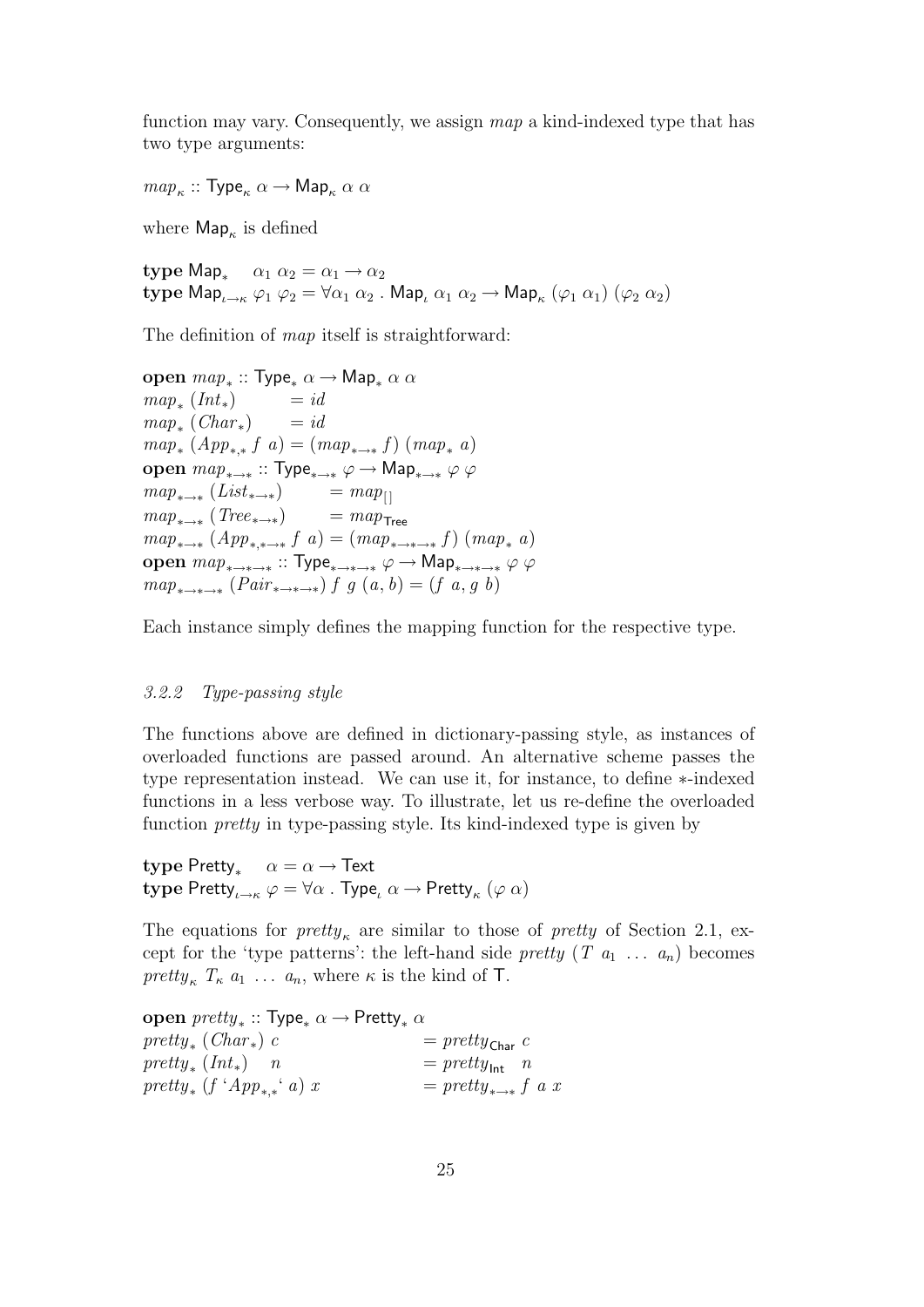open  $\text{pretty}_{\ast \to \ast} :: \text{Type}_{\ast \to \ast} \alpha \to \text{Pretty}_{\ast \to \ast} \alpha$  $pretty_{\ast\rightarrow\ast}$  (List<sub>\*→\*</sub>) a xs  $= bracketed [prefty_* a x \mid x \leftarrow xs]$  $\text{pretty}_{* \to *}( \text{Tree}_{* \to *})$  a  $\text{Empty}$  = text "Empty"  $pretty_{* \to *}$  (Tree<sub>\*→\*</sub>) a (Node l x r) = align "(Node " (pretty∗→∗ Tree∗→∗ a l ♦ nl ♦ pretty<sub>\*</sub> a x  $\Diamond$  nl  $\Diamond$  $\text{prety}_{\ast \to \ast}$  Tree $_{\ast \to \ast}$  a r  $\Diamond$  text ")")  $\text{pretty}_{* \to *}(f \cdot \operatorname{App}_{*, * \to *} \cdot a) b x = \text{pretty}_{* \to * \to *} f a b x$ open  $\text{pretty}_{* \to * \to *}$  :: Type $_{* \to * \to *}$   $\alpha \to \text{Pretty}_{* \to * \to *}$   $\alpha$  $\text{pretty}_{* \to * \to *}(Pair_{* \to * \to *})$  a b  $(x, y) = \text{align}$  "( "  $(\text{pretty}_{*} \ a \ x) \diamondsuit \ n \ \ \Diamond$ align ", " ( $\text{pretty}_*$  b y)  $\diamondsuit$  text ")"

The equations for type application have a particularly simple form:

 $\text{pretty}_{\kappa}$   $(\text{App}_{\iota,\kappa} f a) = \text{pretty}_{\iota \to \kappa} f a$ 

The recursive call takes two type arguments (in dictionary-passing style the second argument was *pretty*,  $a$ , not just  $a$ ). But again, this case is truly generic: it is the same for all kind-indexed functions (in type-passing style).

Type-passing style is preferable to dictionary-passing style for implementing mutually recursive generic functions. In dictionary-passing style we have to tuple the functions into a single dictionary (analogous to the usual implementation of Haskell's type classes). On the other hand, using dictionary-passing style we can define truly polymorphic generic functions such as, for example, size :: Type<sub>\*→\*</sub>  $\varphi \to (\forall \alpha \cdot \varphi \alpha \to \text{Int})$ , which is not possible in type-passing style where *size* has type  $Type_{\ast\rightarrow\ast} \varphi \rightarrow (\forall \alpha \cdot Type_{\ast} \alpha \rightarrow \varphi \alpha \rightarrow Int)$ .

## 3.3 Representations of open type terms

Haskell's type system is somewhat peculiar, as it features type application but not type abstraction. If Haskell had type-level lambdas, we could specify the instances of ∗ → ∗-indexed functions using suitable type abstractions: for our running example we could use representations of  $\Lambda \alpha \rightarrow$  [Tree Int],  $\Lambda \alpha \rightarrow \alpha$ ,  $\Lambda \alpha \rightarrow [\alpha]$ , or  $\Lambda \alpha \rightarrow$  [Tree  $\alpha$ ]. Interestingly, there is an alternative. We can represent an anonymous type function by an open type term:  $\Lambda \alpha \rightarrow$ [Tree  $\alpha$ ], for instance, is represented by List (Tree  $a$ ) where  $a$  is a suitable representation of  $\alpha$ .

To motivate the representation of free type variables, let us work through a concrete example. Consider the following version of count that is defined on Type, the original type of type representations.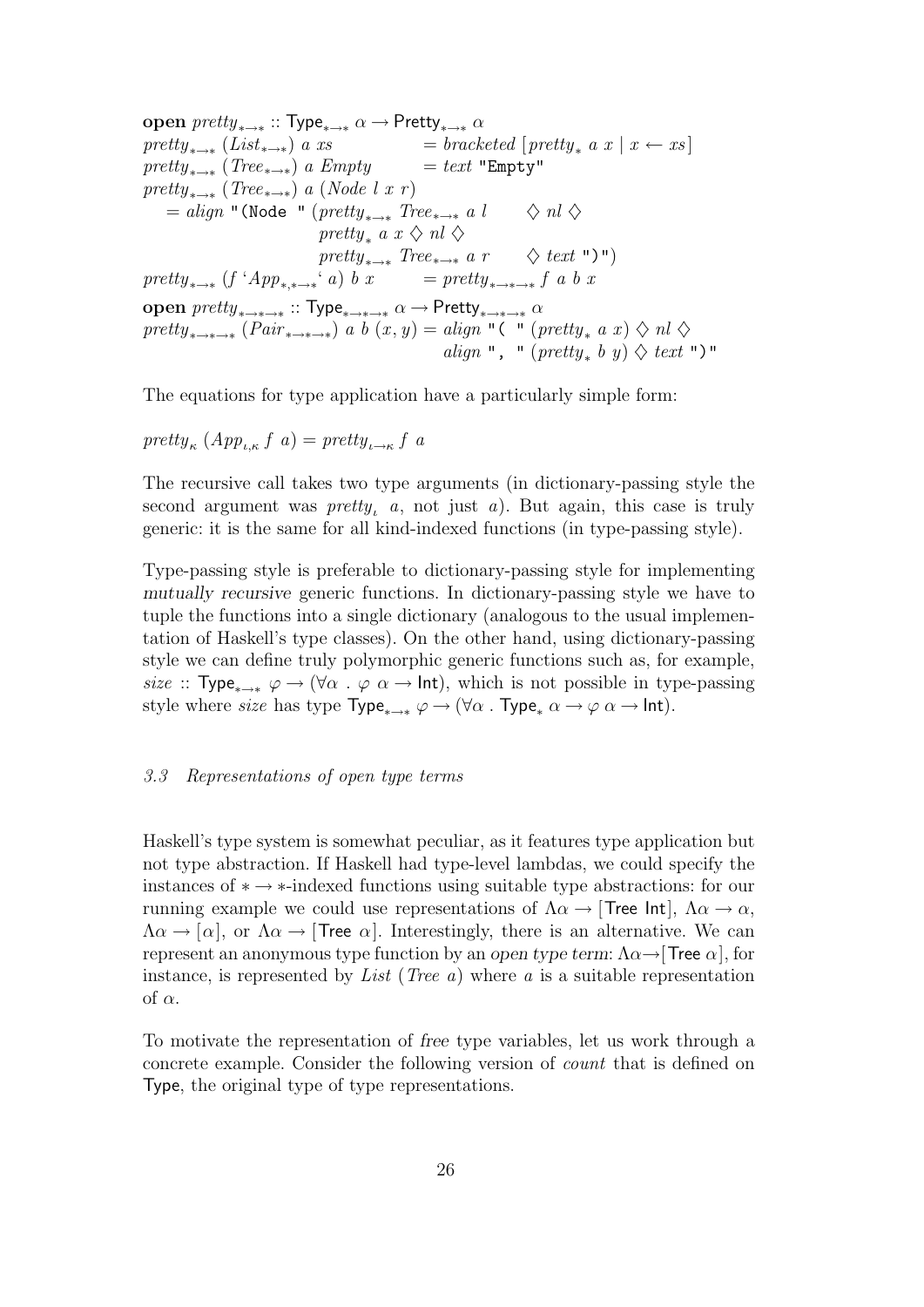*count* :: Type  $\alpha \rightarrow (\alpha \rightarrow \text{Int})$  $count (Char) = const 0$  $count (Int) = const 0$ count  $(Pair \ a \ b) = \lambda(x, y) \rightarrow count \ a \ x + count \ b \ y$ count (List a) =  $sum_{[]}$ . map<sub> $[]$ </sub> (count a) count (Tree a) =  $sum_{[]}$ . map<sub> $[]$ </sub> (count a). inorder

As it stands, count is point-free, but also pointless, as it always returns the constant 0 (unless the argument is not fully defined, in which case count is undefined, as well). We shall see in a moment that we can make count more useful by adding a representation of free type variables to Type. The milliondollar question is, of course, what constitutes a suitable representation of a free type variable? Now, if we extend count by a case for the free type variable, its meaning must be provided from somewhere. An intriguing choice is therefore to identify the type variable with its meaning. Thus, the representation of a free type variable is a constructor that embeds a count instance, a function of type  $\alpha \rightarrow$  Int, into the type of type representations.

 $Count :: (\alpha \rightarrow \text{Int}) \rightarrow \text{Type } \alpha$ 

Since the 'type variable' carries its own meaning, the count instance is particularly simple.

count  $(Count c) = c$ 

A moment's reflection reveals that this approach is an instance of the 'embedding trick' [14] for higher-order abstract syntax: Count is the pre-inverse or right inverse of count. Using Count we can specify the action on the free type variable when we call count:

```
\gg let ts = [tree [0.. i] | i \leftarrow [0.. 9::Int] ]\gg let a = Count (const 1)\gg count (List (Tree Int)) ts
0
\gg count a ts
1
\gg count (List a) ts
10
\gg count (List (Tree a)) ts
55
```
The approach would work perfectly well if *count* were the only generic function. But it is not:

 $\gg\gt{pretty}(4711:a)$ \*\*\* Exception: Non-exhaustive patterns in function *pretty*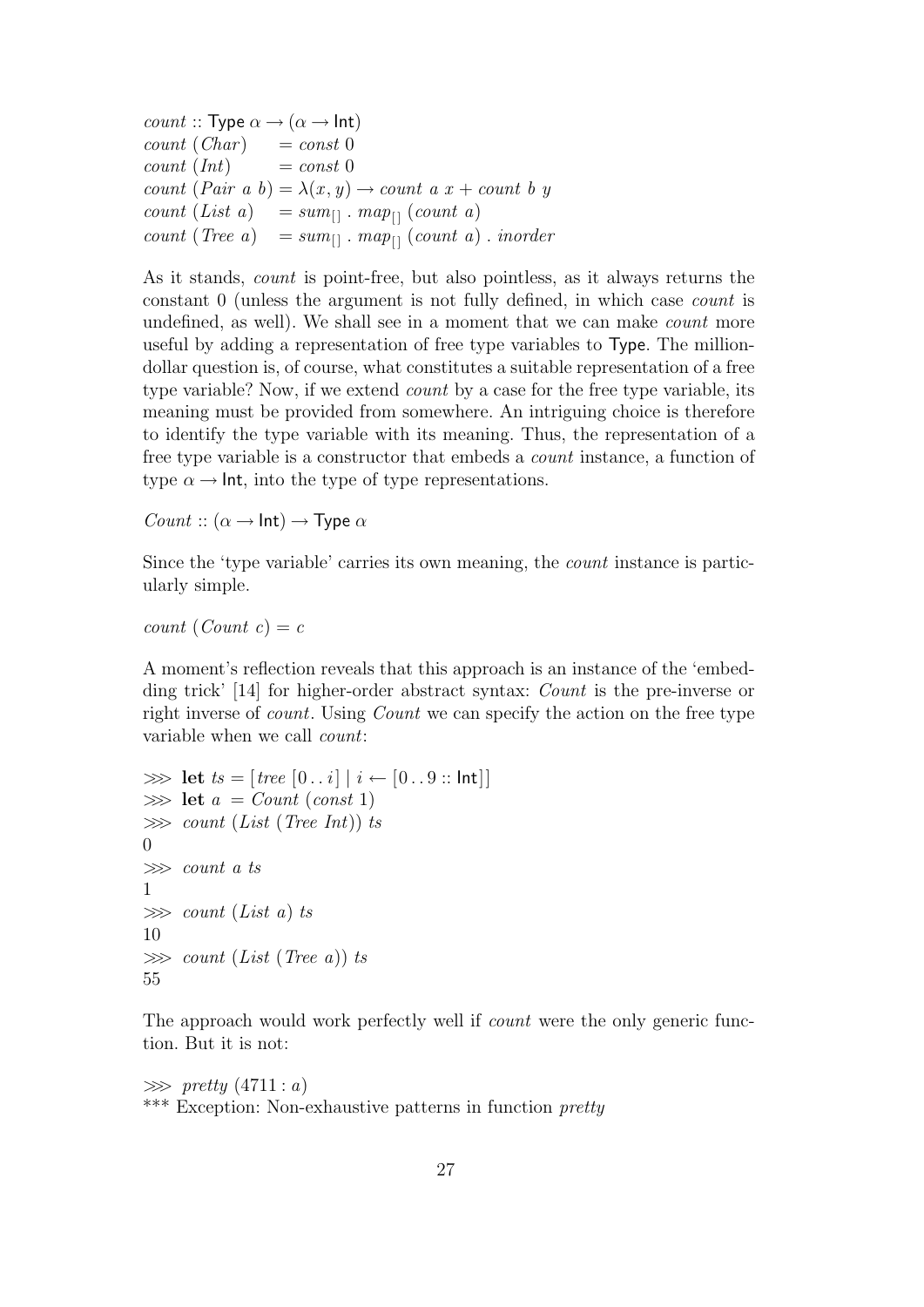If we pass Count to a different generic function, we get a run-time error. The problem is not easy to remedy, as it is impossible to define a suitable Count instance for pretty. We simply have not enough information at hand. Fortunately, there is a way out of this dilemma: we parameterise Type by the type of generic functions.

open data PType ::  $(* \rightarrow *) \rightarrow * \rightarrow *$  where  $PChar :: PType \pi$  Char *PInt* :: PType  $\pi$  Int *PPair* :: PType  $\pi \alpha \rightarrow$  PType  $\pi \beta \rightarrow$  PType  $\pi (\alpha, \beta)$ *PList* :: PType  $\pi \alpha \rightarrow$  PType  $\pi [\alpha]$ *PTree* :: PType  $\pi \alpha \rightarrow$  PType  $\pi$  (Tree  $\alpha$ )

A generic function then has type PType Poly  $\alpha \rightarrow$  Poly  $\alpha$  for some suitable type Poly. As before, the representation of a free type variable is a constructor of the inverse type, except that now we additionally abstract away from Poly.

 $PVar :: \pi \alpha \rightarrow \textsf{PType} \; \pi \; \alpha$ 

Since we abstract over Poly, we make do with a single constructor: PVar can be used to embed instances of arbitrary generic functions.

The definition of count can be easily adapted to the new representation (for technical reasons, we have to introduce a newtype for count's type).

```
newtype Count \alpha = In_{Count} \{ out_{Count} :: \alpha \rightarrow Int \}pcount :: PType Count \alpha \rightarrow (\alpha \rightarrow \text{Int})pcount (PVar c) = out_{Count} cpcount (PChar) = const 0
pcount (Plnt) = const 0
pcount (PPair \ a \ b) = \lambda(x, y) \rightarrow pcount \ a \ x + pcount \ b \ ypcount (Plist a) = sum_{[1]} . map_{[1]} (pcount a)pcount (PTree \space a) = sum_{[]} \cdot map_{[]} (pcount \space a) \cdot inorder
```
The code is almost identical to what we have seen before, except that the type signature is more precise.

Here is an interactive session that illustrates the use of *pcount*.

```
\gg let ts = [tree [0.. i] | i \leftarrow [0.. 9::Int] ]\gg let a = PVar(In_{Count}(const 1))\gg\gg : type a
a :: \forall \alpha . PType Count \alpha\gg pcount (PList (PTree PInt)) ts
\Omega
```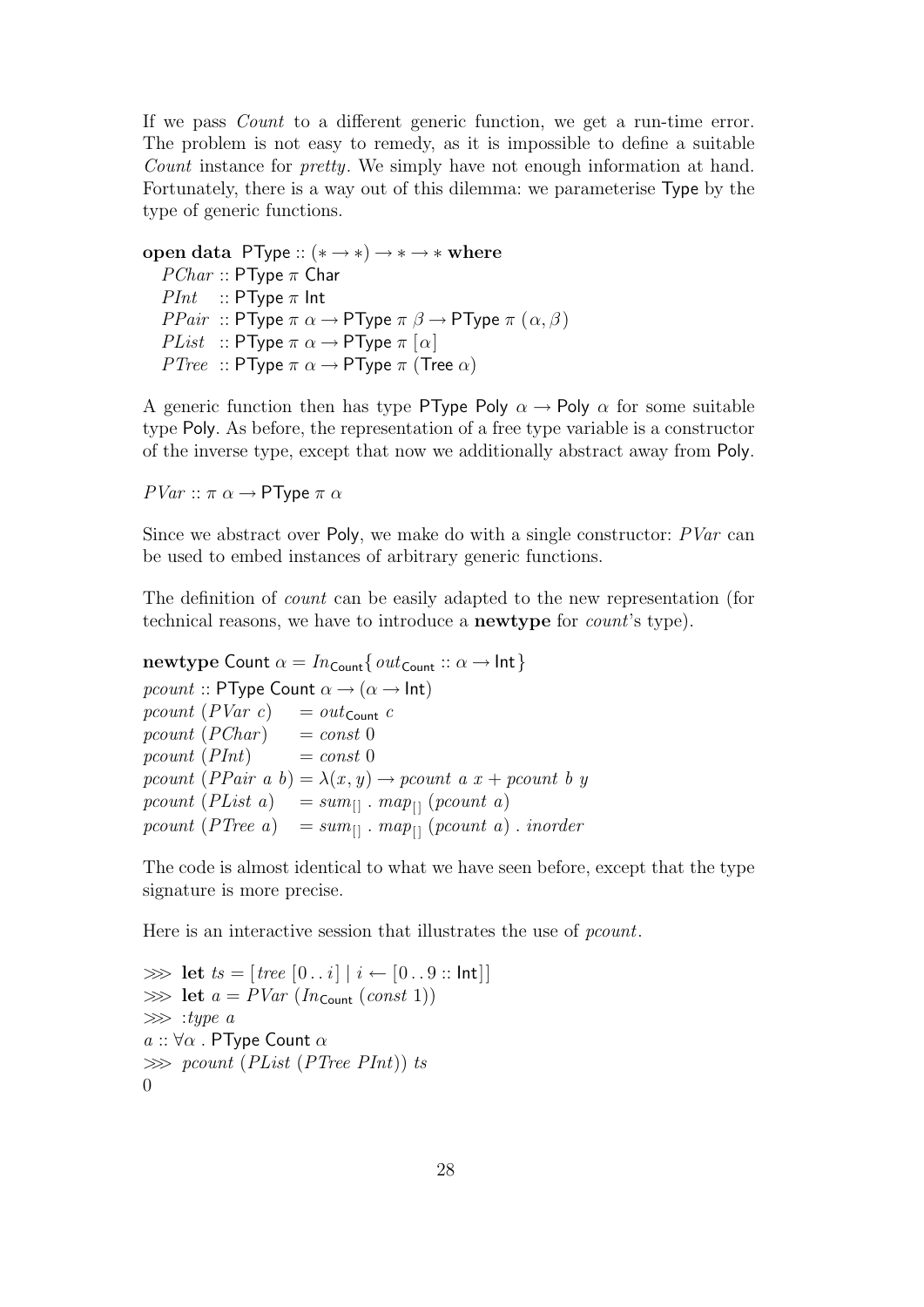```
\gg pcount (a) ts
1
\gg pcount (PList a) ts
10
\gg pcount (PList (PTree a)) ts
55
\gg let a = PVar(In_{Count} id)\gg\gg : type a
PType Count Int
\gg pcount (PList (PTree a)) ts
165
```
Note that the type of a now limits the applicability of the free type variable: passing it to pretty would result in a static type error.

We can also capture our standard idioms, counting elements and summing up integers, as abstractions.

psize  $f = pcount (f a)$  where  $a = PVar (In_{Count} (const 1))$ psum  $f =$  pcount  $(f \ a)$  where  $a = PVar$   $(In_{\text{Count}} id)$ 

Given these definitions, we can represent type constructors of kind  $* \rightarrow *$  by ordinary, value-level  $\lambda$ -terms.

```
\gg let ts = [tree [0.. i] | i \leftarrow [0.. 9::Int] ]\gg psize (\lambda a \rightarrow PList (PTree PInt)) ts
0
\gg psize (\lambda a \rightarrow a) ts
1
\gg psize (\lambda a \rightarrow PList a) ts
10
\gg psize (\lambda a \rightarrow Plist (PTree a)) ts
55
```
It is somewhat surprising that the expressions above type-check, in particular, as Haskell does not support anonymous type functions. The reason is that we can assign psize and psum first-order types (standard Hindley-Milner types):

```
psize :: (PType Count \alpha \rightarrow PType Count \beta) \rightarrow (\beta \rightarrow Int)
psum :: (PType Count Int \rightarrow PType Count \beta) \rightarrow (\beta \rightarrow Int)
```
The functions also possess second-order types ( $F\omega$  types), which are different from the types above:

```
psize :: \forall \varphi. PType<sub>*→*</sub> Count \varphi \to (\forall \alpha \cdot \varphi \alpha \to \text{Int})psum :: \forall \varphi. PType<sub>*→*</sub> Count \varphi \to (\forall \alpha : \varphi \text{ Int } \to \text{ Int})
```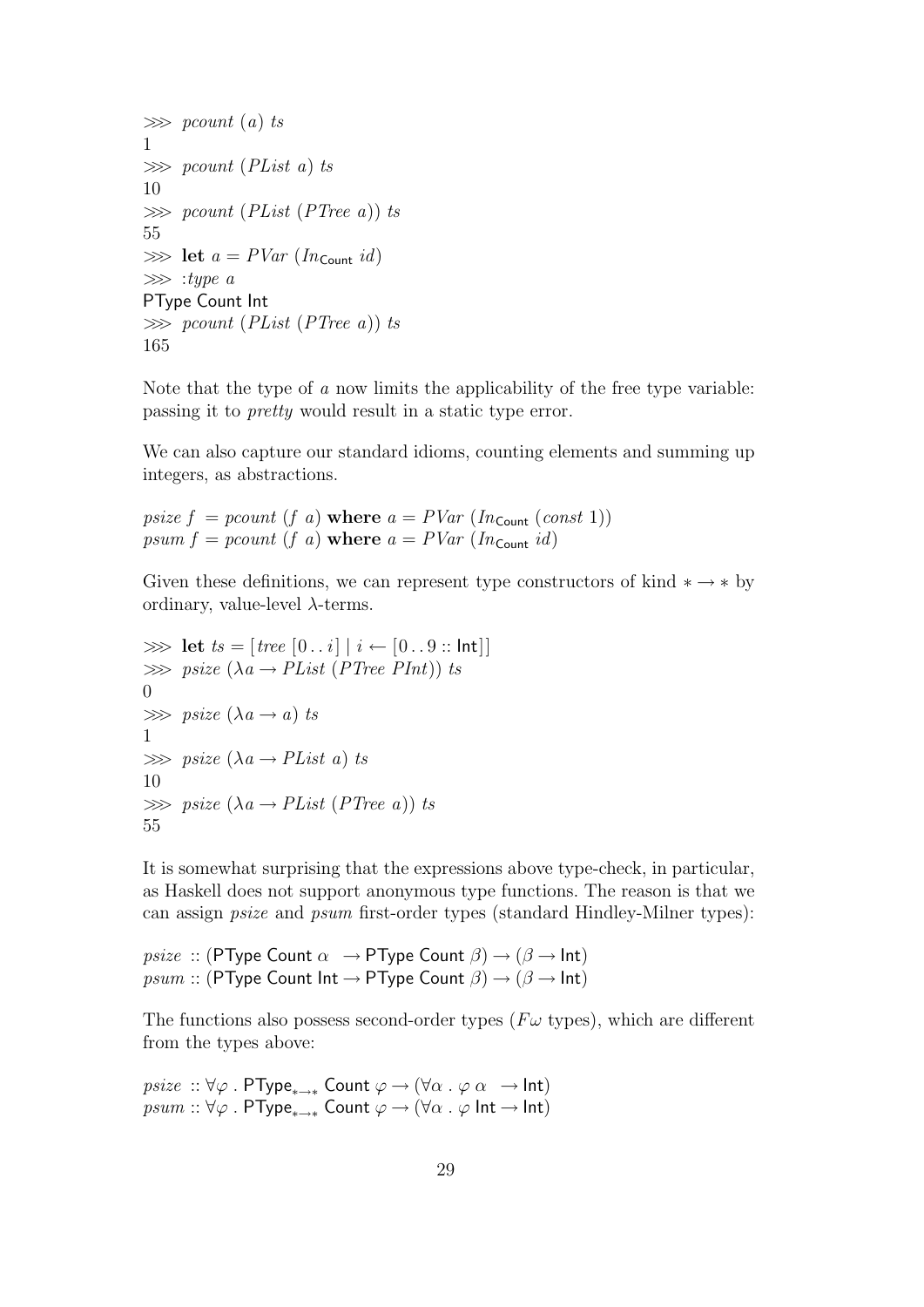Using  $F\omega$  types, however, the above calls do not type-check, since Haskell employs a kinded first-order unification of types [34].

The other representation types,  $Type'$  and  $Type_{\kappa}$ , can be extended in an analogous manner to support open type terms.

# 3.4 Summary

In this section, we have presented type representations for several different sets of types. The straightforward representation type Type reflects types of kind ∗, and is therefore suitable to define overloaded or generic functions on datatypes of kind ∗. By lifting the type constructors, we can define several variants of Type, and thereby represent types of an arbitrary, but fixed kind.

The type Type models type terms as first-order algebraic terms. Haskell's type language, however, has a kinded, higher-order term structure. This language can be faithfully represented using a kind-indexed family of representation types. Type application is represented syntactically using kind-indexed constructors  $App_{i,\kappa}$ . Overloaded and generic functions that range over types of different kinds (such as map) can then be defined as a kind-indexed family of functions.

We have investigated how to define the 'type application' case of a generic function: in dictionary-passing style, type application is mapped to application of generic functions; in type-passing style, we pass the type representation itself as an argument rather than the recursive call. Both approaches have their merits: while type-passing style allows the definition of mutually recursive generic functions with ease, dictionary-passing style permits the definition of truly polymorphic generic functions.

Haskell does not support type-level lambdas. Nevertheless, we can simulate the effect of type-level lambdas with open type terms, type terms with free type variables. This requires us to parametrise the representation types by the type of generic functions. This extension features a number of advantages: We can represent partial application of type constructors using free type variables obviating the need for a kind-indexed family. Furthermore, by providing instances for the free type variables we can easily modify or customise the behaviour of generic functions.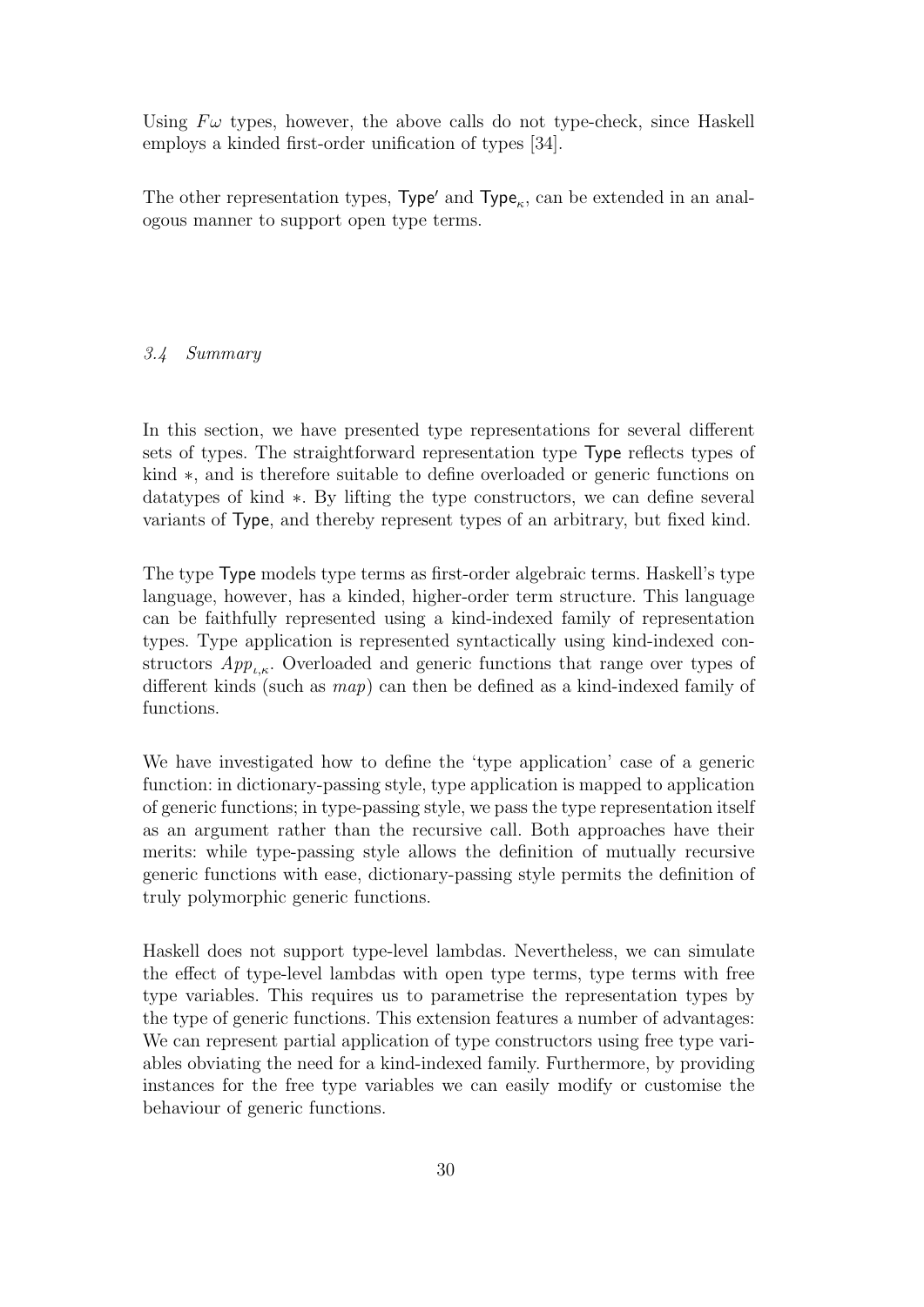## 4 Views

In Section 3 we thoroughly investigated various type representations. The examples in that section are without exception overloaded functions. In this section we discuss techniques to turn these overloaded functions into truly generic ones exploring the second dimension of the design space. Before we tackle this, let us first discuss the difference between nominal and structural type systems.

Haskell has a nominal type system: each data declaration introduces a new type that is incompatible with all the existing types. Two types are equal if and only if they have the same name. By contrast, in a structural type system two types are equal if they have the same structure. In a language with a structural type system there is no need for a generic view; a generic function can be defined exhaustively by induction on the structure of types.

For nominal systems the key to genericity is a uniform view on data. In Section 2.3 we introduced the spine view, which views data as constructor applications. Of course, this is not the only generic view. PolyP [33], for instance, views data types as fixed points of regular functors; Generic Haskell [24] uses a sum-of-products view. We shall see that these two approaches can be characterised as type-oriented: they provide a uniform view on all elements of a datatype. By contrast, the spine view is value-oriented: it provides a uniform view on a single element.

View For the following it is useful to make the concept of a view explicit.

data View :: ∗ → ∗ where View :: Type  $\beta \to (\alpha \to \beta) \to (\alpha \leftarrow \beta) \to V$ iew  $\alpha$ type  $\alpha \leftarrow \beta = \beta \rightarrow \alpha$ 

A view consists of three ingredients: a so-called structure type that constitutes the actual view on the original datatype, and two functions that convert to and fro. To define a view the generic programmer simply provides a view function

```
view :: Type \alpha \rightarrow View \alpha
```
that maps a type to its structural representation. The view function can then be used in the catch-all case of a generic function. Let us rewrite the catch-all case of strings (defined in Section 2.3) so that it makes use of a generic view.

strings  $(x : t) = \text{case view } t \text{ of }$ View u fromData toData  $\rightarrow$  strings (fromData x : u)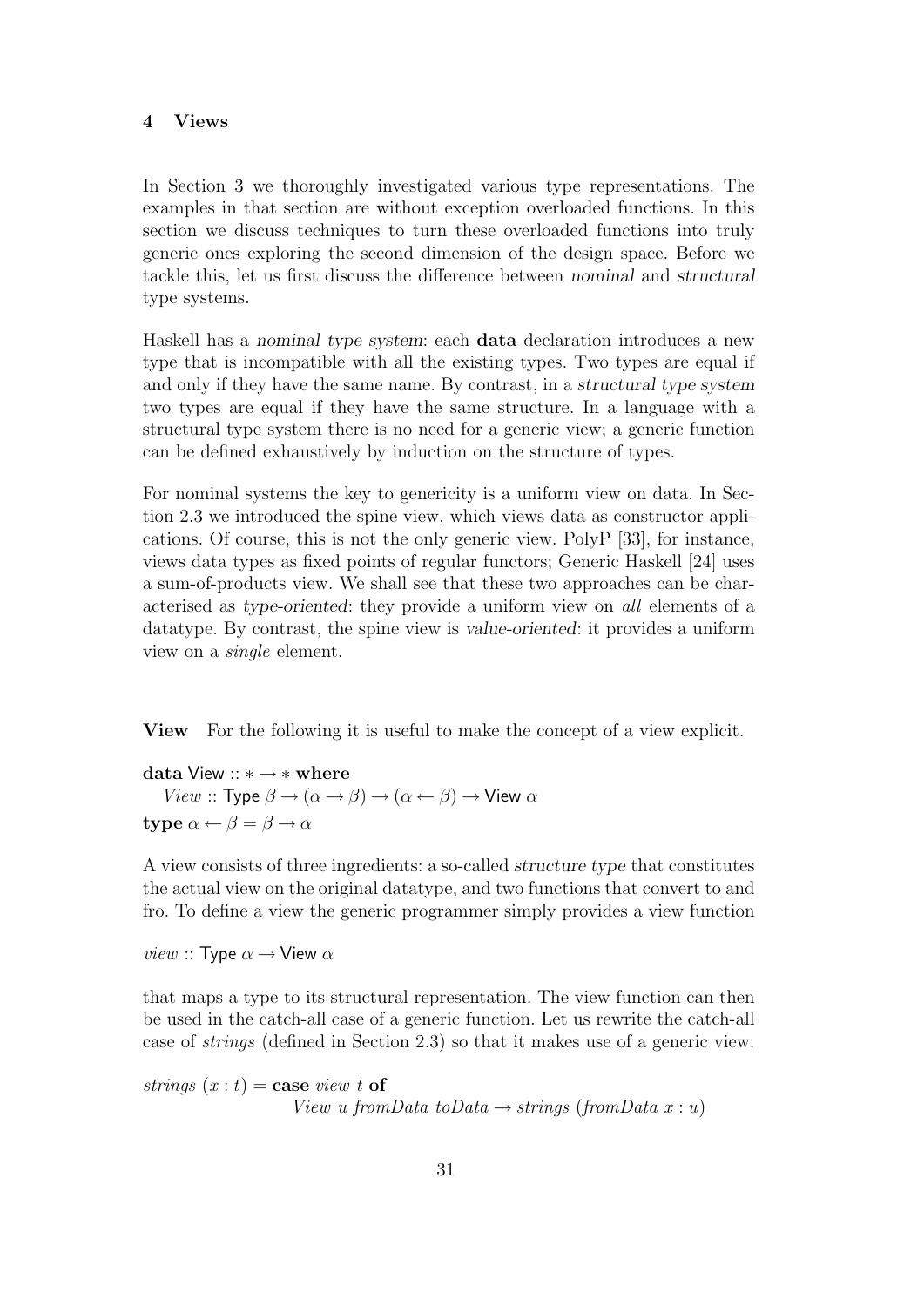Using the *fromData* conversion function,  $x : t$  is converted to its structural representation from Data  $x : u$ , on which strings is called recursively. Because of the recursive call, the definition of strings must contain additional case(s) that deal with the structure type. For the spine view, a single equation suffices.

strings  $(x : Spine a) = strings \, x$ 

Lifted view For the type Type' of lifted type representations, we can set up similar machinery.

data View' ::  $(* \rightarrow *) \rightarrow *$  where View':: Type'  $\psi \to (\varphi \to \psi) \to (\varphi \leftarrow \psi) \to V$ iew'  $\varphi$ type  $\varphi \rightarrow \psi = \forall \alpha \cdot \varphi \alpha \rightarrow \psi \alpha$ type  $\varphi \stackrel{\rightharpoonup}{\leftarrow} \psi = \forall \alpha \cdot \psi \alpha \rightarrow \varphi \alpha$ 

The view function is now of type

 $view' :: Type' \varphi \rightarrow View' \varphi$ 

and is used as follows:

map f m  $x = \cose$  view' f of View' g fromData toData  $\rightarrow$  $(toData \cdot map \cdot g \cdot m \cdot fromData) \cdot x$ 

In this case, we require both the *fromData* and the *toData* function.

#### 4.1 Spine view

The spine view of the type  $\tau$  is simply Spine  $\tau$ :

spine :: Type  $\alpha \rightarrow$  View  $\alpha$ spine  $a = View$  (Spine a)  $(\lambda x \rightarrow toSpine(x : a))$  from Spine

Recall that *fromSpine* is parametrically polymorphic, while *toSpine* is an overloaded function. The definition of  $toSpine$  follows a simple pattern: if the datatype comprises a constructor C with signature

 $C: \tau_1 \to \cdots \to \tau_n \to \tau_0$ 

then the equation for  $toSpine$  takes the form

toSpine  $(C x_1 \ldots x_n : t_0) = Con \ c \diamond (x_1 : t_1) \diamond \cdots \diamond (x_n : t_n)$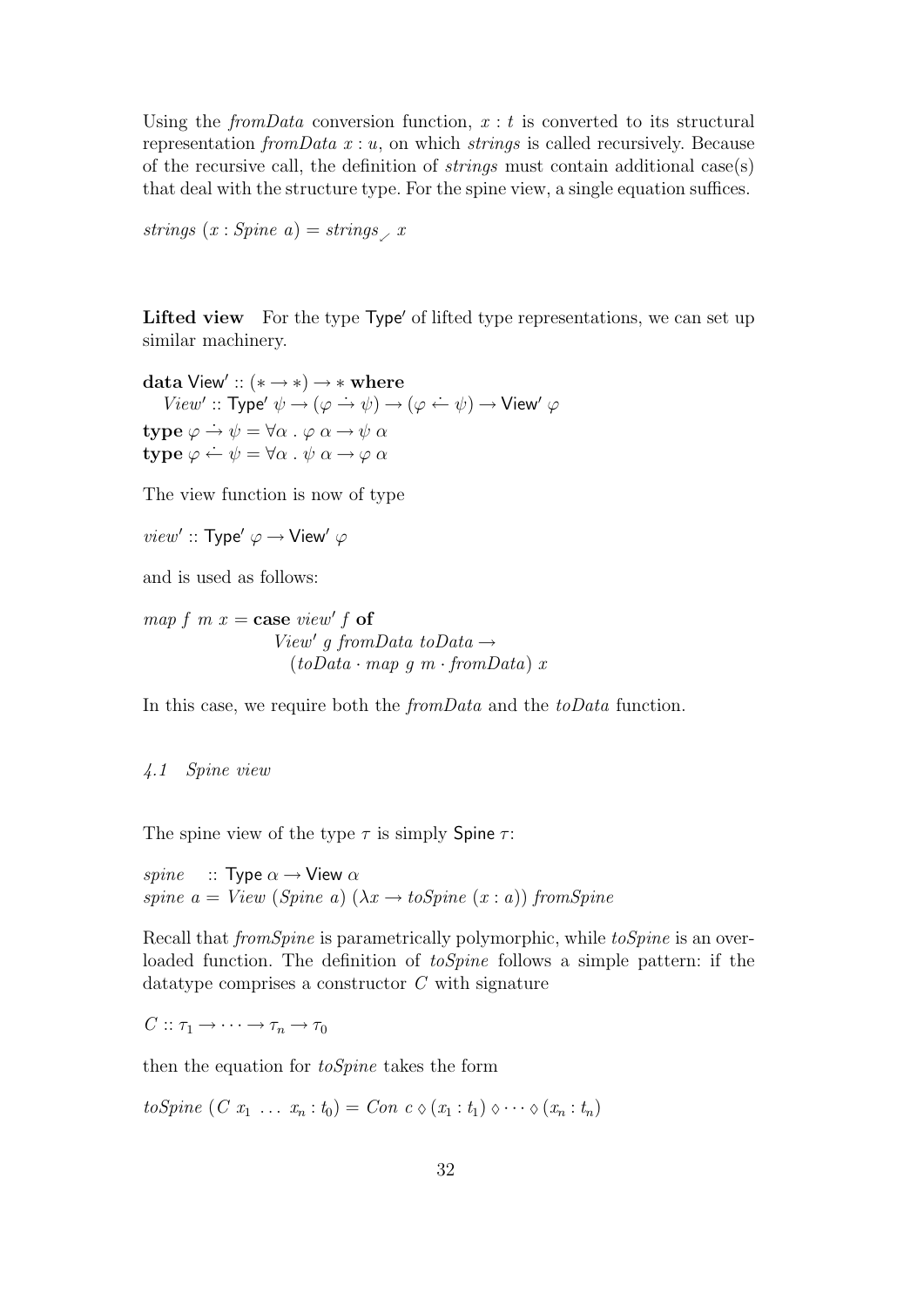where c is the annotated version of C and  $t_i$  is the type representation of  $\tau_i$ . The equation is only valid if vars  $(t_1) \cup \cdots \cup \text{vars}(t_n) \subseteq \text{vars}(t_0)$ , that is, if C 's type signature contains no existentially quantified type variables (see also below).

The spine view is particularly easy to use: the generic part of a generic function has to consider only two cases: Con and  $\Diamond$ .

A further advantage of the spine view is its generality: it is applicable to a large class of datatypes. Nested datatypes, for instance, pose no problems: the type of perfect binary trees (see Section 2.2)

data Perfect  $\alpha = Zero \alpha \mid Succ$  (Perfect  $(\alpha, \alpha)$ )

gives rise to the following two equations for  $toSpine$ :

toSpine (Zero x : Perfect a) = Con zero  $\Diamond(x : a)$ toSpine (Succ x : Perfect a) = Con succ  $\Diamond(x : Perfect \; (Pair \; a))$ 

The equations follow exactly the general scheme above. We have also seen that the scheme is applicable to generalised algebraic datatypes. Consider as an example a typed representation of expressions:

```
data Expr :: ∗ → ∗ where
   Num :: Int \rightarrow Expr IntPlus :: Expr Int \rightarrow Expr Int \rightarrow Expr Int
   Eq :: Expr Int \rightarrow Expr Int \rightarrow Expr Bool
   If :: Expr Bool \rightarrow Expr \alpha \rightarrow Expr \alpha \rightarrow Expr \alpha
```
The relevant equations for  $toSpine$  are

 $toSpine$  (Num  $i: Expr Int$ ) =  $Con num \diamond (i: Int)$ toSpine (Plus  $e_1$   $e_2$ : Expr Int) = Con plus  $\Diamond$  ( $e_1$ : Expr Int)  $\Diamond$  ( $e_2$ : Expr Int) toSpine (Eq e<sub>1</sub> e<sub>2</sub> : Expr Bool) = Con eq  $\Diamond$  (e<sub>1</sub> : Expr Int)  $\Diamond$  (e<sub>2</sub> : Expr Int) toSpine (If  $e_1$   $e_2$   $e_3$  : Expr a)  $= Con \text{ if } \Diamond(e_1 : Expr \; Bool) \Diamond(e_2 : Expr \; a) \Diamond(e_3 : Expr \; a)$ 

Given this definition we can apply *pretty* to values of type Expr without further ado. Note in this respect that the Glasgow Haskell Compiler (GHC 6.6.1) currently does not support deriving (Show) for GADTs. When we turned Dynamic into a representable type (Section 2.4), we discussed one limitation of the spine view: it cannot, in general, cope with existentially quantified types. Consider, as another example, the following extension of the expression datatype:

 $Apply :: \text{Expr } (\alpha \rightarrow \beta) \rightarrow \text{Expr } \alpha \rightarrow \text{Expr } \beta$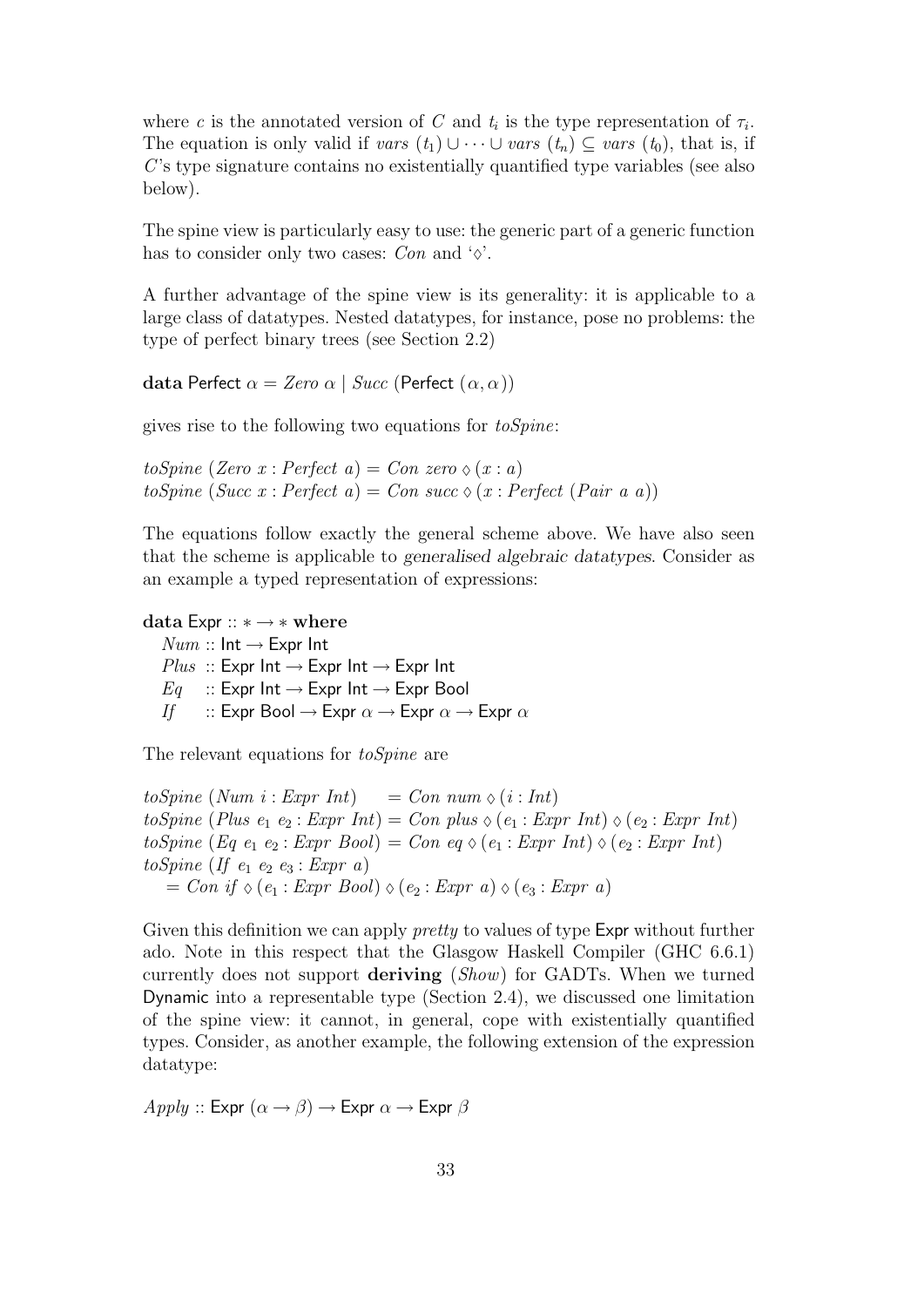The equation for *toSpine* 

toSpine  $(Apply f x : Expr b)$  $= Con \ apply \ \Diamond \ (f : \iota \to b) \) \ \Diamond \ (x : \iota \to b) \$  -- not legal Haskell

is not legal Haskell, as a, the representation of  $\alpha$ , appears free on the right-hand side. The only way out of this dilemma is to augment  $x$  by a representation of its type, as in Dynamic.  $^6$ 

To summarise: a data declaration describes how to construct data; the spine view captures just this. Consequently, it is applicable to almost every datatype declaration. The other views are more restricted: Generic Haskell's original sum-of-products view [17] is only applicable to Haskell 98 types excluding GADTs and existential types (however, we will show in Section 4.3 how to extend a sum-of-products view to GADTs ); PolyP is even restricted to fixed points of regular functors excluding nested datatypes and higher-kinded types.

On the other hand, the classic views provide more information, as they represent the complete datatype, not just a single constructor application. The spine view effectively restricts the class of functions we can write: one can only define generic functions that consume or transform data (such as *show*) but not ones that produce data (such as read). The uniform view on individual constructor applications is useful if you have data in your hands, but it is of no help if you want to construct data. We make this more precise in the following section.

Furthermore, functions that abstract over type constructors (such as *size* or map) are out of reach for the spine view. In the following sections we show how to overcome both limitations.

# 4.2 The type-spine view

A generic consumer is a function of type  $\alpha \rightarrow \alpha \rightarrow \tau$  ( $\cong$  Typed  $\alpha \rightarrow \tau$ ), where the type we abstract over occurs in an argument position and possibly in the result type  $\tau$ . We have seen in Section 2.3 that the generic part of a consumer follows the general pattern below.

open consume :: Type  $\alpha \rightarrow \alpha \rightarrow \tau$ . . . consume a  $x = \text{cosume} \setminus (toSpine(x : a))$ 

<sup>&</sup>lt;sup>6</sup> Type-theoretically, we have to turn the existential quantifier  $\exists \alpha \cdot \tau$  into an 'intensional' quantifier  $\exists \alpha$ . Type  $\alpha \times \tau$ . This is analogous to the difference between parametrically polymorphic functions of type  $\forall \alpha \cdot \tau$  and overloaded functions of type  $\forall \alpha$  . Type  $\alpha \rightarrow \tau$ .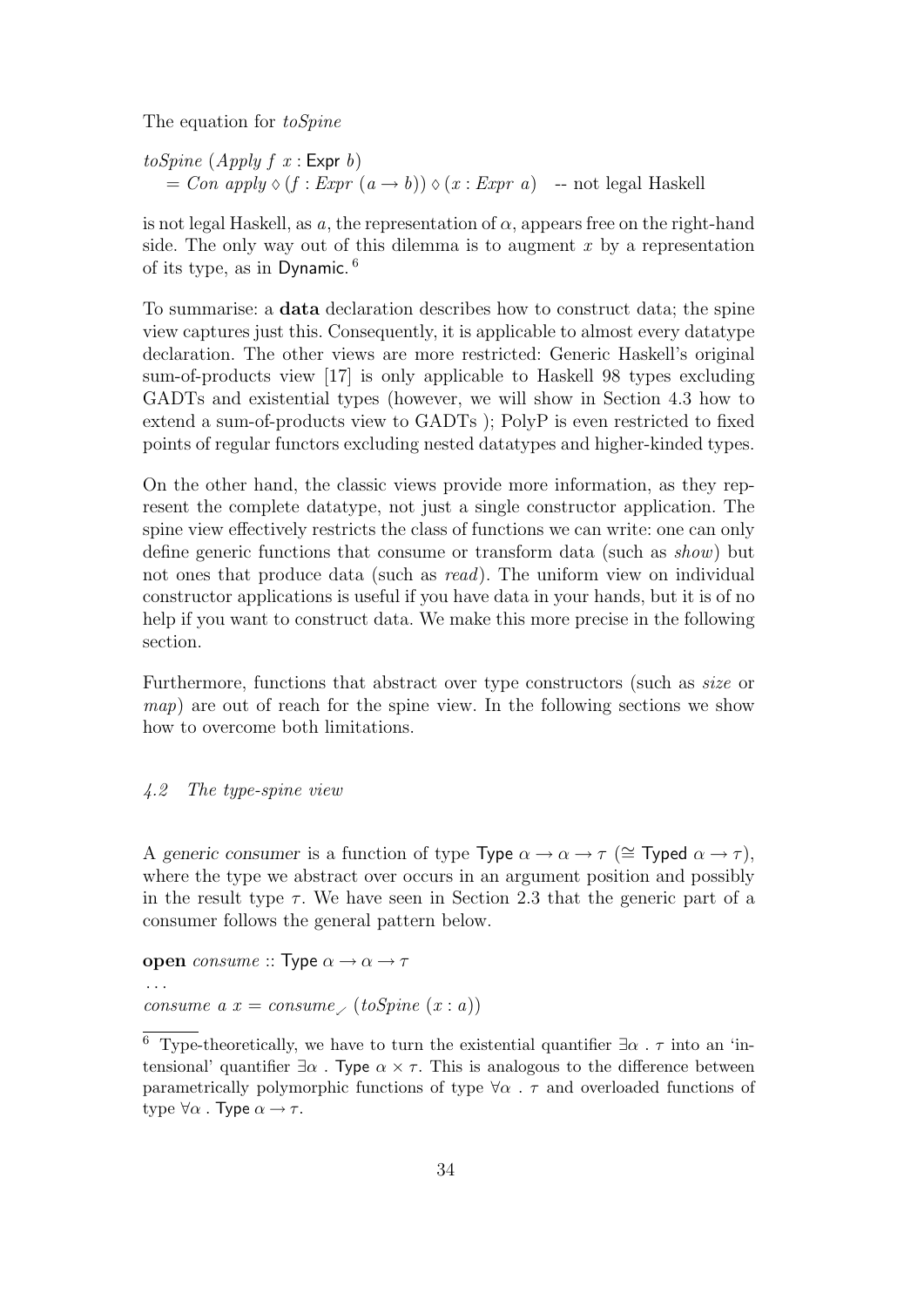$\mathit{cosume}$ : Spine  $\alpha \rightarrow \tau$  $\textit{cosume}_{\ell} \ldots = \ldots$ 

The element  $x$  is converted to the spine representation, over which the helper function *consume* then recurses. By duality, we would expect that a generic producer of type  $\overline{\alpha} \to \tau \to \alpha$ , where  $\alpha$  appears in the result type *but not* in  $\tau$ , takes on the following form.

open *produce* :: Type  $\alpha \rightarrow \tau \rightarrow \alpha$ 

. . . produce a  $t = fromSpine (produce \neq t)$ produce  $\chi: \tau \to \mathsf{Spine}\,\alpha$  -- does not work  $produce \_ \ldots = \ldots$ 

The helper function  $produce \_$  generates an element in spine representation, which *fromSpine* converts back. Unfortunately, this approach does not work. The formal reason is that *toSpine* and *fromSpine* are different beasts: *toSpine* is an overloaded function, while fromSpine is parametrically polymorphic. If it were possible to define  $produce$ ::  $\forall \alpha \cdot \tau \rightarrow$  Spine  $\alpha$ , then the composition  $from Spine$ . produce, would yield a parametrically polymorphic function of type  $\forall \alpha \cdot \tau \rightarrow \alpha$ , which is the type of an unsafe cast operation. Furthermore, a closer inspection of the catch-all case of *produce* reveals that  $a$ , the type representation of  $\alpha$ , does not appear on the right-hand side. However, as we already know, a truly polymorphic function cannot exhibit type-specific behaviour.

Of course, this does not mean that we cannot define a function of type Type  $\alpha \to \tau \to \alpha$ . We just require additional information about the datatype, information that the spine view does not provide. Consider in this respect the syntactic form of a GADT (eg Type itself or Expr in Section 4.1): a datatype is essentially a sequence of signatures. This motivates the following definitions.

```
type Datatype \alpha = [Signature \alpha]
data Signature :: ∗ → ∗ where
  Sig :: Constr \alpha \rightarrow Signature \alpha(□) :: Signature (α → β) → Type α → Signature β
```
The type Signature is almost identical to the Spine type, except for the second argument of ' $\Box$ ', which is of type Type  $\alpha$  rather than Typed  $\alpha$ . Thus, an element of type Signature contains the types of the constructor arguments, but not the arguments themselves. For that reason, Datatype is called the type-spine view.

Other than the spine view, the type-spine view encodes not only the structure of a single constructor application, but contains information about all the constructors in the list of signatures. To be able to use the type-spine view, we additionally require an overloaded function that maps a type representation to an element of type Datatype  $\alpha$ .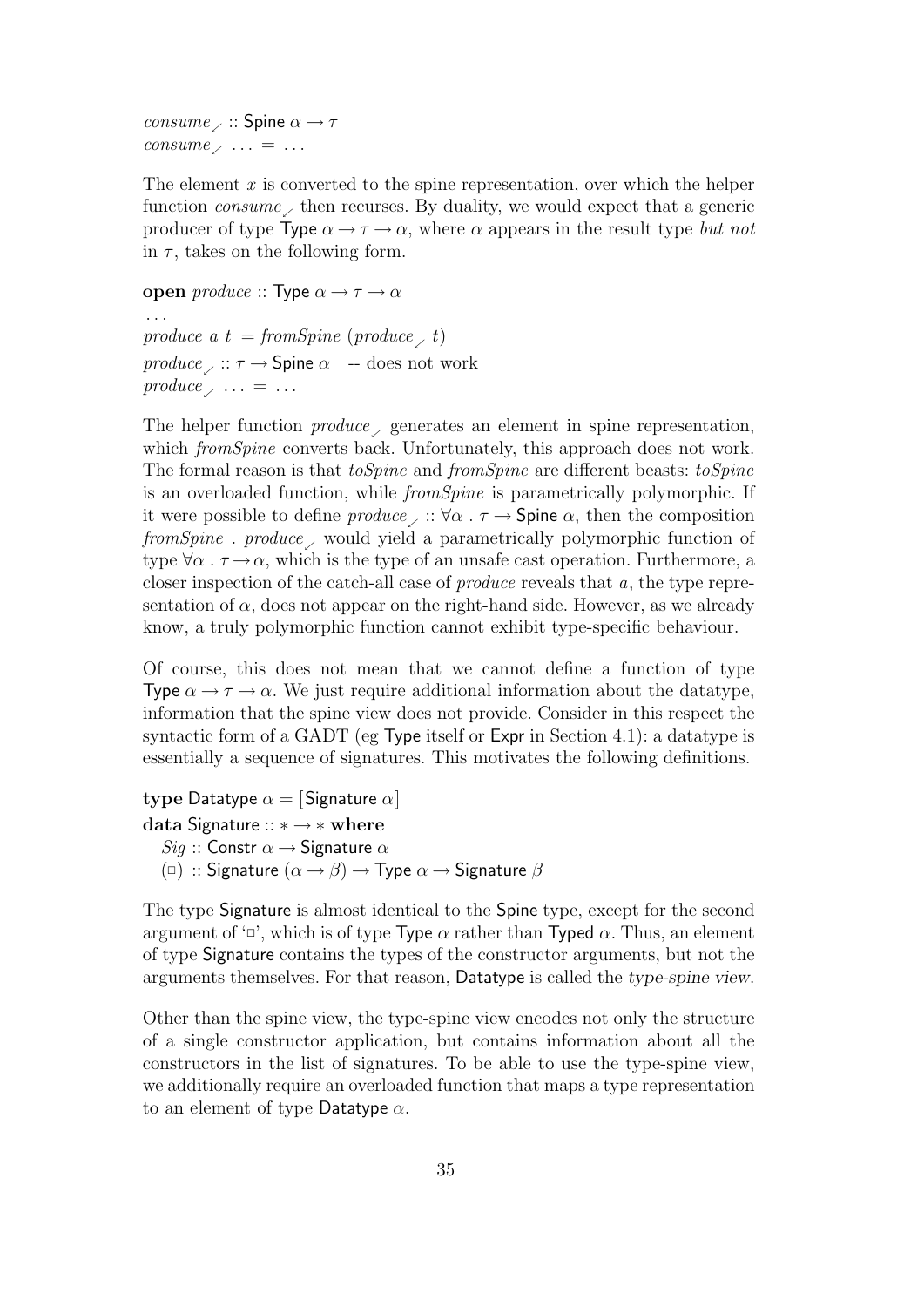open  $\text{datatype} ::$  Type  $\alpha \rightarrow$  Datatype  $\alpha$ datatype  $(Bool) = [Sig false, Sig true]$ datatype  $(Int) = [Sig (int i) | i \leftarrow [minBound \dots maxBound] ]$ datatype  $(Pair \ a \ b) = [Sig \ pair \ a \ a \ b]$ <br>datatype  $(List \ a) = [Sig \ nil, Sig \ cons$  $\mathcal{S}[s] = [Sig\; nil, Sig\; cons \sqcup a \sqcup List\; a]$ datatype (Tree a) = [Sig empty, Sig node  $\Box$  Tree  $a \Box a \Box$  Tree a]

Here, int maps a character to its annotated variant; nil, cons and pair are the annotated versions of Nil, Cons and  $($ ,  $)$ . As an aside, the second equation produces a rather long list (and so would a case for Char ); it is only practical in a lazy setting. The function datatype plays the same role for producers as toSpine plays for consumers.

The first example of a generic producer is a simple test-data generator. The function *generate* a d yields all terms of the data type  $\alpha$  up to a given finite depth  $d$ .

generate :: Type  $\alpha \rightarrow \text{Int} \rightarrow [\alpha]$ qenerate a 0  $=$  Nil generate  $a(d+1) = concat[generate \, , s \, d \mid s \leftarrow datotype a]$ *generate*  $\ldots$  Signature  $\alpha \rightarrow \ln t \rightarrow [\alpha]$ generate<sub> $\langle$ </sub> (Sig c)  $d =$ [constr c] generate<sub>/</sub>  $(s \Box a)$   $d = [f \ x \ | \ f \leftarrow \text{generate } s \ d, x \leftarrow \text{ generate } a \ d]$ 

The helper function  $generate \_$  constructs all terms that conform to a given signature. The right-hand side of the second equation essentially computes the cartesian product of generate, s d and generate a d. Here is a short interactive session that illustrates the use of generate.

```
\gg generate (List Bool) 3
[[ ], [False], [False, False], [False, True], [True], [True, False], [True, True]]\gg generate (List (List Bool)) 3
[[ ], [[]], [[], [[], [[], [[False]], [[False], [[], [[True]], [[True], [[]]]]
```
As a second example, let us define a generic parser. We implement a parser similar to Haskell's read function that is the left-inverse of pretty. For the implementation, we use a standard combinator-parsing library [10], see also Appendix A.3.

data ReadP :: ∗ → ∗ instance Monad ReadP  $token :: String \rightarrow ReadP String$ *pfail* :: ReadP  $\alpha$ ( $+\text{+}$ ) :: ReadP  $\alpha \rightarrow$  ReadP  $\alpha \rightarrow$  ReadP  $\alpha$  $sepBy :: ReadP \alpha \rightarrow ReadP \beta \rightarrow ReadP \alpha$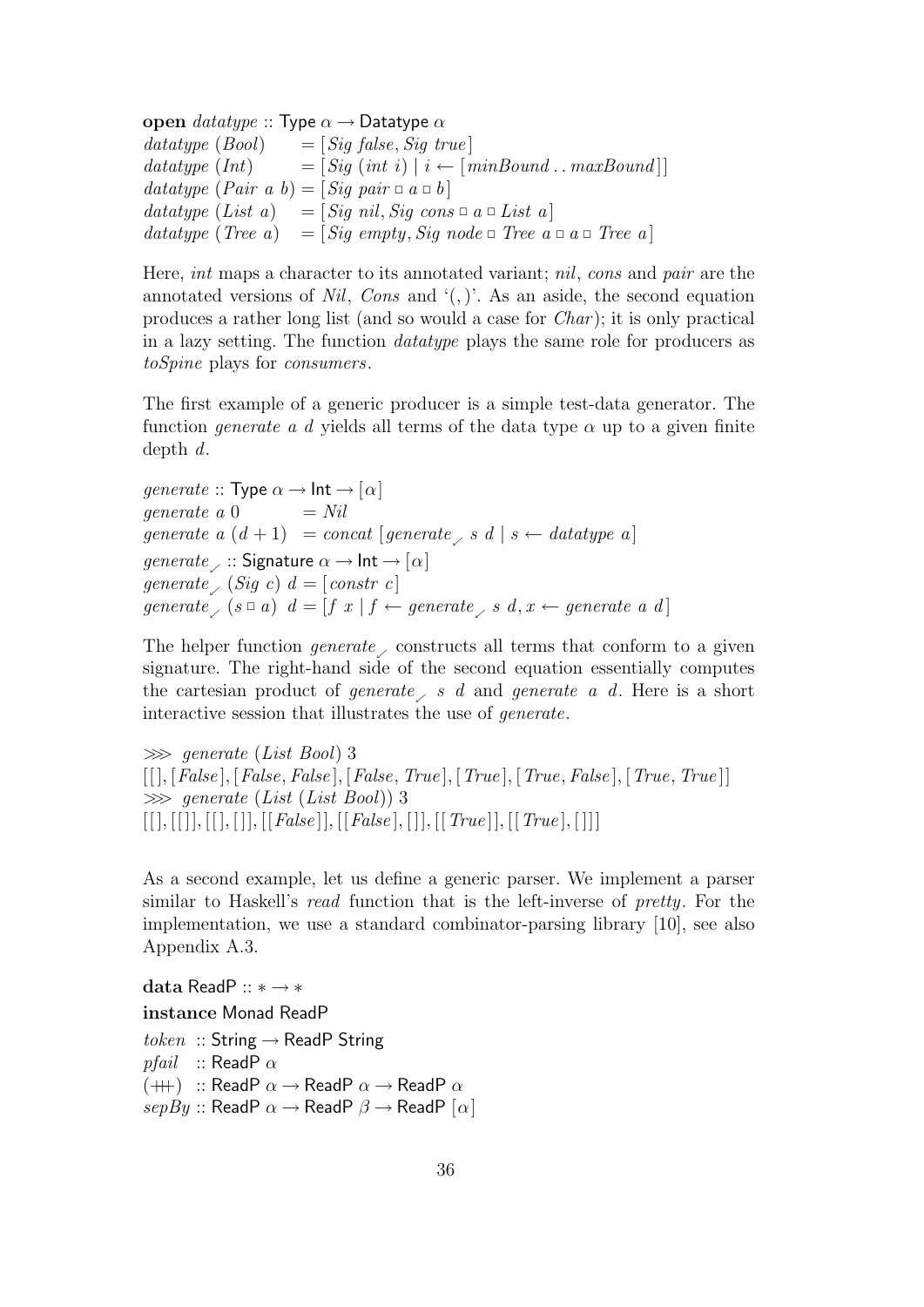Parsers have type ReadP  $\alpha$  if they parse a string producing a result of type  $\alpha$ . Note that ReadP is an instance of the Monad class. The function token reads a specific string and consumes trailing spaces. The parser pfail always fails; the operator  $(+)$  represents binary choice. Finally, sep By parses sequences of  $\alpha$ s that are separated by  $\beta$ s.

The generic parser parse takes an additional Boolean argument that indicates whether the context requires a non-atomic expression to be enclosed in parentheses.

open  $\text{parse} :: \text{Type } \alpha \rightarrow \text{Bool} \rightarrow \text{ReadP } \alpha$ parse (Char)  $d = parse_{Char}$ parse  $(Int)$   $d = parse_{Int}$ parse (List Char)  $d = parse_{String}$ parse  $(List \, a)$  d  $= parseParents False$  (do token "["]  $xs \leftarrow sepBy$  (parse a False) (token ",")  $token "]$ " return xs) parse (Pair a b) d  $= parseParents$  True (do  $x \leftarrow parse$  a False token ","  $y \leftarrow parse \ b \ False$ return  $(x, y)$ parse a d  $=$  foldr  $(++)$  pfail  $[parseParents (arity' s > 0 \land d) (parse_{\angle} s) | s \leftarrow dattype a]$ 

The overall structure is similar to that of pretty. The first three equations delegate the work to tailor-made parsers. We assume that each of these tailormade parsers can also deal with optional pairs of parentheses and trailing spaces (for instance,  $parse_{\text{Int}}$  should be able to parse  $(\text{L}(4711_{\text{L}}))_{\text{L}}$ ). Lists consist of a comma-separated list of elements (calling parse on the element type a) between square brackets. The function parseParen b (defined in Appendix A.3) takes care of optional  $(b = False)$  or mandatory parentheses  $(b = True)$ . Pairs are read using the usual mix-fix notation. The catch-all case implements the generic part: constructors in prefix notation. Parentheses are mandatory if the constructor has at least one argument and the context requires parentheses. The parser for  $\alpha$  is the choice between all parsers for the individual constructors of  $\alpha$ . The auxiliary function parse, parses a single constructor application.

```
\textit{parse}_{\geq} :: Signature \alpha \rightarrow \mathsf{ReadP}\ \alphaparse (Siq\ c) =do x \leftarrow identif x = name \; c then return (constr c) else pfail
```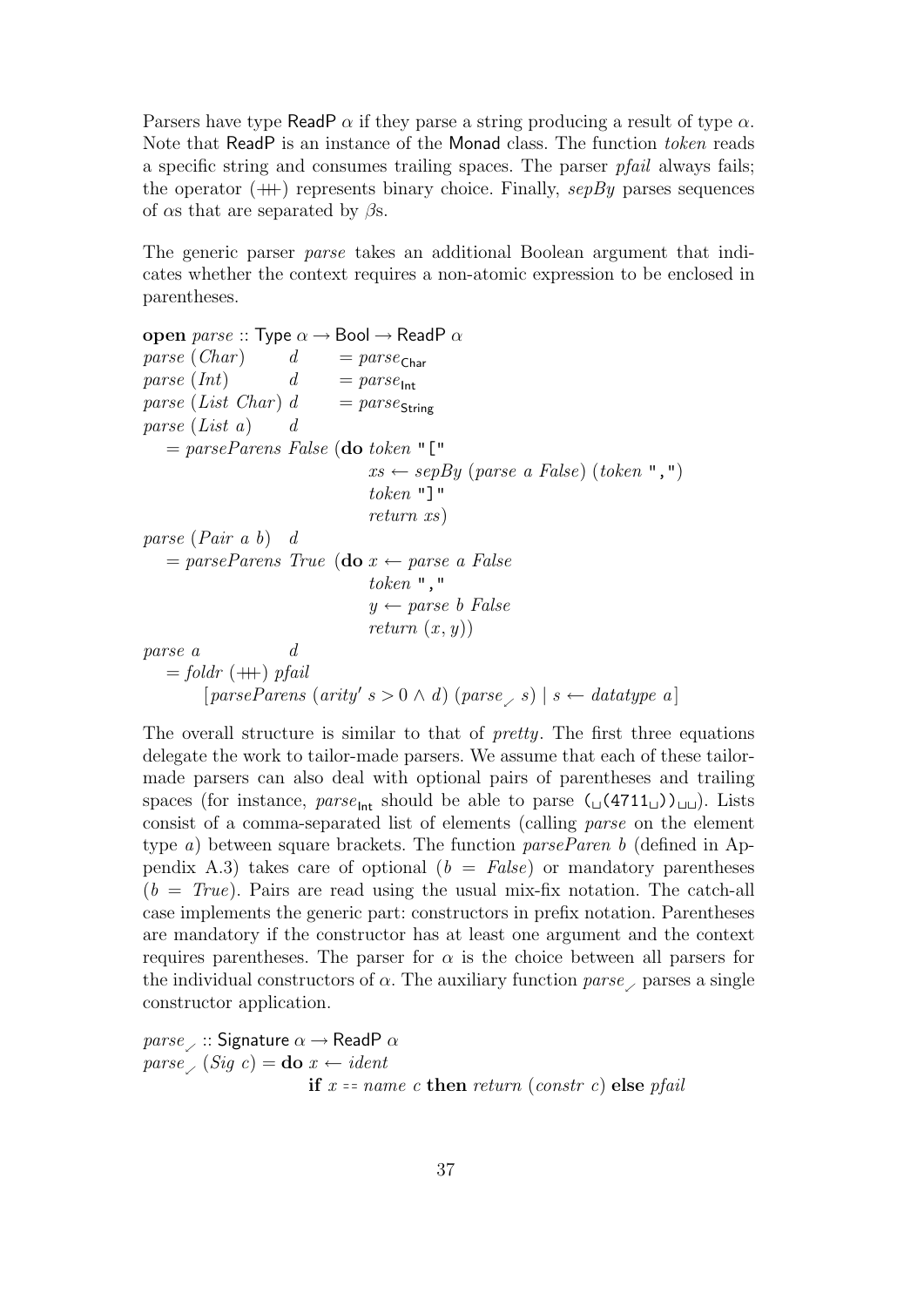$parse_{\geq}(s \sqcirc a) =$ **do**  $f \leftarrow parse_{\geq} s$  $x \leftarrow parse\ a\ True$ return  $(f x)$ 

The constructor itself is a single alphanumeric identifier parsed by *ident* (also defined in Appendix A.3). The case for ' $\sigma$ ' calls parse and parse recursively, and applies the results to each other.

Finally, *arity* determines the arity of a constructor.

 $arity' ::$  Signature  $\alpha \rightarrow$  Int arity'  $(Sig\ c) = 0$  $arity' (s \square a) = arity' s + 1$ 

The function parse is defined by explicit case analysis on the type representation. This is typical of generic functions, but not compulsory: the wrapper function *read*, which simplifies the use of the generic parser, is given by a simple abstraction:

```
read :: Type \alpha \rightarrow String \rightarrow \alpharead a s = \case [x | (x, \cdot \cdot \cdot \cdot) \leftarrow \text{readP_to.S} (parse a False) s of
                   [x] \rightarrow xNil \rightarrow error "read: no parse"
                    \Box \rightarrow error "read: ambiguous parse"
```
The library function readP to S turns the abstract parser of type ReadP  $\alpha$ into a function of type  $String \rightarrow [(\alpha, String)]$  that produces a list of possible results (and, in case the result corresponds to a partial parse, the rest of the input).

From the code of generate and parse we can abstract a general definitional scheme for generic producers.

```
open produce :: Type \alpha \rightarrow \tau \rightarrow \alpha. . .
produce a t = ...[...produce s t...] s \leftarrow datatype a]
\text{produce}_{\geq} :: \mathsf{Signature} \ \alpha \rightarrow \tau \rightarrow \alphaproduce \ldots = \ldots
```
The generic case is a two-step procedure: the list comprehension processes the list of constructors; the helper function  $\textit{produce} \neq \text{takes care of a single}$ constructor.

The type-spine view is complementary to the spine view, but independent of it. The former is used for generic producers, the latter for generic consumers or transformers. This is in contrast to Generic Haskell's sum-of-products view or PolyP's fixed-point view where a single view serves both purposes.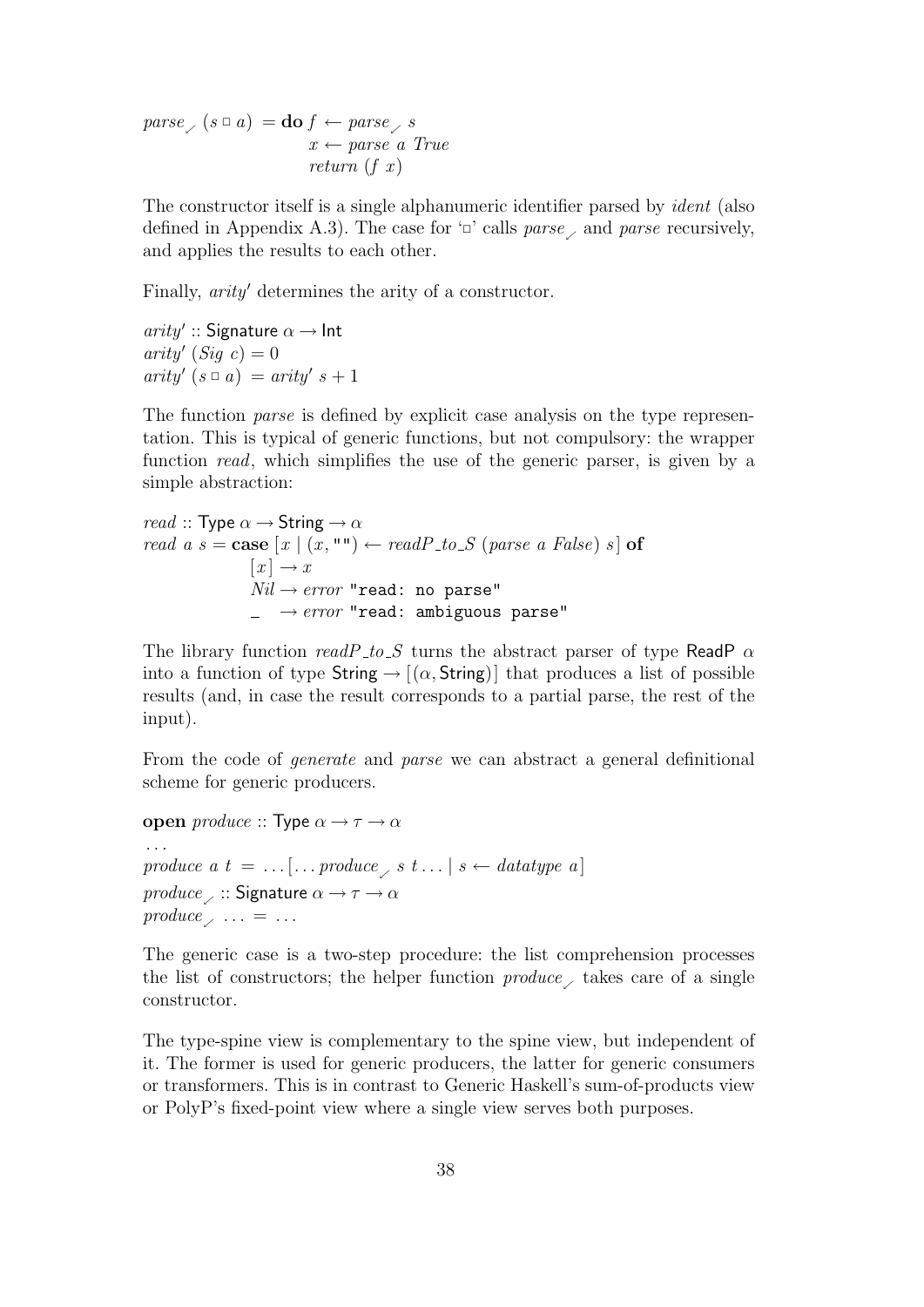The type-spine view shares the major advantage of the spine view: it is applicable to a large class of datatypes. Nested datatypes such as the type of perfect binary trees can be handled easily:

datatype (Perfect a) = [Sig zero  $\Box$  a, Sig succ  $\Box$  Perfect (Pair a a)]

The scheme can even be extended to generalised algebraic datatypes. However, since Datatype  $\alpha$  is a homogeneous list, we have to partition the constructors according to their result types. Consider the expression datatype of Section 4.1. We have three different result types, Expr Bool, Expr Int and Expr  $\alpha$ , and consequently three equations for datatype.

datatype (Expr Bool)  $=[$  Sig eq  $\Box$  Expr Int  $\Box$  Expr Int,  $Sig$  if  $\Box$  Expr Bool  $\Box$  Expr Bool  $\Box$  Expr Bool datatype (Expr Int)  $=[$  Sig num  $\Box$  Int.  $Sig$  plus  $\Box$  Expr Int  $\Box$  Expr Int,  $Sig \textit{ if } \exists \textit{Expr} \textit{Bool} \sqsupset \textit{Expr} \textit{Int } \exists \textit{Expr} \textit{Int } ]$ datatype (Expr a)  $=[ Sig if \sqcup Expr \; Bool \sqcup Expr \; a \sqcup Expr \; a]$ 

The equations are ordered from specific to general; each right-hand side lists all the constructors that have the given result type  $\sigma r$  a more general one. Consequently, the If constructor, which has a polymorphic result type, appears in every list. Given this declaration we can easily generate well-typed expressions (for reasons of space we have modified generate Int so that only 0 is produced and made the output of pretty somewhat less pretty):

 $\gg$  let gen a  $d = putStrLn$  (render (pretty (generate a d : List a)))  $\gg$  gen (Expr Int) 4  $[(Num\ 0), (Plus\ (Num\ 0)\ (Num\ 0)), (Plus\ (Num\ 0)\ (Num\ 0)]$ 0))),  $(Plus (Plus (Num 0) (Num 0)) (Num 0)), (Plus (Plus (Num 0) (Num 0)))$ 0)) (Plus (Num 0) (Num 0))), (If (Eq (Num 0) (Num 0)) (Num 0) (Num 0)),  $(If (Eq (Num 0) (Num 0)) (Num 0) (Plus (Num 0) (Num 0))$ ,  $(If (Eq 0)$  $(Num\ 0)\ (Num\ 0))$   $(Plus\ (Num\ 0)\ (Num\ 0))\ (Num\ 0)),$   $(If\ (Eq\ (Num\ 0))$  $(Num 0)$   $(Plus (Num 0) (Num 0) (Plus (Num 0) (Num 0))$ >>> gen (Expr Bool) 4  $[(Eq (Num 0) (Num 0)), (Eq (Num 0) (Plus (Num 0) (Num 0))], (Eq (Plus 0))$  $(Num\ 0)$   $(Num\ 0)$ )  $(Num\ 0)$ ,  $(Eq\ (Plus\ (Num\ 0)$   $(Num\ 0))$   $(Plus\ (Num\ 0)$  $(Num\ 0)),(If (Eq (Num\ 0) (Num\ 0)) (Eq (Num\ 0) (Num\ 0)) (Eq (Num\ 0))$  $(Num(0)))$ ]  $\gg$  gen (Expr Char) 4  $\prod$ 

The last call shows that there are no character expressions of depth 4 (in fact, there are no character expressions of any depth).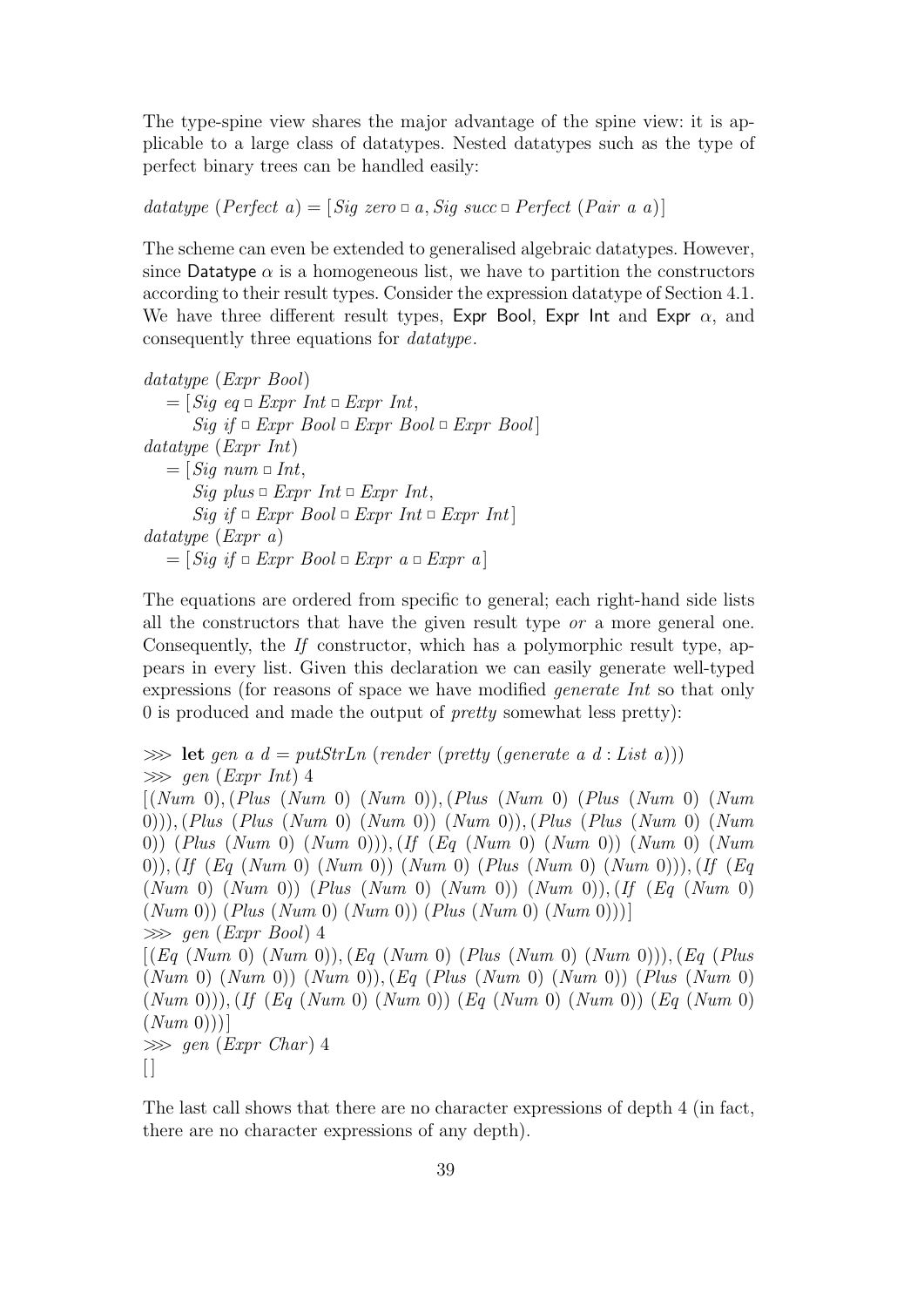In general, for each constructor  $C$  with signature

 $C: \tau_1 \rightarrow \cdots \rightarrow \tau_n \rightarrow \tau_0$ 

we add an element of the form

 $Sig \ c \sqcup t_1 \sqcup \cdots \sqcup t_n$ 

to each right-hand side of *datatype t* provided  $\tau_0$  is more general than  $\tau$ .

# 4.3 Spine-like sum-of-products view

We have introduced the spine view for generic consumers and transformers, and the type-spine view for generic producers, but it remains unsatisfactory that there is no single view that can handle both kinds of generic functions.

In this section, we present a view that makes explicit the sum structure (the choice between the different constructors) and the product structure (the combination of arguments for each constructor) of a datatype. It merges elements of both the spine view and the type-spine view to achieve this goal. The resulting spine-like sum-of-products view is the view introduced in the RepLib library by Weirich [53], where it is used together with class-based overloading rather than explicit type reflection (see also Section 6).

We introduce a variant of Datatype, called Constructors:

type Constructors  $\alpha =$  [Constructor  $\alpha$ ] data Constructor :: ∗ → ∗ where Constructor :: Product  $\alpha \to (\alpha \to \beta) \to$  (Maybe  $\alpha \leftarrow \beta$ )  $\to$  Constructor  $\beta$ 

Compared to Signature, the datatype Constructor contains more information about each constructor: it defines embeddings (partial views) between the datatype and types representing the product structure of the constructors. These embeddings can be used both to consume and to produce values of the original type. Because not all values of the type belong to a certain constructor, one direction of the conversion can fail.

The product structure is a list of type representations, encoded as a nested pair where the left component is always an element of the list, and the right component is either the unit type, indicating the end of the list, or another pair.

```
data Product :: ∗ → ∗ where
   PNil :: Product ()
  PCons :: Type \alpha \rightarrow Product \beta \rightarrow Product (\alpha, \beta)
```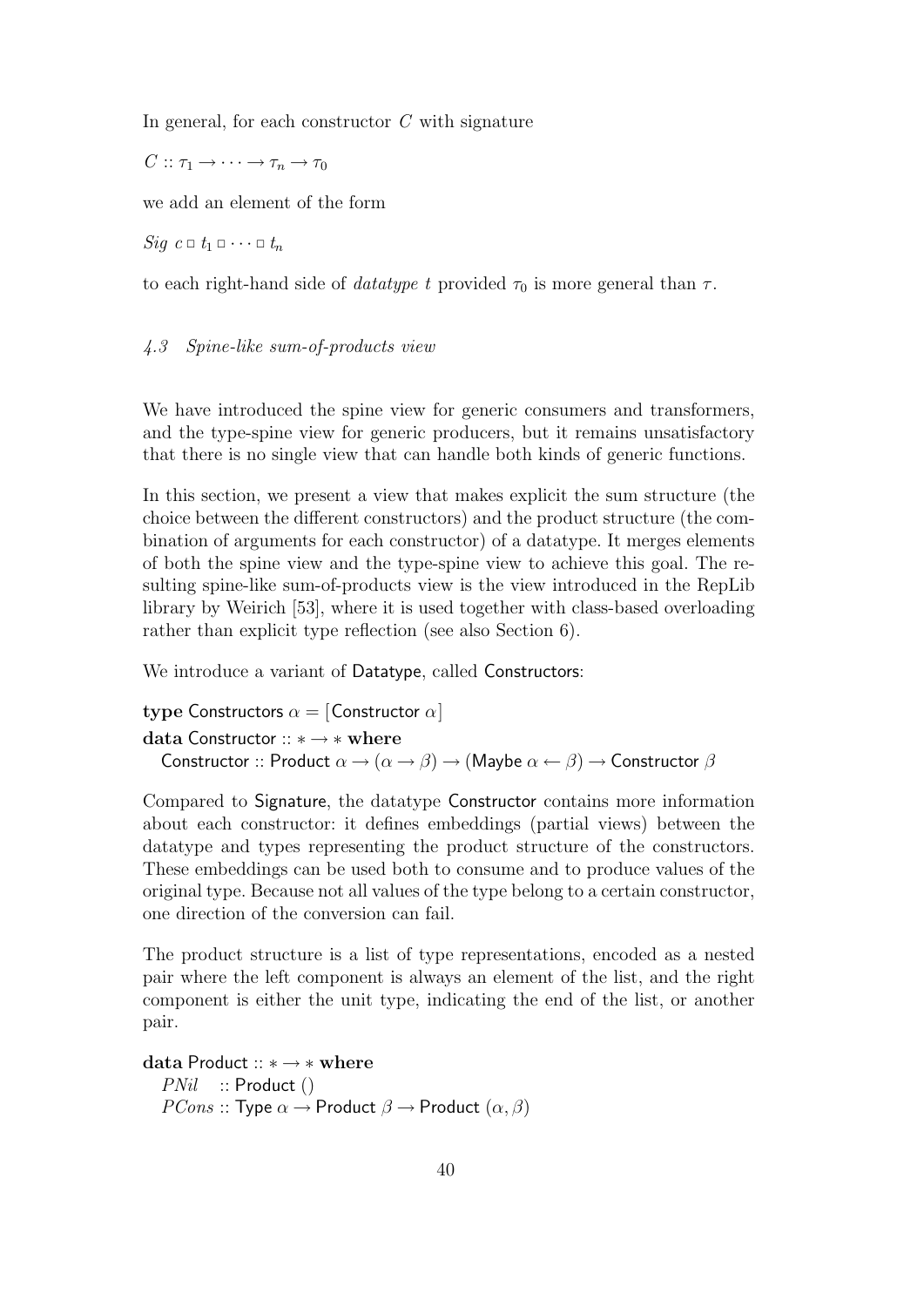The counterpart of *datatype* is an open overloaded function *constructors* that computes an element of type Constructors  $\alpha$  from a type representation.

# open *constructors* :: Type  $a \rightarrow$  Constructors  $\alpha$

As an example, here are the defining equations for Booleans and binary trees:

 $constructors (Bool) =$ [Constructor PNil toFalse fromFalse, Constructor PNil to True from True where  $to False$  ()  $= False$  $from False False = Just$  () fromFalse = Nothing  $toTrue$  ()  $= True$  $from True \, True = Just ()$ fromTrue = Nothing  $constructions$  (Tree a)  $=$ [Constructor PNil toEmpty fromEmpty, Constructor  $(PCons (Tree a) (PCons a (PCons (Tree a) PNil)))$ toNode fromNode ] where  $toEmpty$  ()  $=Empty$ fromEmpty Empty  $=$  Just () fromEmpty = Nothing  $toNode (l, (x, (r,)))$  = Node l x r fromNode (Node l x r) = Just  $(l, (x, (r,)))$ )  $fromNode = \qquad \qquad = Nothing$ 

The transformation is straightforward: the arguments of the constructors are transformed into nested pairs. For each constructor, there are specific conversion functions, where the back direction additionally tests whether the value in question is actually constructed by the right constructor.

For brevity, we have not included information about the names of constructors or their arity (as in Section 2.3 for values of type Constr). It would be easy to augment Constructor by another argument that adds this information. <sup>7</sup>

The typical shape of a generic function now consists of three layers:

```
open generic :: Type \alpha \rightarrow \dots. . .
generic a = \dots generic<sub>+</sub> (constructors a)...
```
 $7$  Unfortunately, we cannot reuse the original Constr datatype because that contains the constructor itself as a function, and therefore has an incompatible type.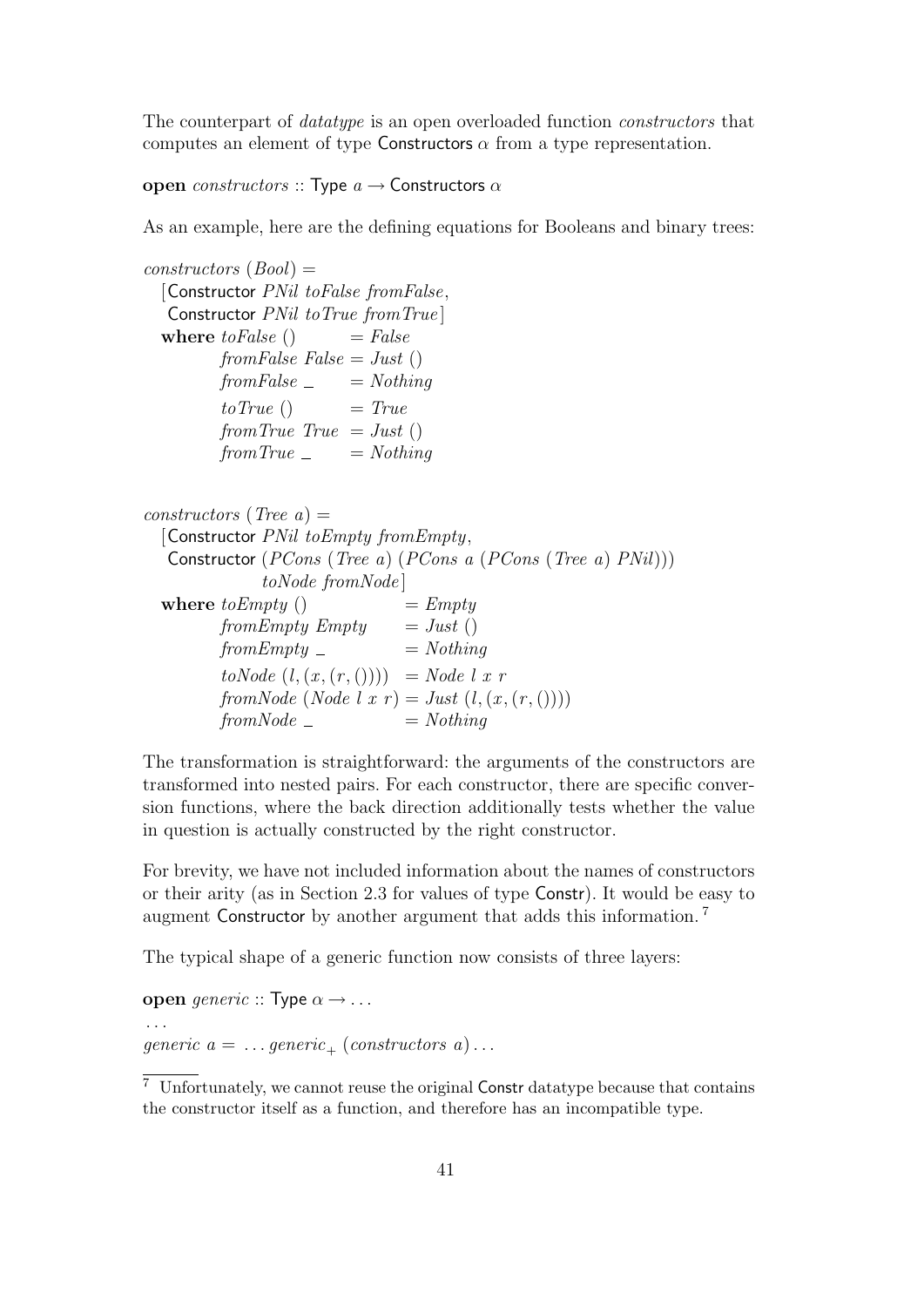$generic_+ ::$  Constructors  $\alpha \rightarrow \dots$  $generic_+$  Nil  $= \dots$ generic<sub>+</sub> (Cons (Constructor b to from) cs) = ... generic<sub>x</sub> b... generic<sub>+</sub> cs  $generic_{\times}$ : Product  $\alpha \rightarrow \dots$  $\textit{generic} \downarrow \textit{PNil}$  = ... generic<sub>x</sub> (PCons a b) = ... generic a... generic<sub>x</sub> b...

The catch-all case of the generic function invokes constructors and delegates the traversal of the constructors – the sum structure of the datatype – to generic<sub>+</sub>. In generic<sub>+</sub> we have the opportunity to perform some action for each constructor and to invoke  $generic_{\times}$  to traverse the arguments of that constructor – the product structure of the datatype. Finally, generic<sub> $\times$ </sub> recursively invokes the original generic function generic, for each constructor argument encountered.

As an example of a generic consumer, let us consider generic equality:

open *equal* :: Type  $\alpha \rightarrow \alpha \rightarrow \alpha \rightarrow$  Bool equal  $(Int)$   $m n = m = n$ equal (Char)  $c \ d = c = d$ equal (a)  $x \, y = \text{equal}_{+} (\text{constructors a}) \, x \, y$  $equal_+ ::$  Constructors  $\alpha \rightarrow \alpha \rightarrow \alpha \rightarrow$  Bool equal  $_{+}$  (Constructor b to Con from Con) cs) x y = case (fromCon x, fromCon y) of  $(Just\ x_{\times},\ Just\ y_{\times}) \rightarrow$  equal<sub> $\times$ </sub> b  $x_{\times} y_{\times}$  $(Nothing, Nothing) \rightarrow \text{equal}_{+} \text{cs } x y$  $\rightarrow$  False  $equal_{\times}$ : Product  $\alpha \rightarrow \alpha \rightarrow \alpha \rightarrow$  Bool  $equal \sim PNil$  ()  $)= True$ equal  $\chi$  (PCons a b)  $(x, r)$   $(y, s) =$  equal a x y  $\land$  equal  $\chi$  b r s

This function differs from the examples we have seen before in that it consumes two arguments of the 'generic' type. Implementing such a function using the spine view faces the problem that the elements of a spine possess existentially quantified types: even if we know that the constructors of two values are identical, we cannot conclude that the types of corresponding arguments are the same – and, indeed, this property fails, for instance, for the type Dynamic. Consequently, a spine-based implementation of equal must either involve a dynamic type-equality check, or the type of equality must be generalised to

equal :: Type  $\alpha \rightarrow \alpha \rightarrow$  Type  $\beta \rightarrow \beta \rightarrow$  Bool

While the latter twist works fine for *equal*, it is not without problems for other, similar functions such as generic comparison, as in general we have to relate elements of different types.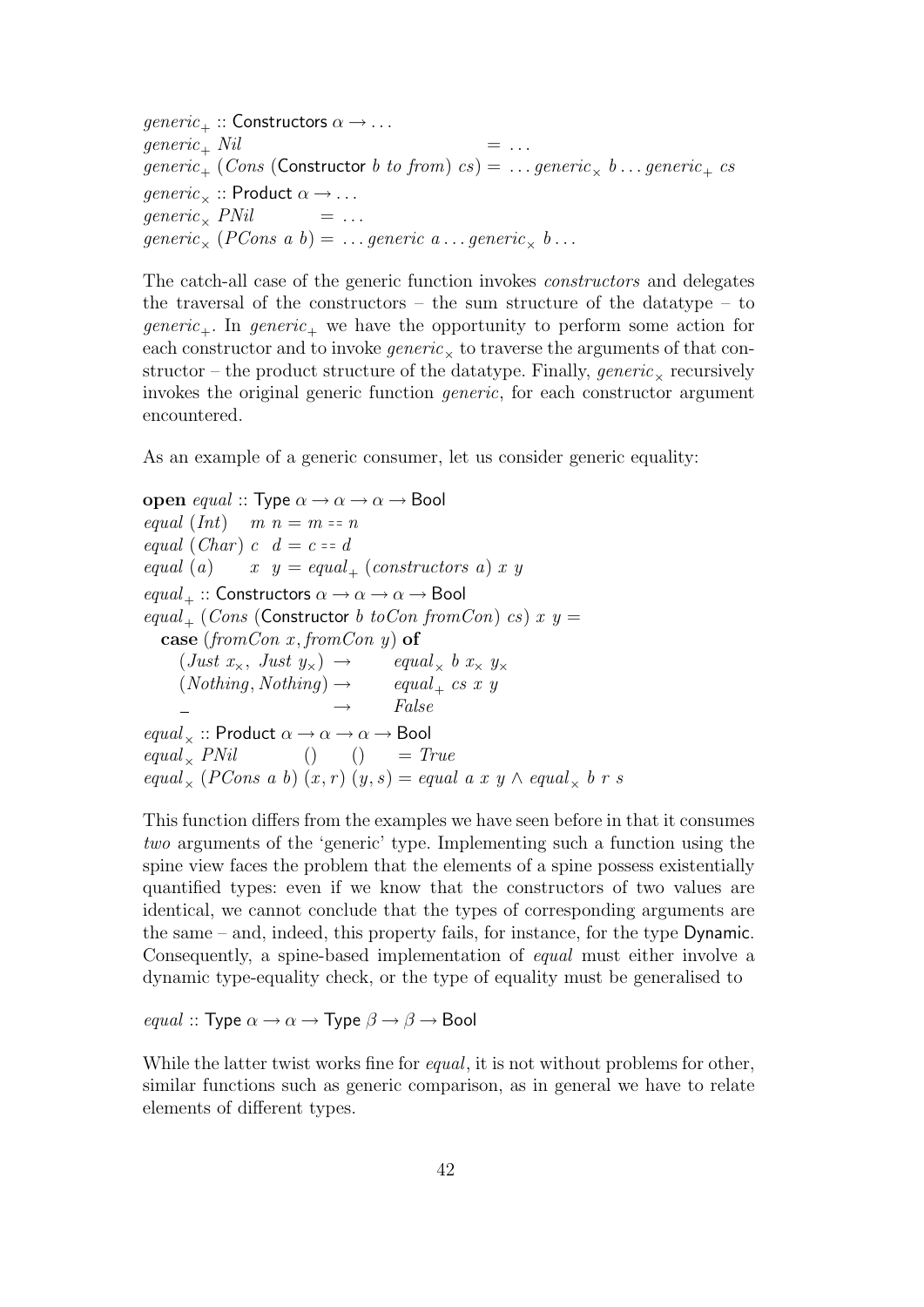Note that a case for the empty list of constructors is not required in  $equal_+$ , because we stop traversing the list as soon as one of the two arguments matches the current constructor, and each of the arguments must match one constructor in the list. On the negative side, since  $equal_{+}$  blindly searches the list of constructors for a matching entry, the running time of equal is not only determined by the size of its arguments, but also by the size of the datatypes involved.

As an example of a generic producer, let us define some, a function that returns some value of a given type. This function may be used, for instance, in a web application to fill an HTML form with default values [46].

open some :: Type  $\alpha \rightarrow \alpha$ some  $(Int) = 0$ some  $(Char) = \cdot$ some  $a = some_+ (constructors a)$  $some_+ ::$  Constructors  $\alpha \rightarrow \alpha$ some<sub>+</sub> (Cons (Constructor b to Con from Con)  $=$  to Con (some<sub>x</sub> b)  $some_\times$ :: Product  $\alpha \rightarrow \alpha$  $some \times PNil$  = ()  $some_{\times}$  (PCons a b) = (some a, some<sub>x</sub> b)

Using a technique similar to that in Section 4.2 we can broaden the scope of the spine-like sum-of-products view to include generalised algebraic datatypes. A GADT introduces a family of Haskell 98 types indexed by the type argument of the GADT. If we partition the constructors according to their result types, we can provide an individual view for each instance. Consider the expression datatype of Section 4.1. We have three different result types, Expr Bool, Expr Int and Expr  $\alpha$ , and consequently three equations for *constructors*.

```
constructors (Expr \; Bool) = [cEq, cIf \; Bool]constructors (Expr Int) = [cNum, cPlus, cIf Int]constructors (Expr a) = [cIf a]cNum = Constructor (PCons Int PNil)
                                       toNum fromNum
    where toNum(n,()) = Num nfromNum (Num n) = Just (n, ()from Num = \nightharpoonup \nightharpoonup \nightharpoonup \nightharpoonup \nightharpoonup \nightharpoonup \nightharpoonup \nightharpoonup \nightharpoonup \nightharpoonup \nightharpoonup \nightharpoonup \nightharpoonup \nightharpoonup \nightharpoonup \nightharpoonup \nightharpoonup \nightharpoonup \nightharpoonup \nightharpoonup \nightharpoonup \nightharpoonup \nightharpoonup \nightharpoonup \nightharpoonup \nightharpoonup \nightharpoonup \nightharpoonup \nightharpoonup \nightharpoonup \nightharpoonup \nightharpoonup \nightharpoonup \nightharpoonup \nightharpoonup \nightharpoonup \cPlus = Constructor (PCons (Expr Int) (PCons (Expr Int) PNil))
                                       toPlus fromPlus
    where toPlus(x_1,(x_2,()) = Plus x_1, x_2from Plus (Plus x_1 x_2) = Just (x_1,(x_2,()))
                  from Plus = NothingcEq = Constructor (PCons (Expr Int) (PCons (Expr Int) PNil))
                                       toEq fromEq
```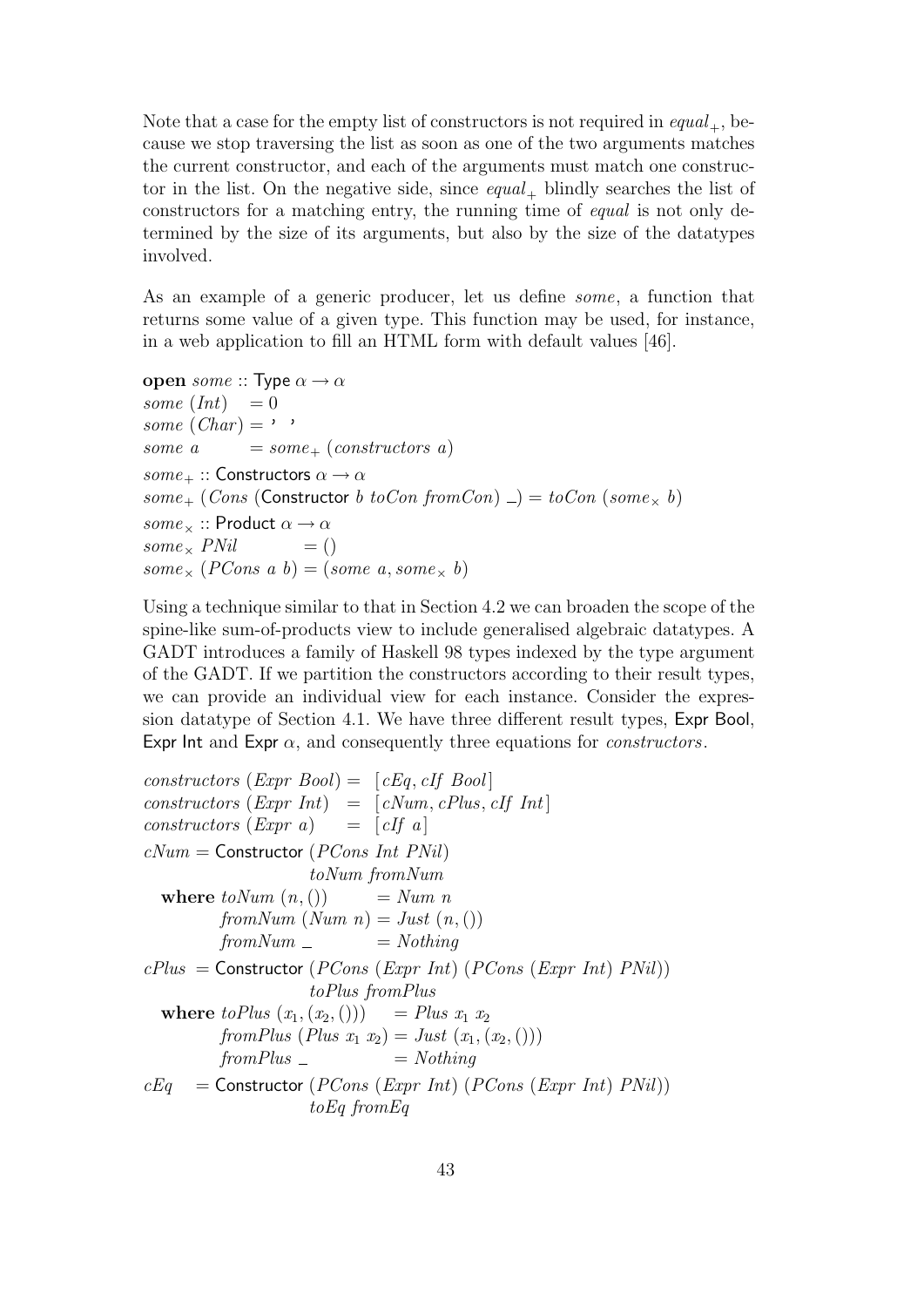where 
$$
toEq(x_1, (x_2,()) ) = Eq x_1 x_2
$$
  
\n $fromEq(Eq x_1 x_2) = Just (x_1, (x_2,()) )$   
\n $fromEq = Notbing$   
\n $cff a = Constructor (PCons (Expr Bool)$   
\n $(PCons (Expr a) (PCons (Expr a) PNil)))$   
\n $toIf fromIf$   
\nwhere  $toIf (x_1, (x_2, (x_3,))) ) = If x_1 x_2 x_3$   
\n $fromIf (If x_1 x_2 x_3) = Just (x_1, (x_2, (x_3,))) )$   
\n $= Notbing$ 

For the details we refer to the description in Section 4.2.

The spine-like sum-of-products view is very similar to the sum-of-products view of Generic Haskell [1], the main difference being that Constructors's sum structure is less direct: while the product structure is encoded as a nested pair, the sum is not encoded as a nested binary sum, but simply as a list. The gain is that only one type conversion is necessary, and building subsets of the constructors such as required for the encoding of a GADT is less work.

## 4.4 Lifted spine view

We have already mentioned that the original spine view is not suitable for defining ∗ → ∗-indexed functions, as it cannot capture type abstractions. To illustrate, consider a variant of Tree whose inner nodes are annotated with an integer, say, a balance factor.

# data BalTree  $\alpha = Empty \mid Node$  Int (BalTree  $\alpha$ )  $\alpha$  (BalTree  $\alpha$ )

If we call the generic function on a value of type BalTree Int, then the two integer components are handled in a uniform way. This is fine for generic functions that abstract from types of kind ∗, but not acceptable for generic functions that abstract from type constructors of kind  $\kappa_1 \rightarrow \kappa_2$ . For instance, a generic version of sum must consider the label of type  $\alpha = \text{Int}$ , but ignore the balance factor of type Int. In the sequel we introduce a suitable variant of Spine that can be used to define the latter brand of generic functions.

A constructor of a lifted type has the signature  $\forall \chi \cdot \tau'_1 \chi \to \cdots \to \tau'_n \chi \to \tau'_0 \chi$ where the type variable  $\chi$  marks the parametric components. We can write the signature more perspicuously as  $\forall \chi \cdot (\tau_1' \to' \cdots \to' \tau_n' \to' \tau_0') \chi$ , using the lifted function space:

infixr  $\rightarrow'$ newtype  $(\varphi \rightarrow' \psi) \chi = \text{Fun} \{ \text{app} :: \varphi \chi \rightarrow \psi \chi \}$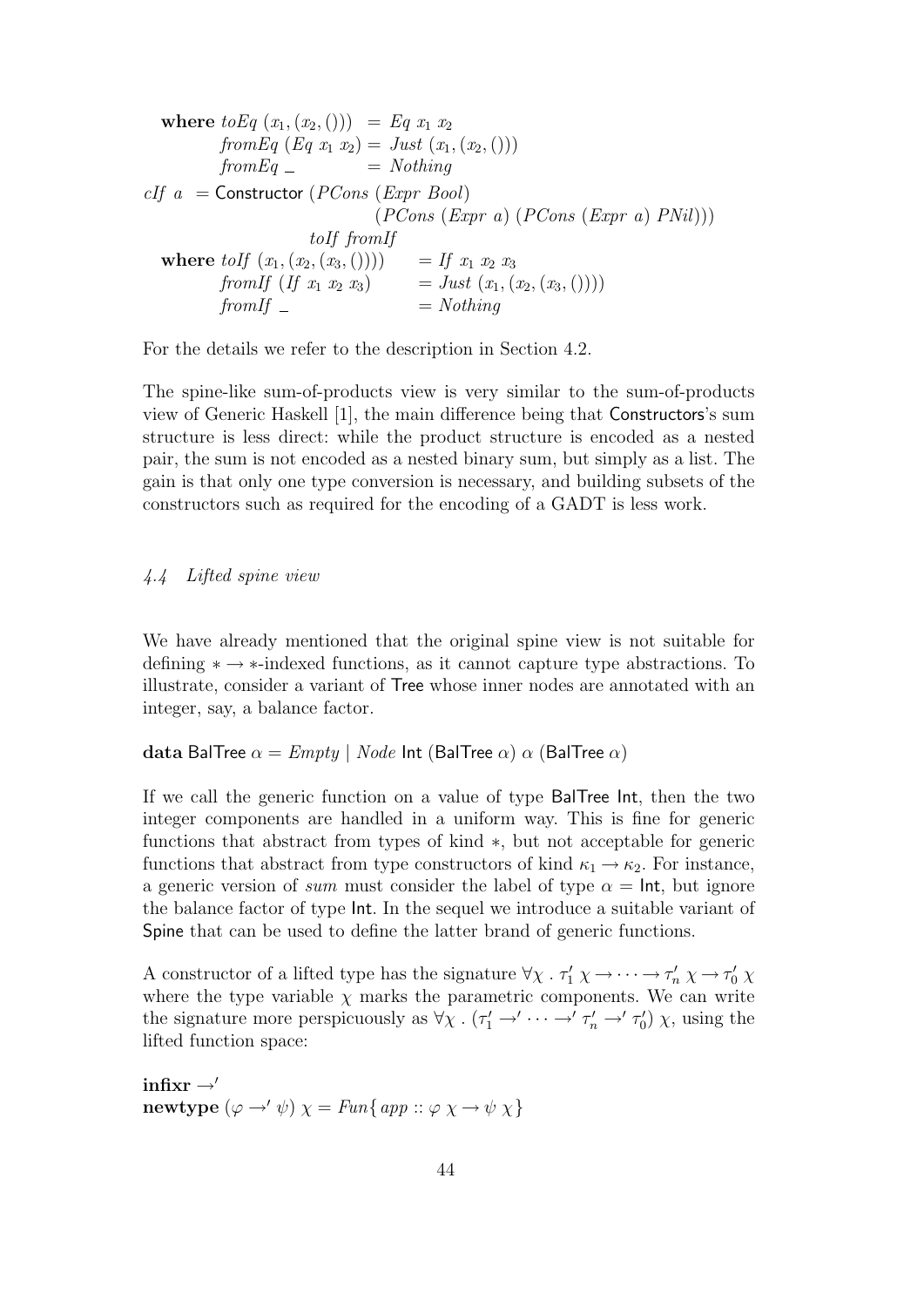For technical reasons,  $\rightarrow$ " must be defined by a **newtype** rather than a **type** declaration.<sup>8</sup> As an example, here are variants of  $Nil'$  and  $Cons'$ :

nil' ::  $\forall \chi \cdot \forall \alpha'$ . (List'  $\alpha'$ )  $\chi$  $nil' = Nil'$ cons' ::  $\forall \chi \cdot \forall \alpha' \cdot (\alpha' \rightarrow' \text{List}' \alpha' \rightarrow' \text{List}' \alpha') \chi$  $cons' = Fun (\lambda x \rightarrow Fun (\lambda xs \rightarrow Cons' x xs))$ 

An element of a lifted type can always be put into the applicative form  $c'$  app'  $e_1$ 'app'···· 'app'e<sub>n</sub>. As in the first-order case we can make this structure visible and accessible by marking the constructor and the function applications.

data Spine'::  $(* \rightarrow *) \rightarrow * \rightarrow *$  where  $Con': (\forall \chi \cdot \varphi \chi) \rightarrow$  Spine'  $\varphi \alpha$  $(\Diamond')$  :: Spine'  $(\varphi \rightarrow' \psi)$   $\alpha \rightarrow$  Typed'  $\varphi$   $\alpha \rightarrow$  Spine'  $\psi$   $\alpha$ 

The structure of Spine' is very similar to that of Spine, except that we are now working in a higher realm: Con' takes a polymorphic function of type  $\forall \chi \cdot \varphi \chi$  to an element of Spine'  $\varphi$ ; the constructor ' $\diamond'$ ' applies an element of type Spine'  $(\varphi \rightarrow' \psi)$  to a Typed'  $\varphi$  yielding an element of type Spine'  $\psi$ .

Turning to the conversion functions, from Spine' is again polymorphic.

 $fromSpine' ::$  Spine $'\varphi \alpha \rightarrow \varphi \alpha$  $fromSpine'$   $(Con'$   $c) = c$ from Spine'  $(f \diamond' x) = from Spine' f \text{ 'app' } val' x$ 

Its inverse is an overloaded function that follows a pattern similar to  $to Spine$ : each constructor  $C'$  with signature

 $C' :: \forall \chi \cdot \tau_1' \chi \rightarrow \cdots \rightarrow \tau_n' \chi \rightarrow \tau_0' \chi$ 

gives rise to an equation of the form

 $to Spine' (C' x_1 \ldots x_n : 't'_0) = Con' c' \diamond' (x_1 : t'_1) \diamond' \cdots \diamond' (x_n : t'_n)$ 

where  $c'$  is the variant of  $C'$  that uses the lifted function space and  $t'_{i}$  is the type representation of the lifted type  $\tau_i'$ . As an example, here is the instance for lifted lists.

 $toSpine' :: Typed' \varphi \alpha \rightarrow Spine' \varphi \alpha$  $toSpine'$  (Nil':' List'  $a'$  $=$  Con' nil'  $toSpine'$  (Cons' x xs :' List' a') = Con' cons'  $\Diamond'$  (x :' a')  $\Diamond'$  (xs :' List' a')

The equations are surprisingly close to those of *toSpine*; pretty much the only difference is that  $toSpine'$  works on lifted types.

<sup>&</sup>lt;sup>8</sup> In Haskell, types introduced by type declarations cannot be partially applied.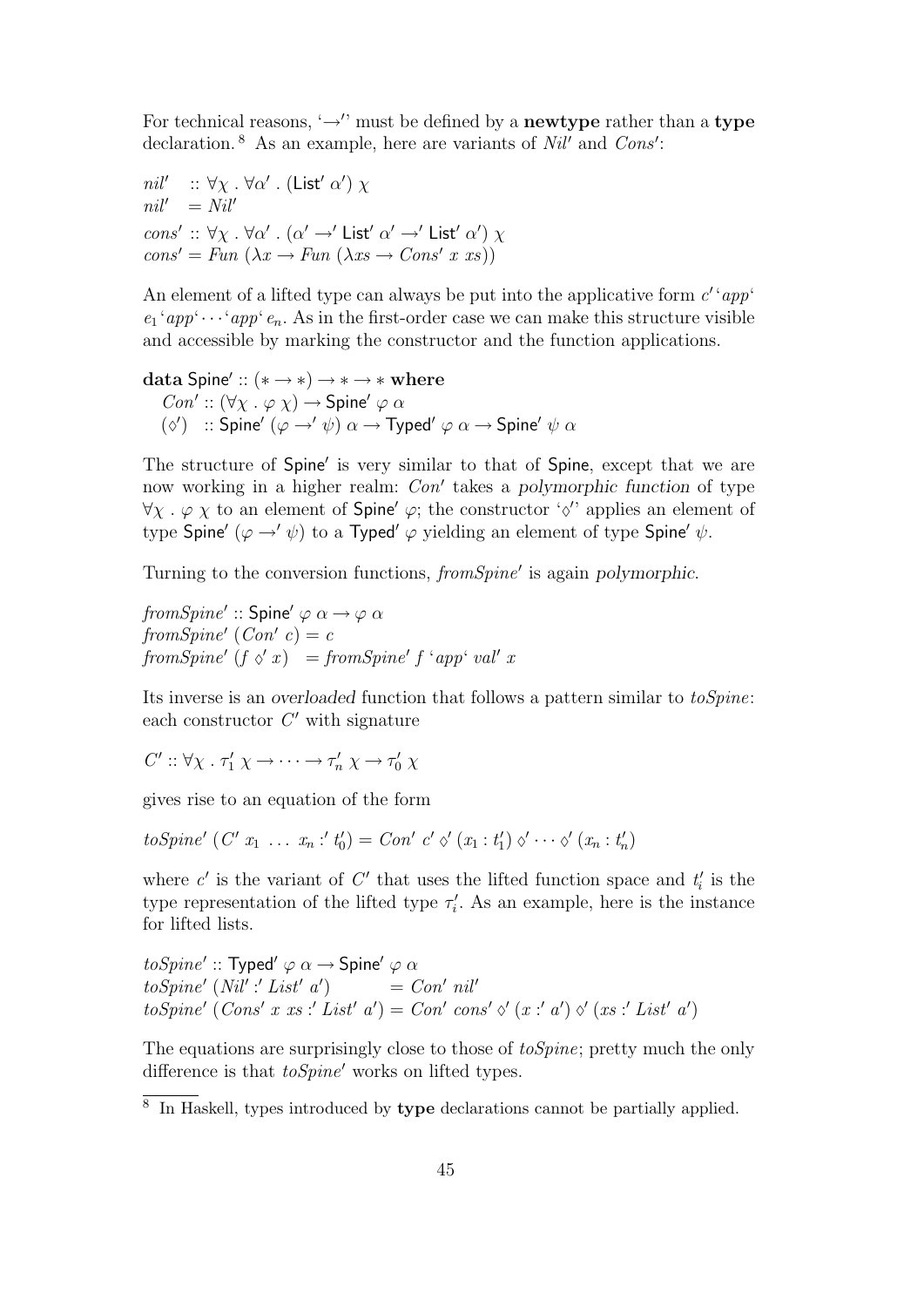Let us make the generic view explicit. In our case, the structure view of  $\varphi$  is simply Spine'  $\varphi$ .

 $Spine' :: Type' \varphi \rightarrow Type'$  (Spine'  $\varphi$ )  $spine' :: Type' \varphi \rightarrow View' \varphi$ spine'  $a' = View'$  (Spine' a')  $(\lambda x \rightarrow toSpine' (x : 'a'))$  from Spine'

The first line extends the type representation  $Type'$  (see Section 3.1.2) by an additional constructor.

Given these prerequisites we can turn *size* (see Section 3.1.2) into a generic function.

size  $(x$  :' Spine'  $a'$  = size, x  $size(x: a'$  $)$  = case spine' a' of View' b' from to  $\rightarrow$  size (from x :' b')

The catch-all case applies the spine view: the argument  $x$  is converted to the structure type, on which size is called recursively. Currently, the structure type is always of the form  $Spine^{\prime} \varphi$  (this will change in a moment), so the first equation applies, which in turn delegates the work to the helper function size.

size  $\chi$  :: Spine'  $\varphi \alpha \rightarrow$  Int  $size_{\angle}$  (Con' c) = 0  $size_{\diagup} (f \diamond' x) = size_{\diagup} f + size x$ 

The implementation of  $size$ , is entirely straightforward: it traverses the spine, summing up the sizes of the constructor's arguments. It is worth noting that the catch-all case of size subsumes all the previous instances except the one for  $Id$ , as we cannot provide a  $toSpine'$  instance for the identity type. In other words, the generic programmer has to take care of essentially three cases:  $Id$ ,  $Con'$  and ' $\diamond'$ '.

As a second example, here is an implementation of the generic mapping function:

$$
map :: Type' \varphi \rightarrow (\alpha \rightarrow \beta) \rightarrow (\varphi \alpha \rightarrow \varphi \beta)
$$
  
\n
$$
map Id \qquad m = In_{\text{Id}} \cdot m \cdot out_{\text{Id}}
$$
  
\n
$$
map (Spine' a') \ m = map \_ m
$$
  
\n
$$
map a' \qquad m = \text{case } spine' a' \text{ of}
$$
  
\n
$$
View' b' from to \rightarrow to \ . \ map \ b' \ m \ . \ from
$$
  
\n
$$
map \_{\sim} :: (\alpha \rightarrow \beta) \rightarrow (\text{Spine'} \ \varphi \ \alpha \rightarrow \text{Spine'} \ \varphi \ \beta)
$$
  
\n
$$
map \_{\sim} m (Con' c) = Con' c
$$
  
\n
$$
map \_{m} (f \circ ' (x : ' a')) = map \_{m} f \circ ' (map a' m x : ' a')
$$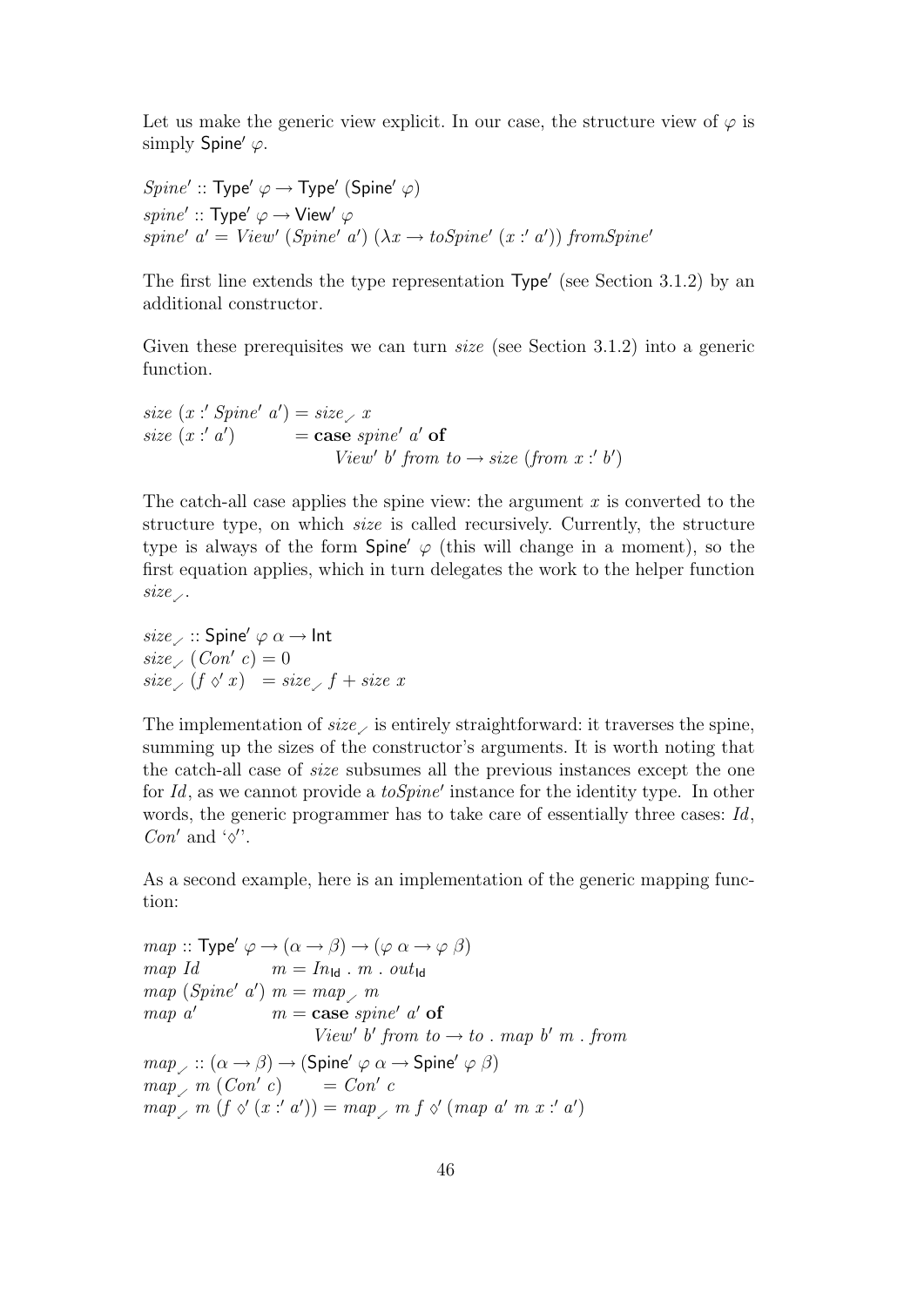The definition is stunningly simple: the argument function  $m$  is applied in the Id case; the helper function  $map$ , applies  $map$  to each argument of the constructor. Note that the mapping function is of type  $\mathsf{Type V} \varphi \to (\alpha \to \beta) \to$  $(\varphi \alpha \rightarrow \varphi \beta)$  rather than  $(\alpha \rightarrow \beta) \rightarrow$  (Typed'  $\varphi \alpha \rightarrow \varphi \beta$ ). Both variants are interchangeable, so picking one is just a matter of personal taste.

# 4.4.1 Bridging the gap

We have noted in Section 3.1.2 that the generic size function does not work on the original, unlifted types, as they are different from the lifted ones. However, both are closely related: if  $\tau'$  is the lifted variant of  $\tau$ , then  $\tau'$  ld is isomorphic to  $\tau$  [19]. (This relation only holds for Haskell 98 types, not for GADTs; see also below.) Even more,  $\tau'$  Id and  $\tau$  can share the same run-time representation, since Id is defined by a newtype declaration and since the lifted datatype  $\tau'$ has exactly the same structure as the original datatype  $\tau$ .

As an example, the functions from List In<sub>Id</sub> and to List out<sub>Id</sub> exhibit the isomorphism between [] and List' ld.

 $fromList: (\alpha \rightarrow \alpha' \chi) \rightarrow ([\alpha] \rightarrow List' \alpha' \chi)$ from List from Nil  $=$  Nil' from List from  $(Cons\ x\ xs) = Cons'$  (from x) (from List from xs) toList  $:: (\alpha' \chi \rightarrow \alpha) \rightarrow (List' \alpha' \chi \rightarrow [\alpha])$ toList to Nil'  $=$  Nil toList to  $(Cons' \; x \; xs) = Cons (to \; x) (toList \; to \; xs)$ 

Operationally, if the types  $\tau'$  ld and  $\tau$  have the same run-time representation, then from List In<sub>Id</sub> and to List out<sub>Id</sub> are identity functions (the Haskell Report [43] guarantees this for  $In_{\mathsf{Id}}$  and  $out_{\mathsf{Id}}$ .

We can use the isomorphism to broaden the scope of generic functions to unlifted types. To this end we simply re-use the view mechanism.

spine' List = View' (List' Id) (fromList In<sub>Id</sub>) (toList out<sub>Id</sub>)

The following interactive session illustrates the use of *size*.

```
\gg let ts = [tree [0.. i :: Int] | i \leftarrow [0.. 9]]\gg size (ts: List)
10
\gg size (from List (from Tree In_{\text{Int}}) ts :' List' (Tree' Int'))
0
\gg size (In<sub>Id</sub> ts: Id)
1
```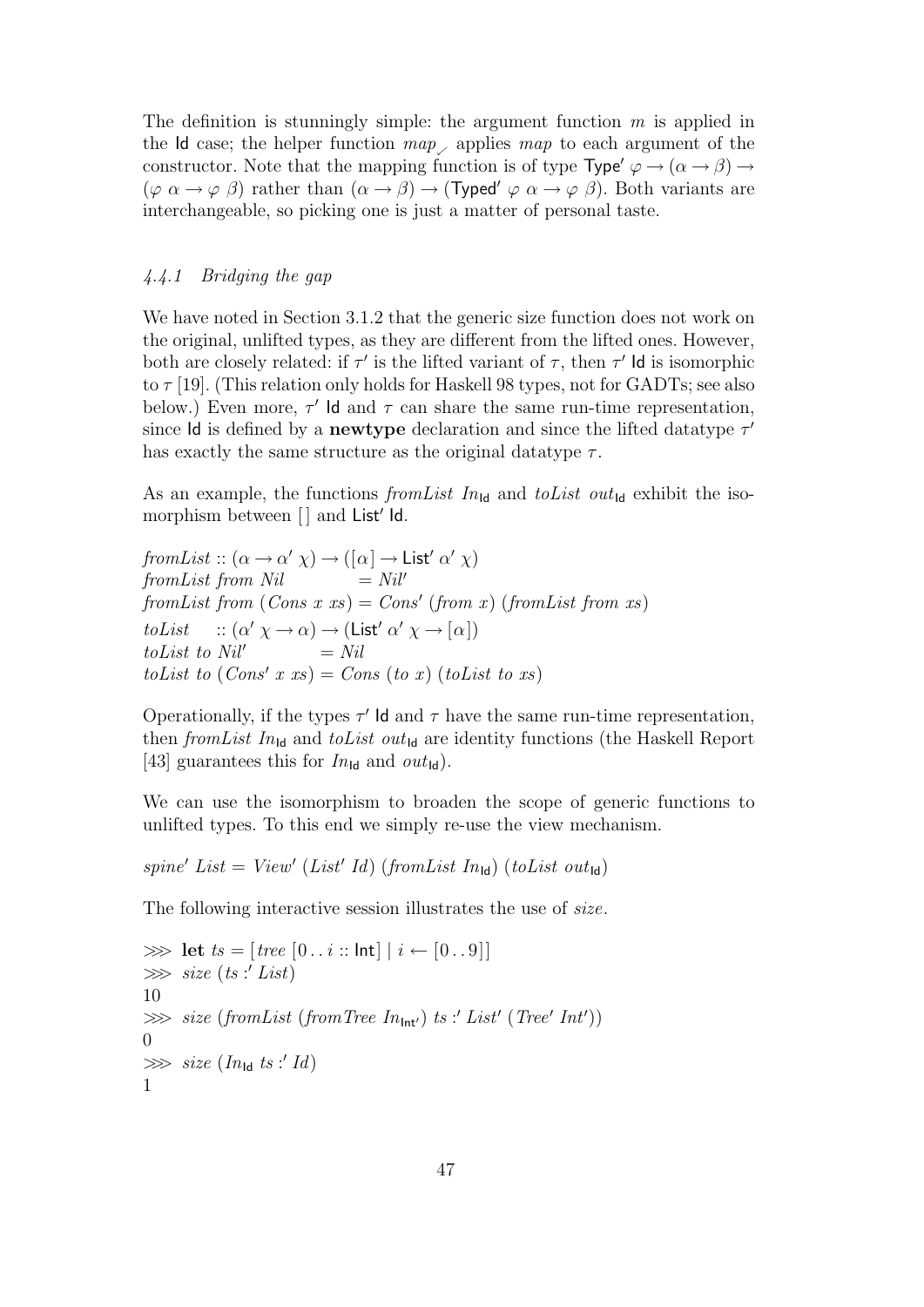```
\gg size (from List In<sub>d</sub> ts :' List' Id)
10
\gg size (from List (from Tree In<sub>d</sub>) ts :' List' (Tree' Id))
55
```
With the help of the conversion functions we can implement each of the four different views on a list of trees of integers. Since Haskell employs a kinded first-order unification of types [34], the calls almost always additionally involve a change on the value level. The type equation  $\varphi \tau =$  [Tree Int] is solved by setting  $\varphi = []$  and  $\tau =$  Tree Int, that is, Haskell picks one of the four higher-order unifiers. Only in this particular case we need not change the representation of values:  $size (ts: List)$  implements the intended call. In the other cases, [Tree Int] must be rearranged so that the unification with  $\varphi \tau$ yields the desired choice.

## 4.4.2 Discussion

The lifted spine view is almost as general as the original spine view: it is applicable to all datatypes that are definable in Haskell 98. In particular, nested datatypes can be handled with ease. As an example, for the datatype Perfect (see Section 2.2), we introduce a lifted variant

data Perfect'  $\alpha'$   $\chi = Zero'$   $(\alpha'$   $\chi)$  | Succ' (Perfect' (Pair'  $\alpha'$   $\alpha'$ )  $\chi$ )  $Perfect :: Type'$  Perfect  $Perfect' :: Type' \varphi \rightarrow Type'$  (Perfect'  $\varphi$ )  $to Spine'$  (Zero' x:' Perfect' a') = Con' zero'  $\Diamond'$  (x:' a')  $to Spine'$  (Succ' x: ' Perfect' a') = Con' succ'  $\Diamond'$  (x: ' Perfect' (Pair' a' a'))

and functions that convert between the lifted and the unlifted variant.

spine' (Perfect) = View' (Perfect' Id) (fromPerfect In<sub>Id</sub>) (toPerfect out<sub>Id</sub>)  $fromPerfect::(\alpha \rightarrow \alpha' \chi) \rightarrow (Perfect \alpha \rightarrow Perfect' \alpha' \chi)$ from Perfect from  $(Zero\ x) = Zero'\ (from\ x)$ fromPerfect from  $(Succ x) = Succ'$  (fromPerfect (fromPair from from) x)  $toPerfect$  ::  $(\alpha' \chi \rightarrow \alpha) \rightarrow (Perfect' \alpha' \chi \rightarrow Perfect \alpha)$  $toPerfect~to~(Zero'~x)=Zero~(to~x)$ toPerfect to  $(Succ' x) = Succ (toPerfect (toPair to to)x)$ 

The following interactive session shows some examples involving perfect trees.

```
\gg size (Succ (Zero (1, 2)): Perfect)
2
\gg map (Perfect) (+1) (Succ (Zero (1, 2)))
Succ (Zero(2,3))
```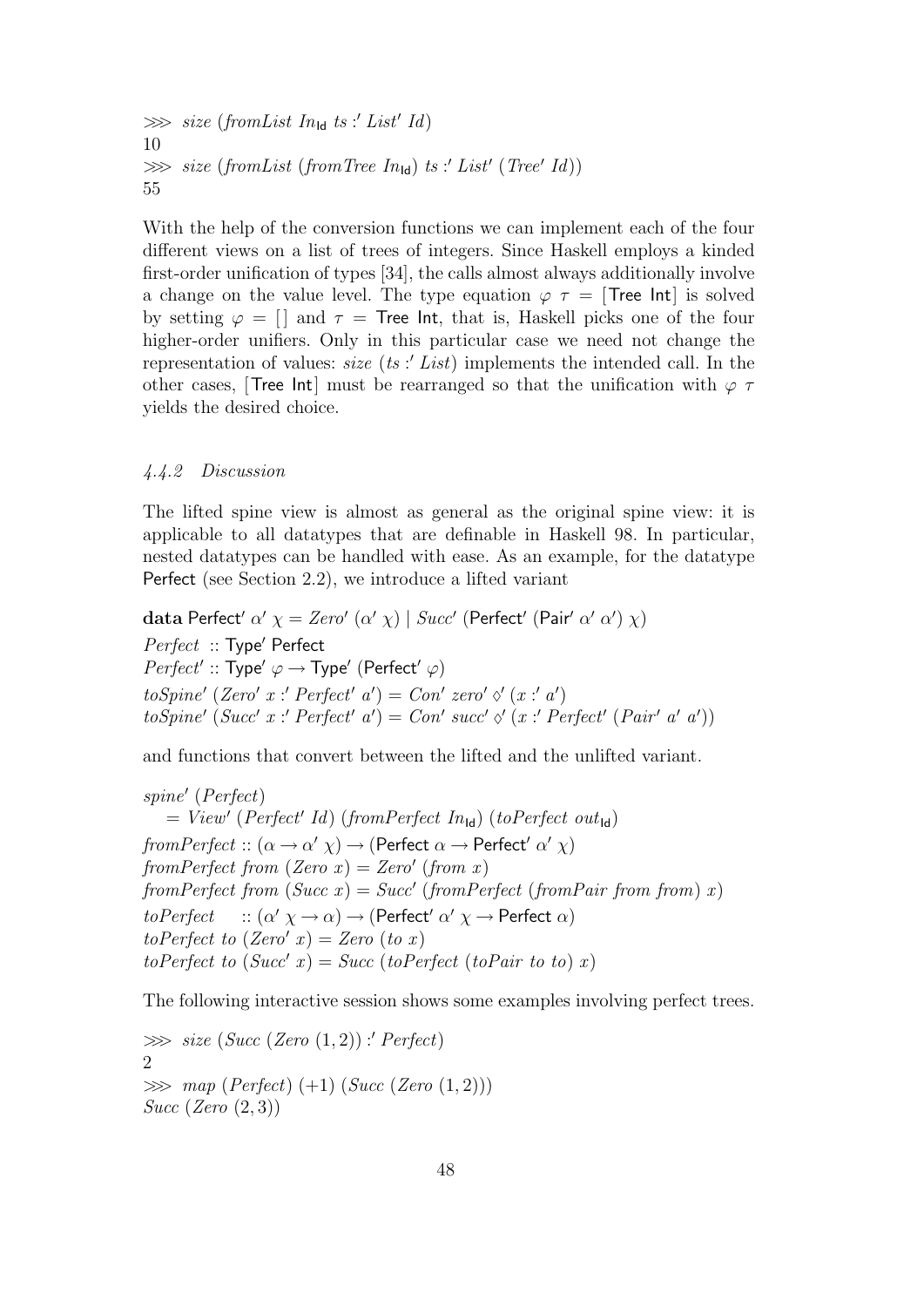We have seen that the spine view is also applicable to generalised algebraic datatypes. This does not hold for the lifted spine view, as it is not possible to generalise size or map to GADTs. Consider the expression datatype of Section 4.1. Though Expr is parameterised, it is not a container type: an element of Expr Int, for instance, is an expression that evaluates to an integer; it is not a data structure that contains integers. This means, in particular, that we cannot define a mapping function  $(\alpha \rightarrow \beta) \rightarrow (Expr \alpha \rightarrow Expr \beta)$ : How could we possibly turn expressions of type Expr  $\alpha$  into expressions of type Expr  $\beta$ ? The type Expr  $\beta$  might not even be inhabited: there are, for instance, no terms of type Expr String. Since the type argument of Expr is not related to any component, Expr is also called a phantom type [38,21] or an indexed type [54].

It is instructive to see where the attempt to generalise size or map to GADTs fails technically. We can, in fact, define a lifted version of the Expr type (we confine ourselves to one constructor).

data Expr' ::  $(* \rightarrow *) \rightarrow * \rightarrow *$  where  $Num' :: Int' \chi \rightarrow Expr' Int' \chi$ 

However, we cannot establish an isomorphism between Expr and Expr' ld: the following code simply does not type-check.

 $from Expr :: (\alpha \rightarrow \alpha' \chi) \rightarrow (\text{Expr }\alpha \rightarrow \text{Expr}' \alpha' \chi)$ fromExpr from  $(Num i) = Num' (In<sub>Int' i</sub>)$  -- wrong: does not type-check

The isomorphism between  $\tau$  and  $\tau'$  ld only holds for Haskell 98 types.

We have seen two examples of generic consumers or transformers. As in the first-order case, generic producers are out of reach, and for exactly the same reason:  $fromSpine'$  is a polymorphic function while  $toSpine'$  is overloaded. Of course, the solution to the problem suggests itself: we must also lift the type-spine view to type constructors of kind  $* \rightarrow *$ .

The spine view can even be lifted to kind indices of arbitrary kinds. The generic programmer then has to consider two cases for the spine view and additionally *n* cases, one for each of the *n* projection types  $Out_1, \ldots, Out_n$ .

Introducing lifted types for each possible type index sounds like a lot of work. Note, however, that the declarations can be generated completely mechanically (a compiler could do this easily). Furthermore, we have already noted that generic functions that are indexed by higher kinds, for instance, by  $(* \rightarrow *) \rightarrow$ ∗→∗ are rare. In practice, most generic functions are indexed by a first-order kind such as  $*$  or  $* \rightarrow *$ .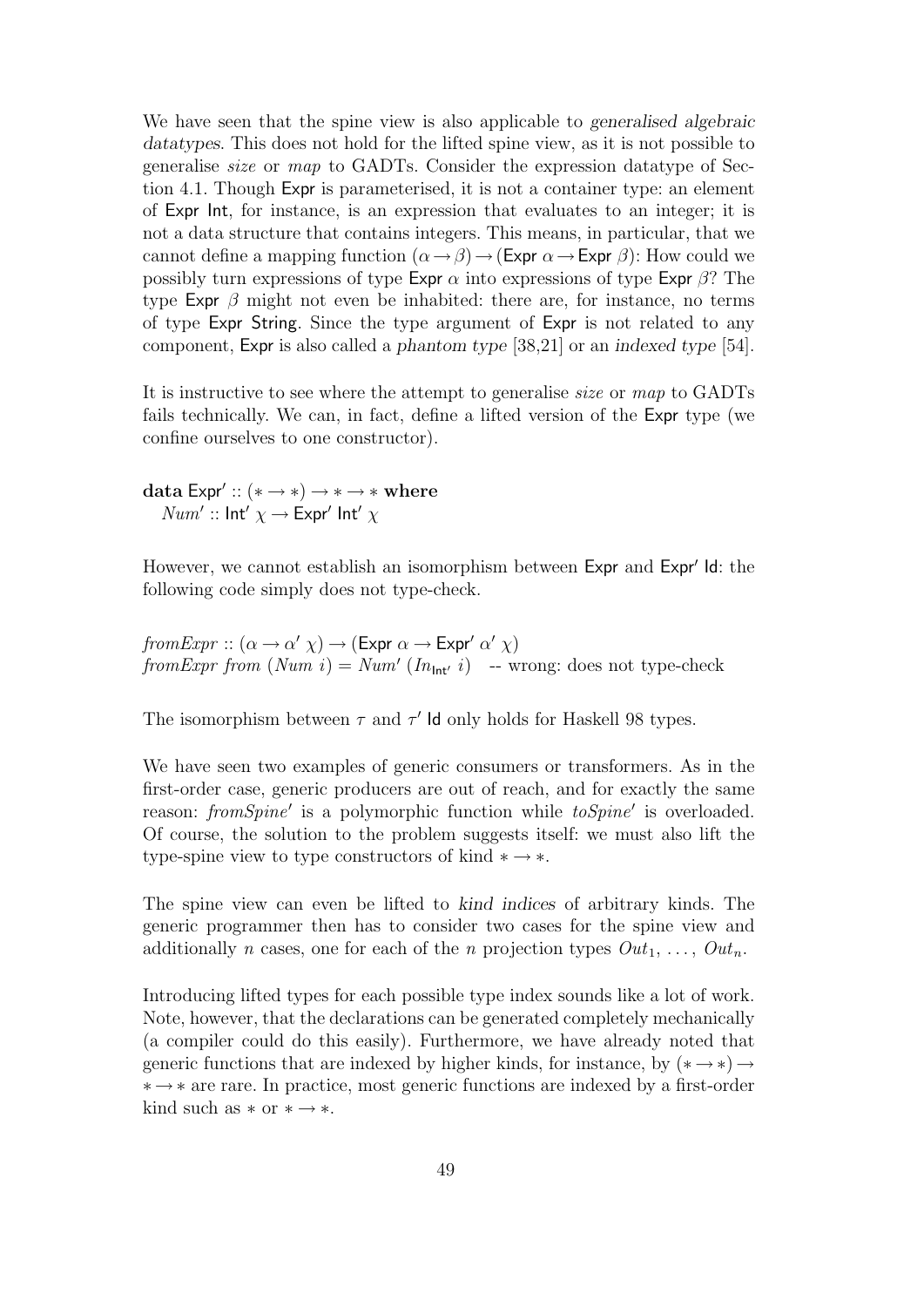# 4.5 Summary

In this section, we have made the concept of a generic view explicit, and we have compared several variants of the spine view.

The original spine view of SYB [44] provides a view on a single element of a datatype. It models the way that values are constructed. The strengths of the spine view are its simplicity and that it covers a large class of datatypes: nested datatypes and GADTs pose no problems; only values of existential types lacking some form of run-time type information cannot be turned into a spine. The weakness of the view is its value-orientation: functions that destruct a value are easy to write, but functions that construct a value require information about the structure of the complete datatype, which is not provided by the spine view. The spine view operates on datatypes of kind ∗.

The type-spine view (also originating from a SYB paper [36]) contains information about the constructors of a datatype and is specifically tailored to provide the functionality that the original spine view lacks: while it is now easy to write generic producers of values, the type-spine view cannot express generic consumers. Again, the view is applicable to nested datatypes. With a bit of effort the view can be extended to GADTs. This view is slightly more involved than the spine view. Both views nicely complement each other; most generic functions on types of kind ∗ can be written using either view.

The spine-like sum-of-products view can be seen as a combination of the two previous views. The information about the constructors of a datatype (the sum structure) is combined with information about individual values (the product structure). As a consequence, using this view both producers and consumers can be defined generically. Other than the original spine view, the spine-like sum-of-products view is not value-oriented – the shape of the type is separated from the generic value. For this reason, the spine-like sum-of-products view can be used to define consumers that combine several arguments of the generic type, such as generic equality. The view is again applicable to many datatypes of kind ∗. Nested types pose no difficulties. GADTs can be handled in the same manner as for the type-spine view. The spine-like sum-of-products view is the view of RepLib [53] and shares most of its properties with the sum-ofproducts view of Generic Haskell [1] (although GADTs are not yet supported in Generic Haskell). The disadvantage of the sum-of-products views is that they are less direct than the spine and the type-spine views.

Finally, we have discussed how the spine view can be lifted to datatypes of higher kind such as ∗→∗. This requires quite some effort, but the development is completely mechanical and could be easily automated. We can reuse the view mechanism to exploit the isomorphism between datatypes and their lifted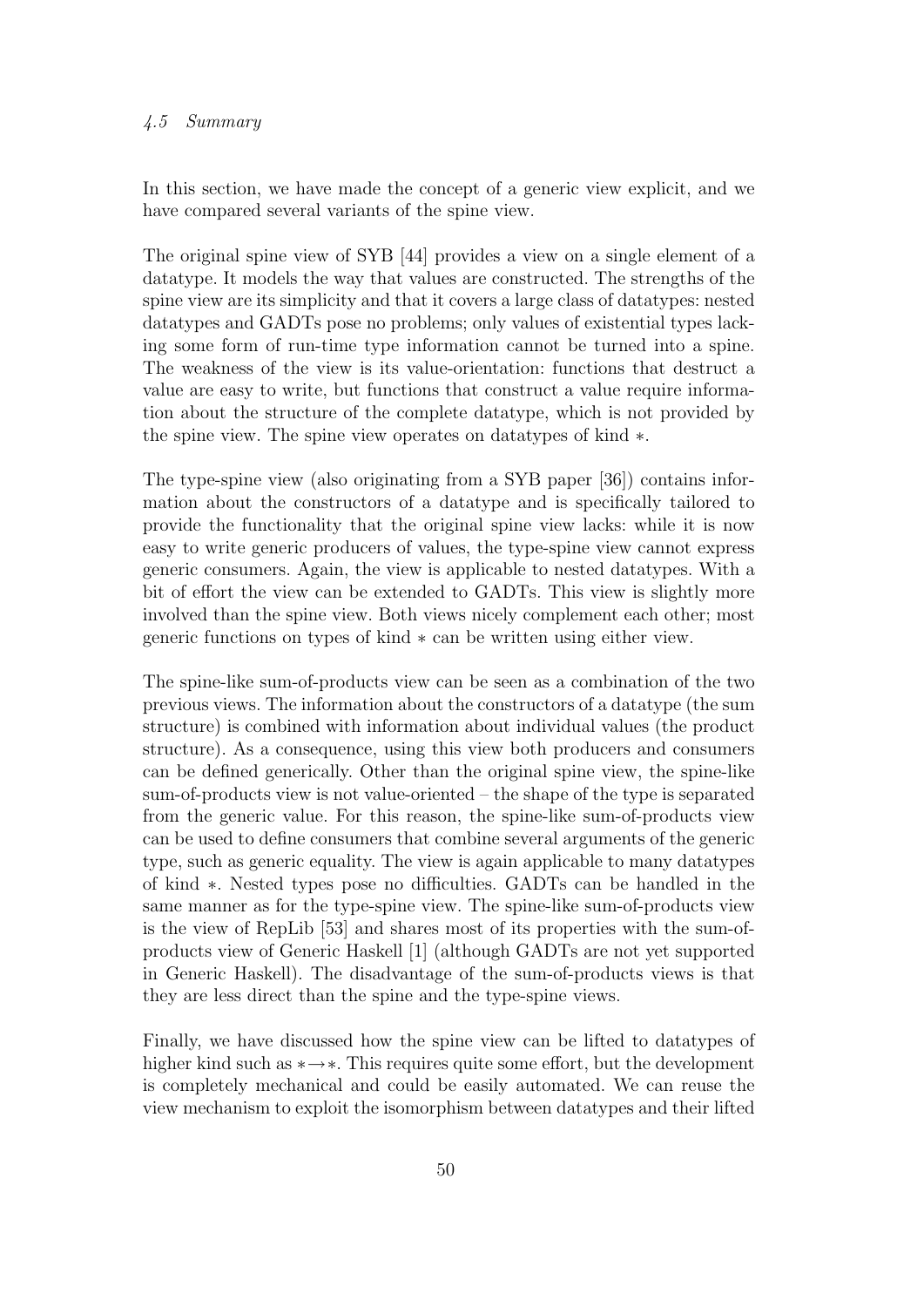counterparts. The resulting view is almost as general as the original, but it no longer works for GADTs.

# 5 Overloading

Most generic functions exhibit type-specific behaviour requiring support for overloading. In this section, we compare three approaches to overloading exploring the third and last dimension of the design space of generic programming.

We have already seen that GADTs enable us to reflect types. We summarise the pros and cons of this approach in Section 5.1. Besides, we take a look at the classic construct that Haskell offers to achieve overloading: type classes (Section 5.2). Finally, we discuss the use of a type-safe cast to perform a limited amount of run-time analysis on types (Section 5.3).

Some approaches to generic programming are based on preprocessing and circumvent the need for overloading by specializing generic functions for the cases that are used in a program. We briefly consider these approaches in our discussion of related work (Section 6).

In the following, we consider and evaluate the different approaches in turn. Like in the previous sections, we move through one dimension of our threedimensional design space while keeping the two other dimensions fixed. Here, we represent only closed type terms of kind ∗ and we confine ourselves to overloaded functions (no generic view).

# 5.1 Type reflection

Reflecting types using the GADT Type is the approach to overloading that we have used so far. Each type has a representation as a Haskell value. Here is the definition of Type again:

```
open data Type :: ∗ → ∗ where
   Char:: Type Char
   Int :: Type Int
   Pair :: Type \alpha \rightarrow Type \beta \rightarrow Type (\alpha, \beta)List :: Type \alpha \rightarrow Type [\alpha]Tree :: Type \alpha \rightarrow Type (Tree \alpha)
```
The advantage of the GADT encoding is its simplicity and its directness: type representations have structure; they can be combined by constructor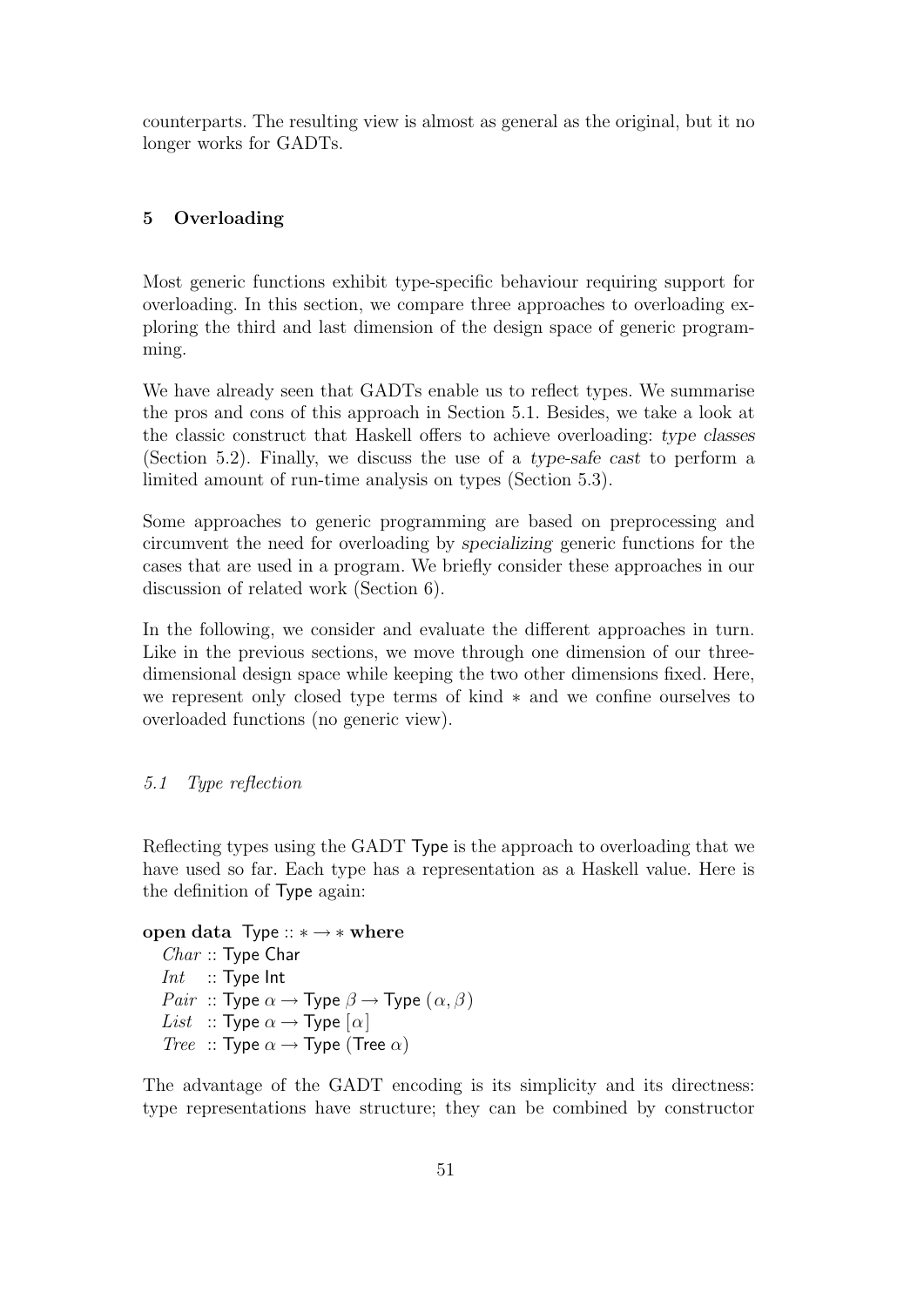application and analyzed by pattern matching. In particular, pattern matching is a very convenient way to write overloaded functions, not the least because Haskell's pattern matching language is very expressive: it allows, for instance, nested and overlapping patterns. At the same time, the encoding is type-safe, because the type parameter of Type records the type that is being reflected.

There are a number of disadvantages, too. We require generalised algebraic datatypes, a relatively recent addition to the Haskell type system, that is not yet supported by many implementations. Also, the explicitness of the reflection mechanisms implies that the programmer must manually provide the correct type arguments. All overloaded and generic functions take a type argument, even if the reflected type is uniquely determined by the context. Perhaps the most significant disadvantage of this reflection mechanism is that the selection of the correct case is shifted to run-time: this implies that we only learn at run-time if a type case is missing (reported as a pattern match failure). For Haskell programmers, who are used to the fact that type-level computations are performed at compile time, this may come as an unpleasant surprise.

If the set of datatypes we deal with is known in advance, GADTs are very suitable for expressing generic functions. However, the introduction of new datatypes requires the modification of Type and a few other existing definitions. Throughout this article, we therefore assume that the programming language supports open datatypes and functions.

# 5.2 Type classes

Type classes have the potential to alleviate some of the disadvantages of the GADT approach discussed in the previous section. Instances for type classes are inferred statically and implicitly by the compiler, and a missing type case, that is, a missing instance is reported as a compile-time error. Furthermore, type classes can be easily extended with new instances obviating the need for open datatypes.

Type classes are a powerful and versatile construct. Therefore, it is perhaps not surprising that there is more than one way in which type classes can be employed in this context. We consider two variations. First, we show how to combine type classes with the GADT approach to gain more convenience. Thereafter, we analyse the classic approach of defining overloaded functions via type classes.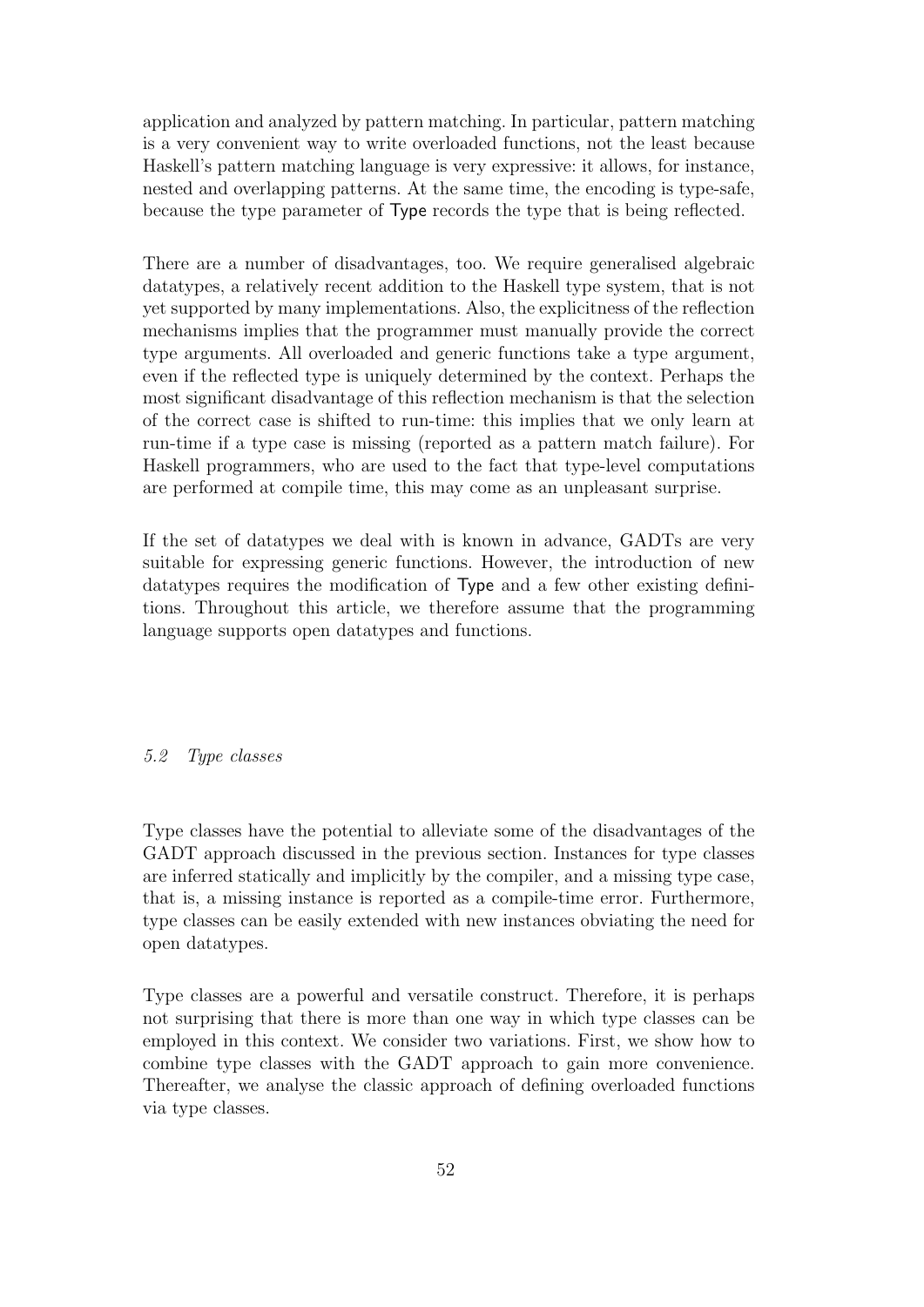## 5.2.1 A class of representable types

A very simple use of type classes in addition to GADT-based reflection is to derive values of type Type automatically:

class Rep a where  $rep ::$  Type  $a$ 

Instances of this class are trivial to define:

instance Rep Int where  $rep = Int$ instance Rep Char where  $rep = Char$ instance (Rep  $\alpha$ )  $\Rightarrow$  Rep  $\alpha$  where  $rep = List rep$ instance (Rep  $\alpha$ , Rep  $\beta$ )  $\Rightarrow$  Rep  $(\alpha, \beta)$  where  $rep = Pair rep$  rep instance (Rep  $\alpha$ )  $\Rightarrow$  Rep (Tree  $\alpha$ ) where  $rep = Tree rep$ 

With the help of

typed :: (Rep  $\alpha$ )  $\Rightarrow \alpha \rightarrow$  Typed  $\alpha$ typed  $a = a : rep$ 

we can now define a class-based version of a generic function such as pretty:

 $cpretty :: (Rep \alpha) \Rightarrow \alpha \rightarrow Text$ cpretty  $x = pretty (typed x)$ 

The type argument of *cpretty* is now implicit: at the call site, the compiler automatically inserts the correct class instance. However, the other problems of reflected types still persist: the type Type is still present behind the scenes, so we still need GADT support and open datatypes. Furthermore, overloaded functions are still defined using pattern matching on Type, and pattern match failures are still reported as run-time errors.

#### 5.2.2 One class per overloaded function

Haskell's classic approach to overloading is to introduce one type class per overloaded function or per group of related overloaded functions.

As an example, for strings from Section 2, we introduce the following class declaration: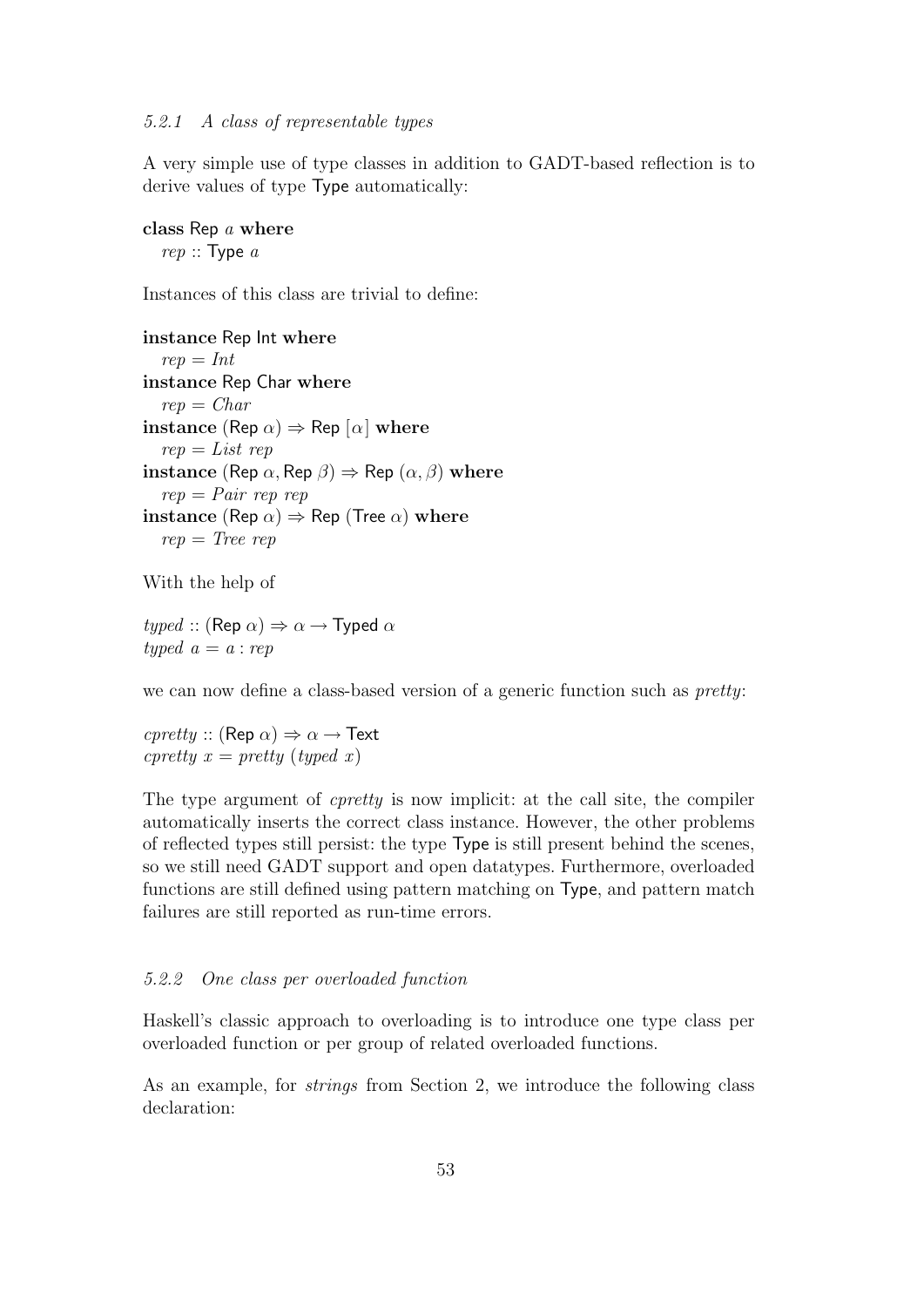class Strings a where

 $strings :: a \rightarrow [String]$ 

Each type case becomes one instance declaration. Cases for parameterised types correspond to instances with preconditions:

```
instance Strings Int where
  strings i = Nilinstance Strings Char where
  strings c = Nilinstance (Strings \alpha) \Rightarrow Strings [\alpha] where
  strings xs = concat [strings x \mid x \leftarrow xs]
```
An important case for the strings function is the one for strings, that is, for the type [Char]. What used to be a nested pattern now turns into an instance that overlaps with the instance for lists:

# instance Strings [Char] where strings  $s = [s]$

Actually, this declaration requires 'overlapping instances', an extension to the class system of Haskell 98. At the call site, the most specific instance that applies is selected by the compiler.

If an overloaded function is declared using type classes, the type arguments are implicit and automatically inferred by the compiler. Furthermore, missing instances are detected statically and an error is reported at the call site. Furthermore, the overloaded function is extensible, because new instances can be added at any time, without touching existing code.

Special care must be taken if the class-based approach to reflection is to be used together with a view. To understand why, recall the definition of views from Section 4:

```
data View :: ∗ → ∗ where
     View :: Type \beta \rightarrow (\alpha \rightarrow \beta) \rightarrow (\alpha \leftarrow \beta) \rightarrow View \alpha
```
A view for type  $\alpha$  consists of three components: a structure type  $\beta$ , plus conversion functions to and fro. Since we want to use type classes rather than the Type datatype for type reflection, we have to replace Type by a suitable class constraint.

```
data View :: ∗ → ∗ where
     View::(\mathsf{C}\beta)\Rightarrow(\alpha\rightarrow\beta)\rightarrow(\alpha\leftarrow\beta)\rightarrow\mathsf{View}\ \alpha
```
The constraint is required, because in the generic case, we want to invoke the view and call the function recursively on the structure type. But, what is a suitable choice for C?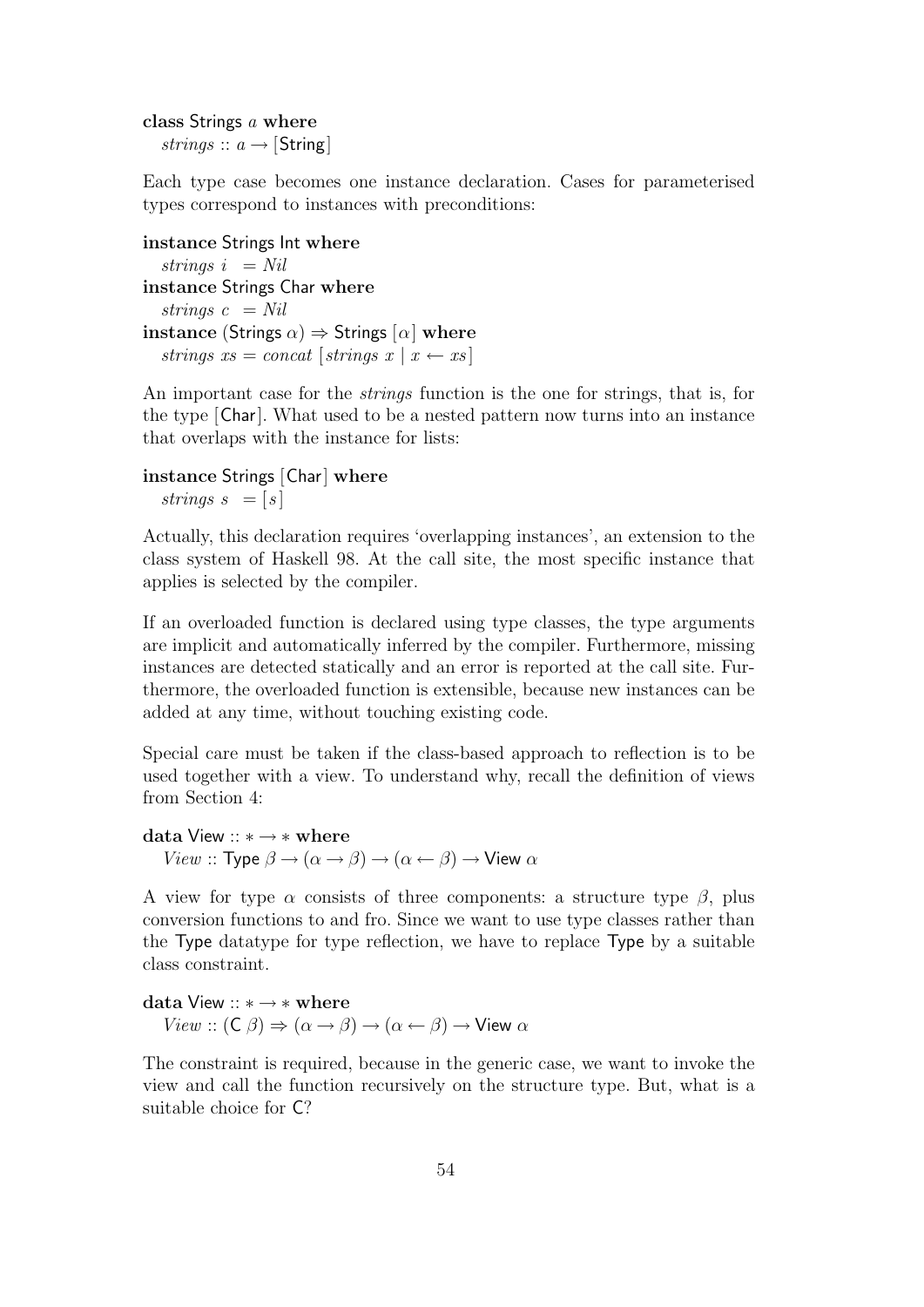Assuming the spine view for the moment and a class HasSpine for the now also class-based function spine (cf. Section 4.1), we obtain the following generic case for strings:

instance (HasSpine  $\alpha$ )  $\Rightarrow$  Strings  $\alpha$  where strings  $x = \csc$  spine of View from to  $\rightarrow$  strings (from x)

For the above definition to be type-correct,  $C \beta$  must imply Strings  $\beta$  (we call strings on the result of from). In other words, C must be Strings, or Strings must be a superclass of C. But the same is true for *every* generic function. Whenever we want to define a generic case for a function in a class D, we require that the class D is a superclass of C. We cannot simply let C be a specific class Generic, because Haskell requires us to declare all its superclasses the moment we define Generic. As a consequence, the number of generic functions we can write is fixed, which means that we cannot add new generic functions at a later stage.

The same problem shows up when we adapt the spine view to the class-based approach. Recall that the Spine datatype in its original form contains a type representation:

data Spine :: ∗ → ∗ where *Con* :: Constr  $\alpha \rightarrow$  Spine  $\alpha$ ( $\Diamond$ ) :: Spine  $(\alpha \rightarrow \beta) \rightarrow$  Typed  $\alpha \rightarrow$  Spine  $\beta$ 

The reason for including a type representation of  $\alpha$  is that we want to call generic functions on the value of that type, but we cannot say in advance which generic function that might be. The type Spine therefore becomes

data Spine :: ∗ → ∗ where  $Con ::$  Constr  $\alpha \rightarrow$  Spine  $\alpha$ ( $\Diamond$ ) :: (C  $\alpha$ )  $\Rightarrow$  Spine ( $\alpha \rightarrow \beta$ )  $\rightarrow \alpha \rightarrow$  Spine  $\beta$ 

and as before we do not know what to use as a suitable class C.

There are at least two solutions to this problem: we can detach the superclass relation from the class declaration, or we can abstract away from the type class C. Neither solution is directly expressible in Haskell, each requires an extension to the class system. We discuss each solution in turn.

Flexible superclasses Sulzmann and Wang [48] propose a language extension that detaches the superclass relation from the declaration of classes. In their language extension, the superclass hierarchy can be extended at any time using rules of the form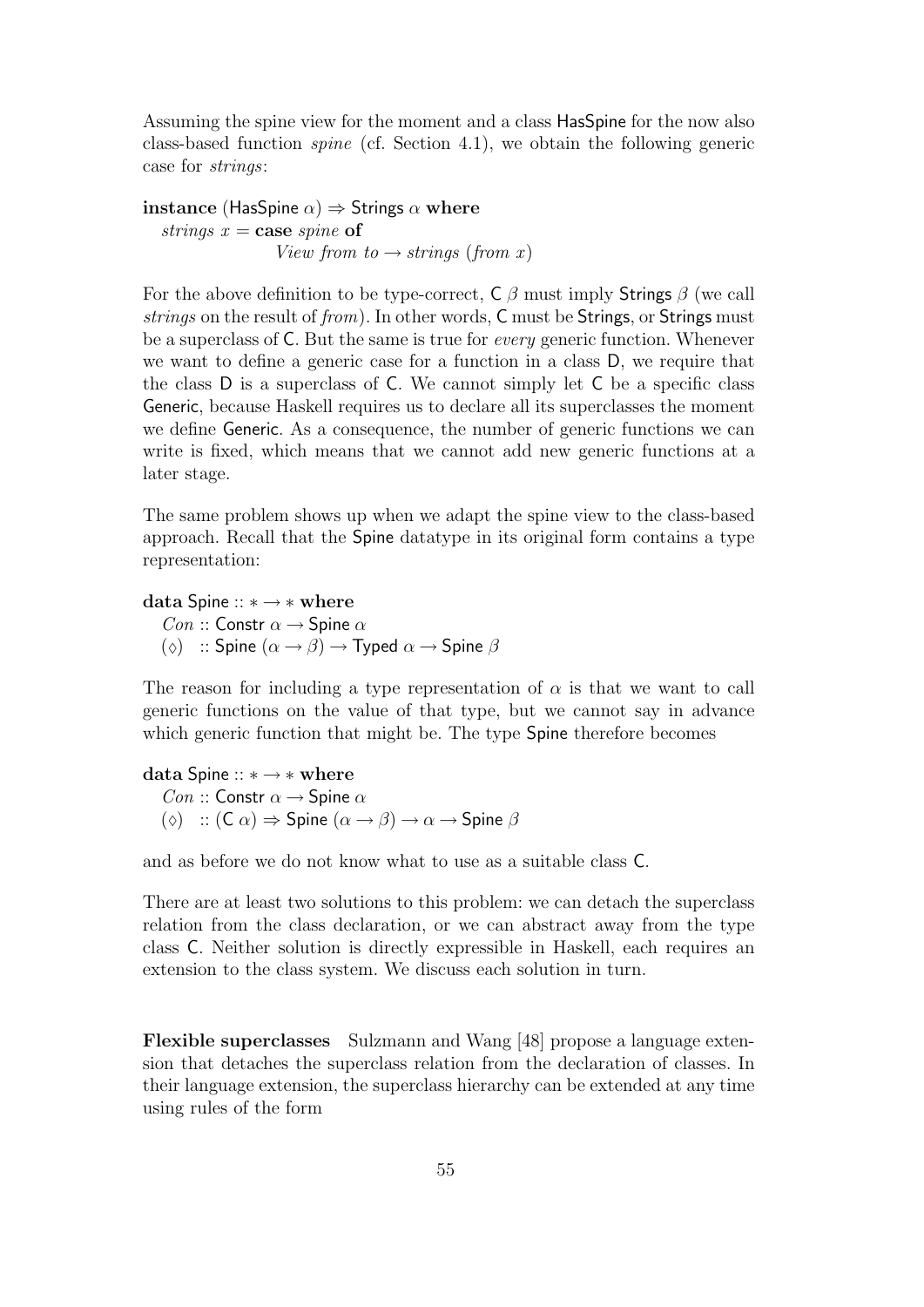rule Generic  $\beta \Longrightarrow$  Strings  $\beta$ 

which encodes exactly the statement from above that Generic  $\beta$  (or C  $\beta$ ) implies Strings  $\beta$ . In the system of Sulzmann and Wang, the superclass relation may even be cyclic. Interestingly, their proposed translation scheme internally makes use of reflected types.

A consequence of this approach is that a datatype can only be an instance of Generic if it is an instance of all generic classes. Unfortunately, this negates one of the advantages of the class-based approach, namely that the domain of a generic function can be defined precisely and individually.

Class abstraction Lämmel and Peyton Jones [37] describe a different solution to the above problem: rather than looking for a single class like Generic to take the place of C, they abstract away from C. Haskell does not support abstraction from type classes, but let us assume for a moment that it does:

data AView ::  $(* \rightarrow \text{ctx}) \rightarrow * \rightarrow * \text{ where}$  $\textit{AView} :: (\gamma \beta) \Rightarrow (\alpha \rightarrow \beta) \rightarrow (\alpha \leftarrow \beta) \rightarrow \textsf{AView} \ \gamma \ \alpha$ 

The type AView receives an additional context parameter  $\gamma$  of kind  $* \rightarrow$  ctx, which represents a class that has one parameter of kind ∗. This parameter propagates to a number of other definitions. For instance, the Spine class becomes ASpine:

class ASpine  $\gamma \alpha$  where aspine :: AView  $\gamma \alpha$ 

and the generic case of strings requires a modification, as well:

instance (ASpine Strings  $\alpha$ )  $\Rightarrow$  Strings  $\alpha$  where strings  $(x:: \alpha)$  = case *aspine* :: A View Strings  $\alpha$  of AView from to  $\rightarrow$  strings (from x)

At this point we make use of the abstraction: we instantiate  $\gamma$  to Strings so that we can recursively call strings after applying the view. For other generic classes, the context argument is instantiated differently. Note that mutually recursive (groups of) generic functions have to be merged into one class, because we abstract only from a single class  $\gamma$ .

Encoding class abstraction in Haskell There is a well-known trick [32,37] to encode class abstraction in Haskell: classes are reflected as datatypes. As an example, for the class Strings we define:

data StringsD  $\alpha =$  StringsD  $\{ \text{stringsD} :: \alpha \rightarrow \text{Text} \}$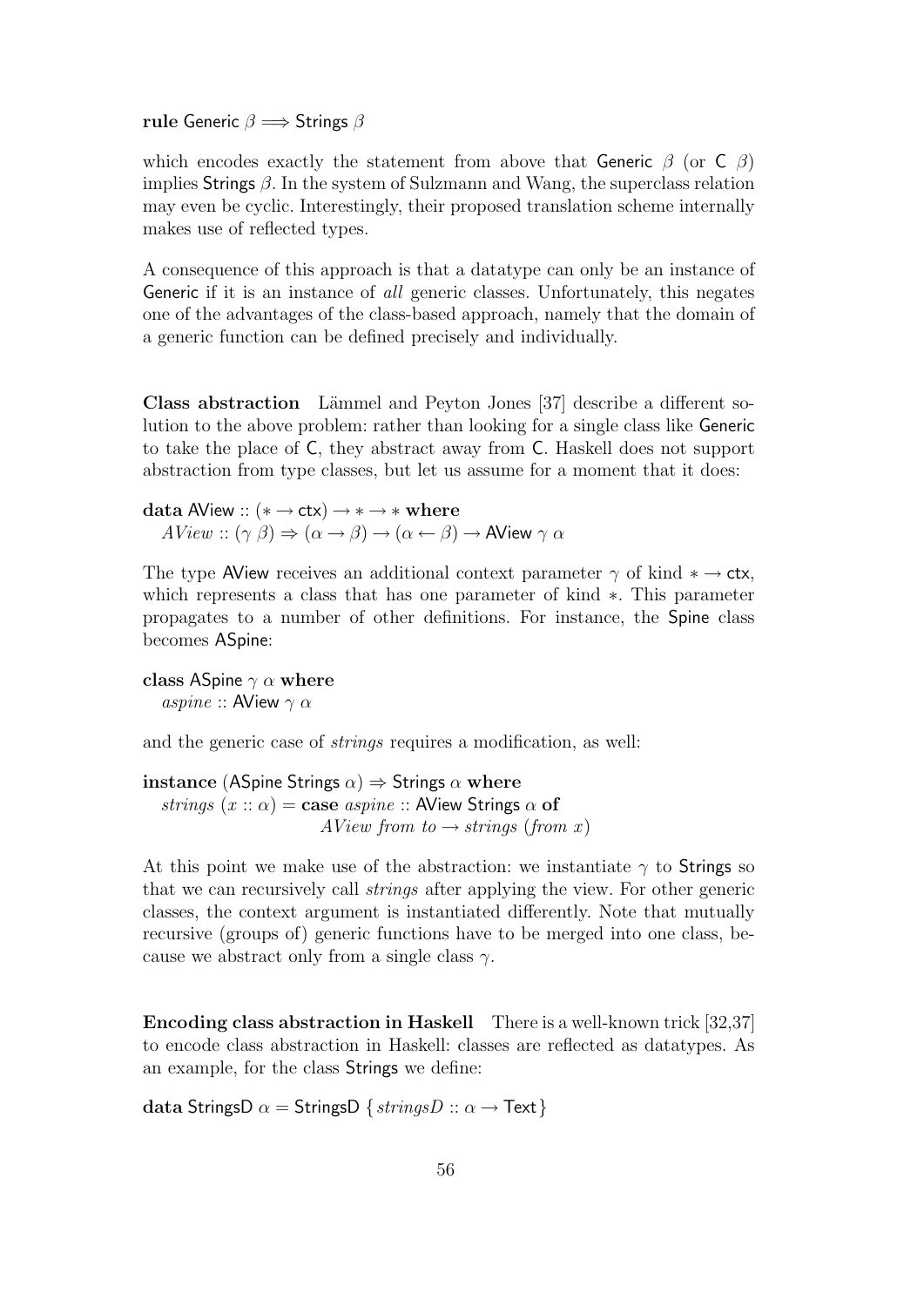All class methods (in this case, we only have the  $stringsD$  method) are stored as components in the so-called dictionary type StringsD. The kind ctx is simulated by kind  $\ast$ , and a class constraint of the form  $(\gamma \alpha)$  becomes (Sat  $\gamma \alpha$ ), where Sat is a class that just contains the dictionary (this trick requires multiple-parameter type classes):

class Sat  $\gamma \alpha$  where dict ::  $\gamma \alpha$ data AView ::  $(* \rightarrow *) \rightarrow * \rightarrow *$  where  $\textit{AView} :: (\mathsf{Sat} \ \gamma \ \beta) \Rightarrow (\alpha \rightarrow \beta) \rightarrow (\alpha \leftarrow \beta) \rightarrow \mathsf{AView} \ \gamma \ \alpha$ 

In the recursive calls, we do not access the class method directly, but instead we extract it from the dictionary:

instance (ASpine StringsD  $\alpha$ )  $\Rightarrow$  Strings  $\alpha$  where strings  $(x : \alpha)$  = case *aspine* :: A View Strings  $\alpha$  of AView from to  $\rightarrow$  stringsD dict (from x)

To summarise, type classes are an excellent method of type reflection for overloaded functions. For generic functions, the class system requires a number of extensions: we need overlapping instances in order to express type-specific cases corresponding to nested patterns <sup>9</sup> and we need extensible superclasses. The simulation of class abstraction is quite subtle and requires a deep technical understanding of the type class mechanism. On the positive side, type arguments remain implicit and are inferred automatically. Furthermore, overloaded functions are extensible. Since there are no values that reflect types, there is no need for an open datatype. Missing cases of overloaded or generic functions are reported during compilation.

#### 5.3 Type-safe cast

A third possibility to perform analysis on types is via a built-in type-safe cast operation. In the following, we will look at three variants of a type-safe cast.

# 5.3.1 Polymorphic cast

Let us assume that we have a cast operator of type

 $cast :: \alpha \rightarrow$  Maybe  $\beta$ 

 $\overline{9}$  The generic case does not necessarily require overlapping patterns if we make use of default methods.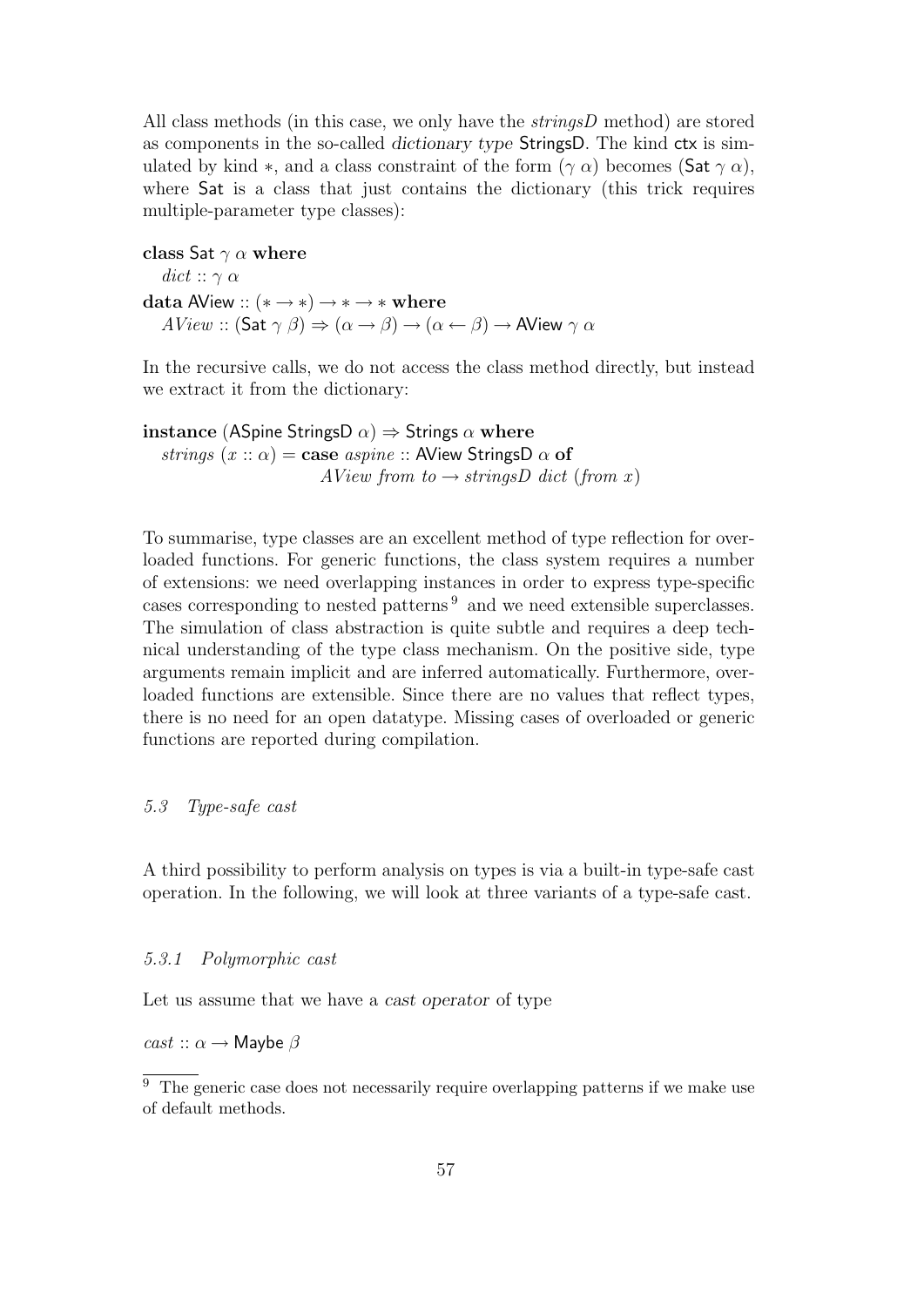The function tests at run-time whether an element of  $\alpha$  is in fact an element of  $\beta$ , and it returns *Nothing* if the test fails. With *cast* as a language built-in, we can write functions of polymorphic types that exhibit type-specific behaviour.

For instance, here is a variant of strings from Section 2:

```
strings :: \alpha \rightarrow [String]strings x =case cast x of
      Just (c :: Char) \rightarrow Nil
      Nothing \rightarrowcase cast x of
             Just (i:: Int) \rightarrow NilNothing \rightarrowcase cast x of
                   Just (s::[Char]) \rightarrow [s]\begin{array}{lll} Nothing & \longrightarrow & \end{array}case cast x of
                          Just xs \rightarrow concat [strings x \mid x \leftarrow xs]
```
A few remarks are in order. The repeated calls to cast are necessary because each call is at a different result type. In the first three cases, we annotate the pattern with the type (recall that  $e$ ::  $\tau$  is a Haskell type annotation, not a pattern of type Typed) because the type cannot be inferred from the context. It is unusual that the presence of type annotations can influence the result of a function call (especially if there are no type classes involved), which indicates that cast would indeed be a very powerful function to add to the language. In the fourth case, we assume that we can cast the value  $x$  to a list type without specifying the element type explicitly. We then call *strings* recursively on the elements. Note that the function strings is incomplete, so if none of the four cases match, an error is reported at run-time.

To avoid the nested case structure, we can define combinators that extend existing functions by new type-specific behaviour. For instance, the original SYB paper [44] introduces an extension operator  $extQ$  that adds a new typespecific case to a function of type  $\alpha \rightarrow \gamma$ :

```
extQ: (\alpha \rightarrow \gamma) \rightarrow (\beta \rightarrow \gamma) \rightarrow (\alpha \rightarrow \gamma)extQ t s x = \cose \, cast \, x \, ofJust y \rightarrow s yNothing \rightarrow t x
```
Using  $extQ$ , we can rewrite *strings* in a slightly more appealing way:

```
strings = error "strings is undefined for this type"
              \text{``ext}Q\text{``}(\lambda xs \rightarrow concat \text{^{}} \text{^{}} x \mid x \leftarrow xs\text{)}
```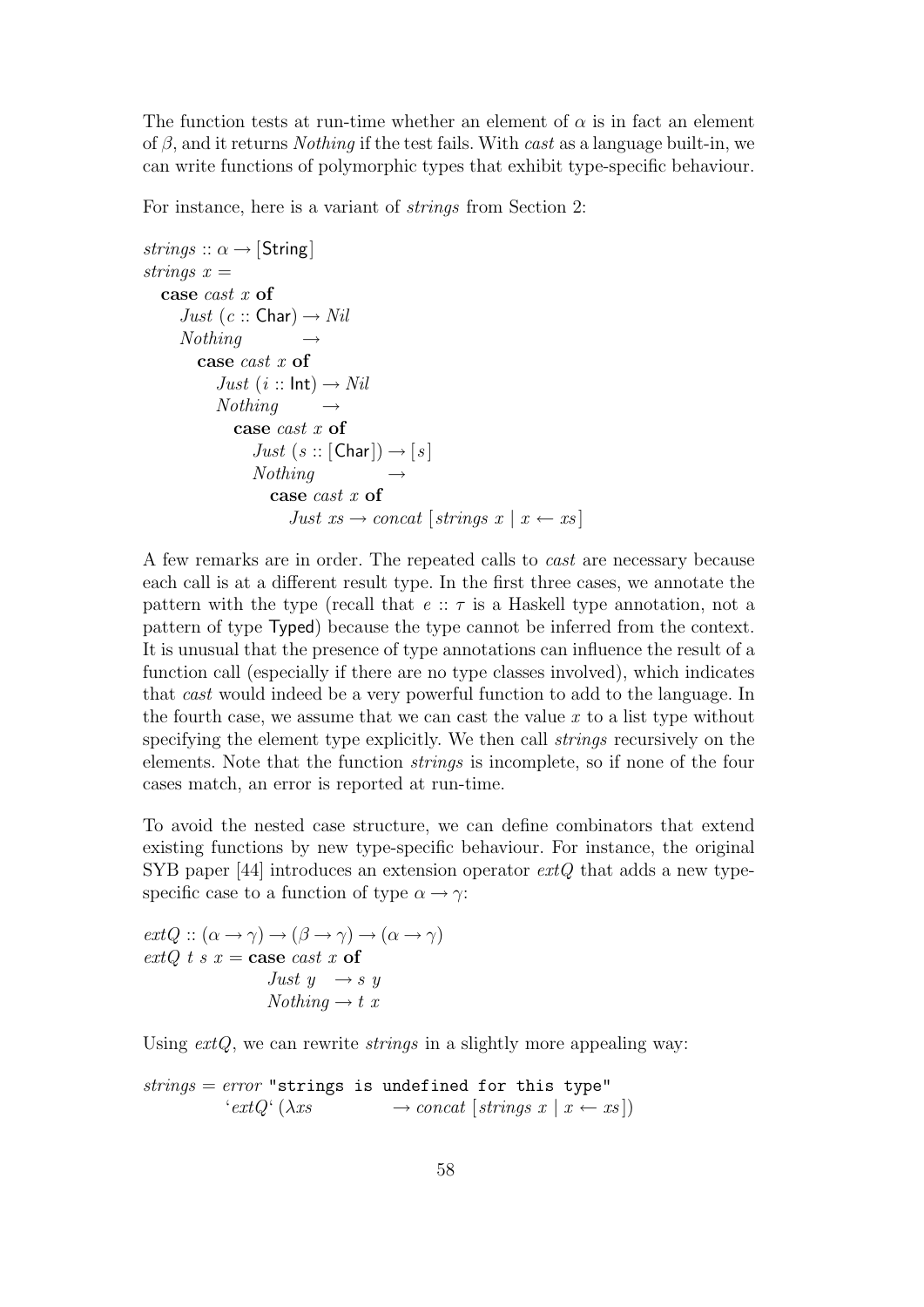$$
`extQ`\ (\lambda(s::[Char]) \rightarrow [s])\n`extQ`\ (\lambda(i::Int) \rightarrow Nil)\n`extQ`\ (\lambda(c::Char) \rightarrow Nil)
$$

For defining overloaded functions of a more complex type (generic transformers, for instance), it is necessary to generalize the cast operator to

 $gcast :: \gamma \alpha \rightarrow \text{Maybe } (\gamma \beta)$ 

that can convert between  $\alpha$  and  $\beta$  in an arbitrary context  $\gamma$ . The function *gcast* is general enough to define *cast*, by instantiating  $\gamma$  to the identity type.

## 5.3.2 Cast on dynamic values

Using polymorphic types for functions that are not parametrically polymorphic is suspicious. An alternative is to restrict the cast operation to values of type Dynamic, where Dynamic is a built-in, abstract type. Assuming a case-like cast construct that allows pattern-matching on types, we can define strings in a style similar to the GADT approach:

```
strings :: Dynamic \rightarrow [String]strings x =cast x of
      (c :: Char) \rightarrow Nil(i \ :: Int) \longrightarrow Nil(s :: [Char]) \rightarrow [s](xs::[\beta]) \rightarrow concat[strings(\text{dynamic}(x::\beta))] | x \leftarrow xs]
```
The functional programming language Clean [45] provides such a built-in interface to dynamic values.

A dedicated pattern-matching construct has the advantage that type patterns are explicit, and that it provides a more concise syntax. As with the cast operator, the passing of a type argument to the overloaded function is not required. However, we now have to explicitly convert between values of concrete types and values of type Dynamic.

## 5.3.3 Class-based cast

In Haskell, we can use the class system to assign *cast* (and *gcast*) more restricted types:

cast :: (Typeable  $\alpha$ , Typeable  $\beta$ )  $\Rightarrow \alpha \rightarrow$  Maybe  $\beta$ *gcast* :: (Typeable  $\alpha$ , Typeable  $\beta$ )  $\Rightarrow \gamma \alpha \rightarrow$  Maybe ( $\gamma \beta$ )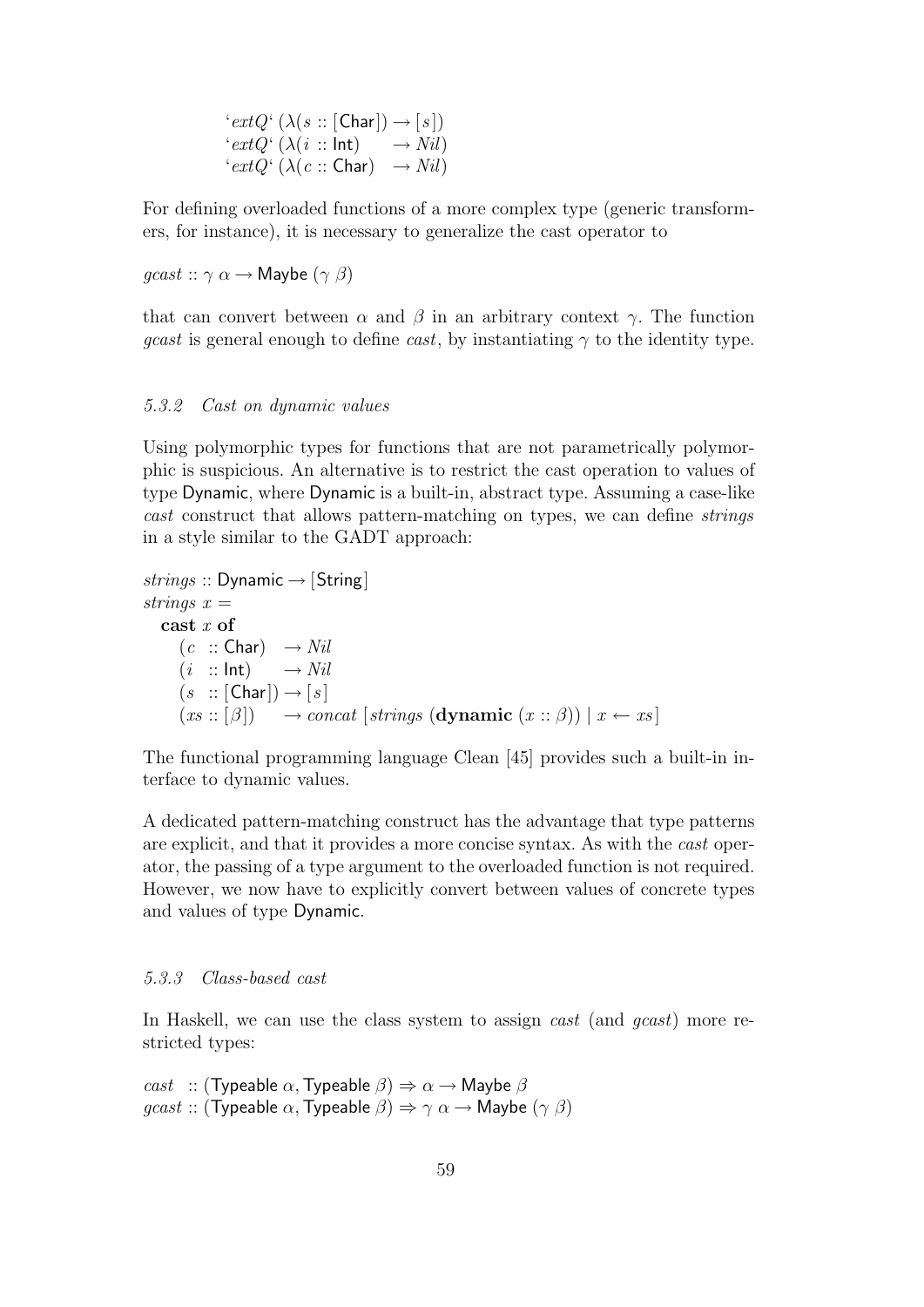Apart from the types, the code of the generic strings function is identical to the one given in Section 5.3.1, requiring a nested case or the introduction of an extension operator such as extQ.

However, it is now problematic to pattern match on a partially polymorphic case: Recall that one of the four cases in our strings example matches lists of an arbitrary element type. For this case, *cast* introduces a constraint Typeable  $\beta$ for the desired result type, and Typeable  $[\beta]$  cannot be resolved without knowing  $\beta$ . We can fix this problem by introducing another cast operation, specific for types of kind  $* \rightarrow *$ :

 $gcast_{* \to *} :: (\text{Typeable}_{* \to *} \varphi, \text{Typeable}_{* \to *} \psi) \Rightarrow \gamma (\varphi \alpha) \to \text{Maybe } (\gamma (\psi \alpha))$ 

Likewise, in order to define a case for pairs, we need a cast operator  $gcast_{* \rightarrow * \rightarrow *}.$ In fact, we need cast operators and variants of Typeable for all kinds that occur in the cases of overloaded functions. Even having all those special purpose cast-operators in place, it is still somewhat tricky to put them to use [36].

We conclude that using a type-safe cast is less convenient than explicit type reflection for the definition of overloaded functions. If we add syntactic sugar for pattern matching as in Section 5.3.2, some of the convenience can be restored. Still, compared to the class-based approach, we lose all the static guarantees: a missing type case will be reported as a run-time error.

#### 6 Related Work

There is a wealth of material on the subject of generic programming. Several tutorials [5,24,23] provide an excellent overview of the field.

We have seen that support for generic programming consists of three essential ingredients:

- support for overloading (Section 5),
- a type representation (Section 3), and
- a generic view on data (Section 4).

The first two items provide a way to write overloaded functions, and the third a way to access the structure of values in a uniform way. The different approaches to generic programming can be faithfully classified along these three dimensions. Figure 1 provides an overview of the design space. Since the type representation is closely coupled to the generic view, we have omitted the representation dimension. The two remaining dimensions are largely independent of each other and for each there are various choices. Overloaded functions can be expressed using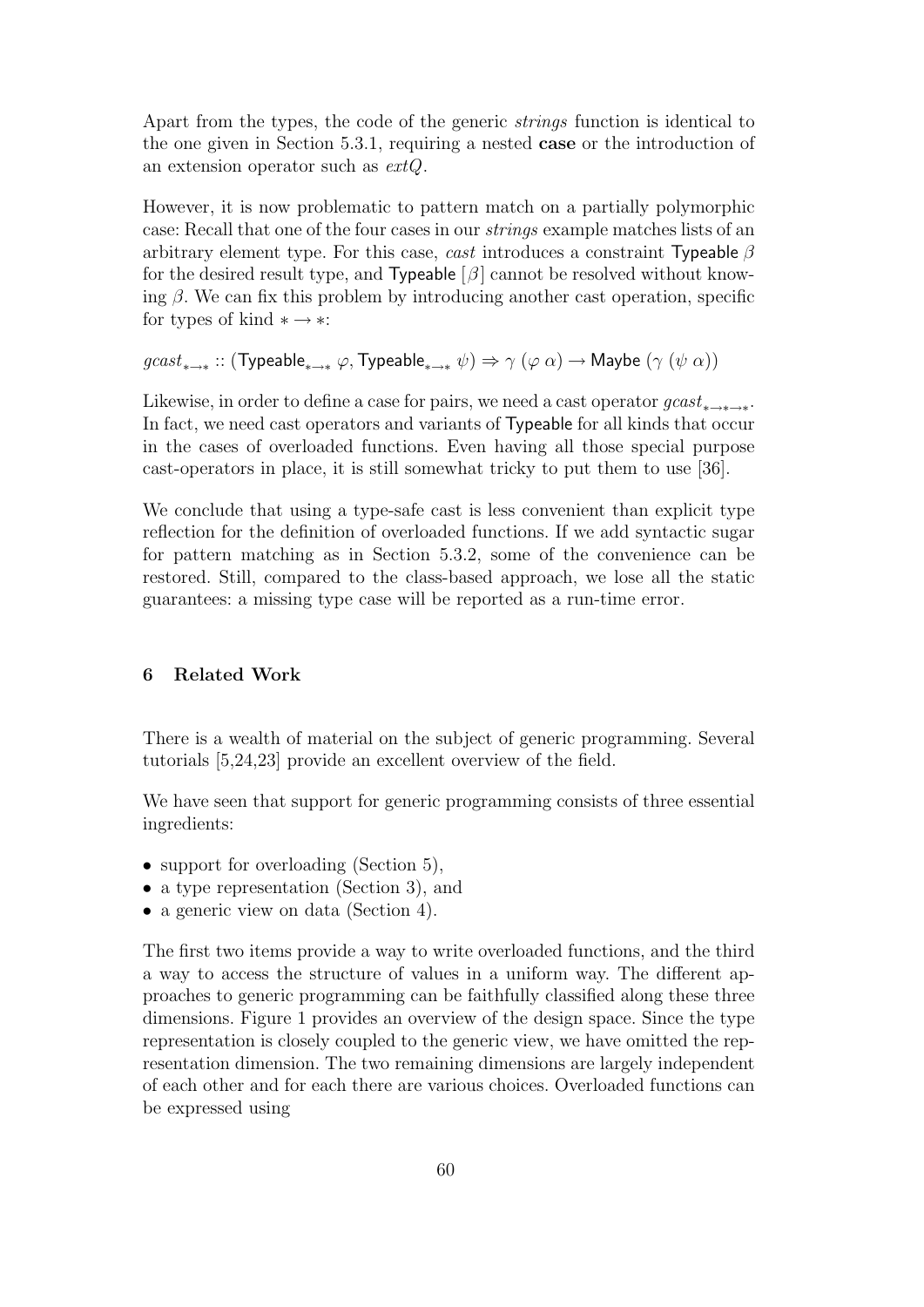| view(s)                       | representation of overloaded functions              |                                    |                |                       |
|-------------------------------|-----------------------------------------------------|------------------------------------|----------------|-----------------------|
|                               | type reflection                                     | type classes                       | type-safe cast | specialisation        |
| none                          | <b>ITA</b><br>[16, 13, 12, 49, 51]                  |                                    |                |                       |
| fixed point                   |                                                     | PolyP [41, 42]                     |                | PolyP $[33]$          |
| spine                         | Reloaded [29],<br>Revolutions<br>$\left[ 27\right]$ | SYB [37],<br>Reloaded [30]         | SYB [44,36]    |                       |
| sum-of-products               | LIGD $[9,21]$                                       | DTC $[31]$ ,<br>GC [2],<br>GM [22] |                | GН<br>[20, 24, 40, 1] |
| spine-like<br>sum-of-products | this article                                        | RepLib [53]                        |                |                       |

Fig. 1. Generic programming: the design space.

• type reflection: This is the approach we have used in the main bulk of this article. Its origins can be traced back to the work on intensional type analysis (ITA) [16,13,12,49,51]. ITA is intensively used in typed intermediate languages, in particular, for optimising purely polymorphic functions. Type reflection avoids the duplication of features: a type case, for instance, boils down to an ordinary case expression. Cheney and Hinze [9] present a library for generics and dynamics (LIGD) that uses an encoding of type representations in Haskell 98 augmented by existential types.

In dependently-typed programming languages, a universe construction can be used for type reflection [6]. In style, this approach is very similar to our use of GADTs. The choice of universe determines which types can be reflected. Representing Haskell's type system within a dependently-typed language is possible without problems [3]. Universes can also represent the inductive families of modern dependently-typed languages. Using such universes for generic programming is the topic of ongoing research [4].

• type classes [15]: Type classes are Haskell's major innovation for supporting ad-hoc polymorphism. A type class declaration corresponds to the type signature of an overloaded value – or rather, to a collection of type signatures. An instance declaration is related to a type case of an overloaded value. For a handful of built-in classes, Haskell provides support for genericity: by attaching a deriving clause to a data declaration the Haskell compiler automatically generates an appropriate instance of the class. Derivable type classes (DTC) generalise this feature to arbitrary user-defined classes. A similar, but more expressive variant is implemented in Generic Clean (GC) [2]. Clean's type classes are indexed by kind so that a single generic function can be applied to type constructors of different kinds. A pure Haskell 98 implementation of generics (GM) is described by Hinze [22].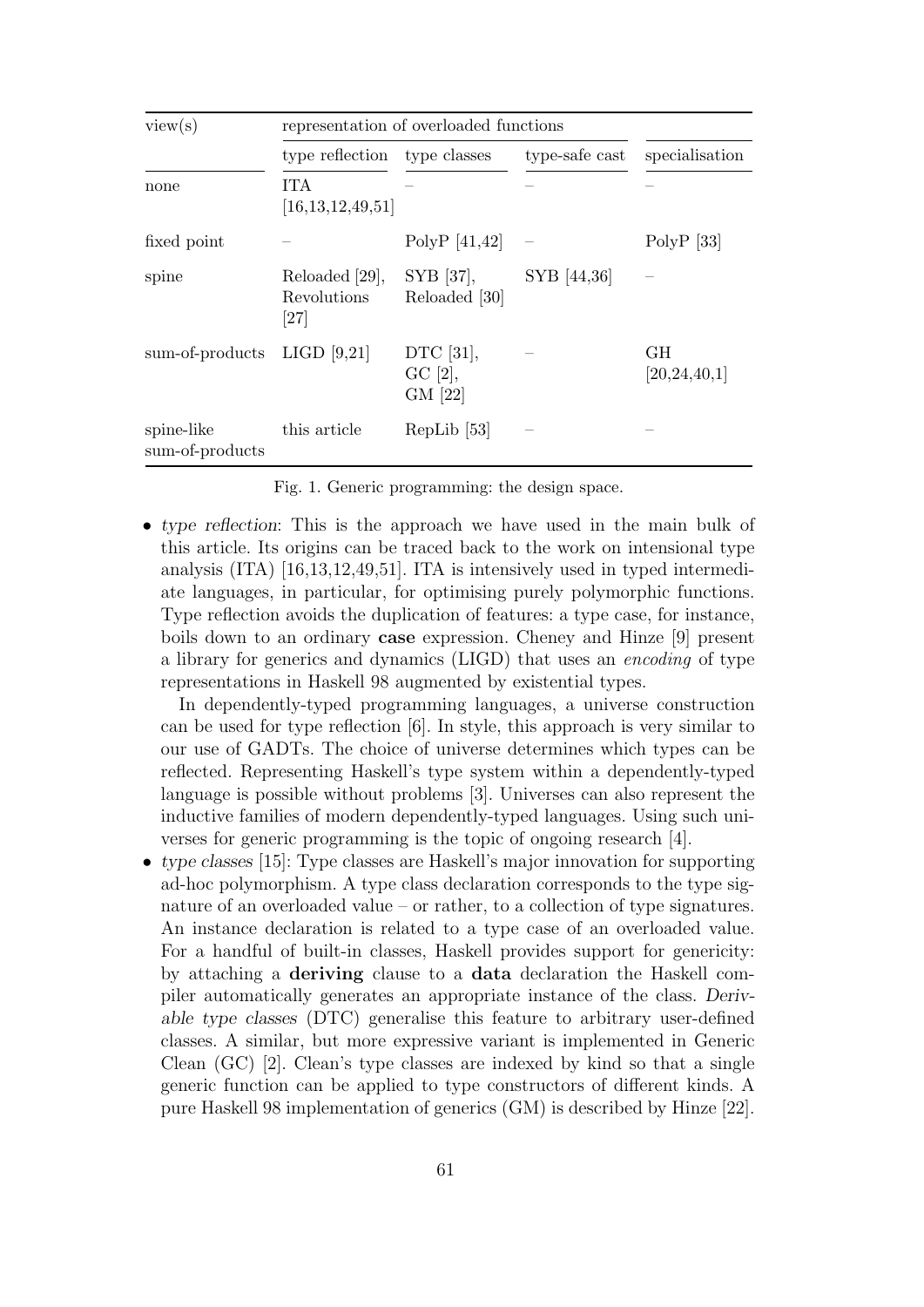The implementation builds upon a class-based encoding of the type Type of type representations.

- type-safe cast [52]: A cast operation converts a value from one type to another, provided the two types are identical at run-time. A cast can be seen as a type-case with exactly one branch. The original SYB paper [44] is based on casts.
- specialisation [19]: This implementation technique transforms an overloaded function into a family of polymorphic functions (dictionary translation). While the other techniques can be used to write a library for generics, specialisation is mainly used for implementing full-fledged generic programming systems such as PolyP [33] or Generic Haskell [1] that are set up as preprocessors or compilers.

The approaches differ mostly in syntax and style, but less in expressiveness – except perhaps for specialisation, which cannot cope with higher-order generic functions. The third dimension, the generic view, has a much larger impact: we have seen that it affects the set of datatypes we can cover, the class of functions we can write and potentially the efficiency of these functions.

- no view: Haskell has a nominal type system: each **data** declaration introduces a new type that is incompatible with all the existing types. Two types are equal if and only if they have the same name. By contrast, in a structural type system two types are equal if they have the same structure. In a language with a structural type system, there is no need for a generic view; a generic function can be defined exhaustively by induction on the structure of types. The type systems that underlie ITA are structural.
- fixed-point view: PolyP [33] views data types as fixed points of regular functors, which are in turn represented as lifted sums of products. This view is quite limited in applicability: only datatypes of kind  $* \rightarrow *$  that are regular can be represented, excluding nested datatypes and higher-kinded datatypes. Its particular strength is that recursion patterns such as cataor anamorphisms can be expressed generically, because each datatype is viewed as a fixed point, and the points of recursion are visible. The original implementation of PolyP is set up as a preprocessor that translates PolyP code into Haskell. A later version [41] embeds PolyP programs into Haskell augmented by multiple parameter type classes with functional dependencies [35]. Oliveira and Gibbons [42] present a lightweight variant of PolyP that works within Haskell 98.
- spine views: The spine view treats data uniformly as constructor applications. The SYB approach has been developed by Lämmel and Peyton Jones in a series of papers [44,36,37]. The original approach is combinator-based: the user writes generic functions by combining a few generic primitives. The first paper [44] introduces two main combinators: a type-safe cast for defining ad-hoc cases and a generic recursion operator, called gfoldl, for implementing the generic part. It turns out that *gfoldl* is essentially the catamor-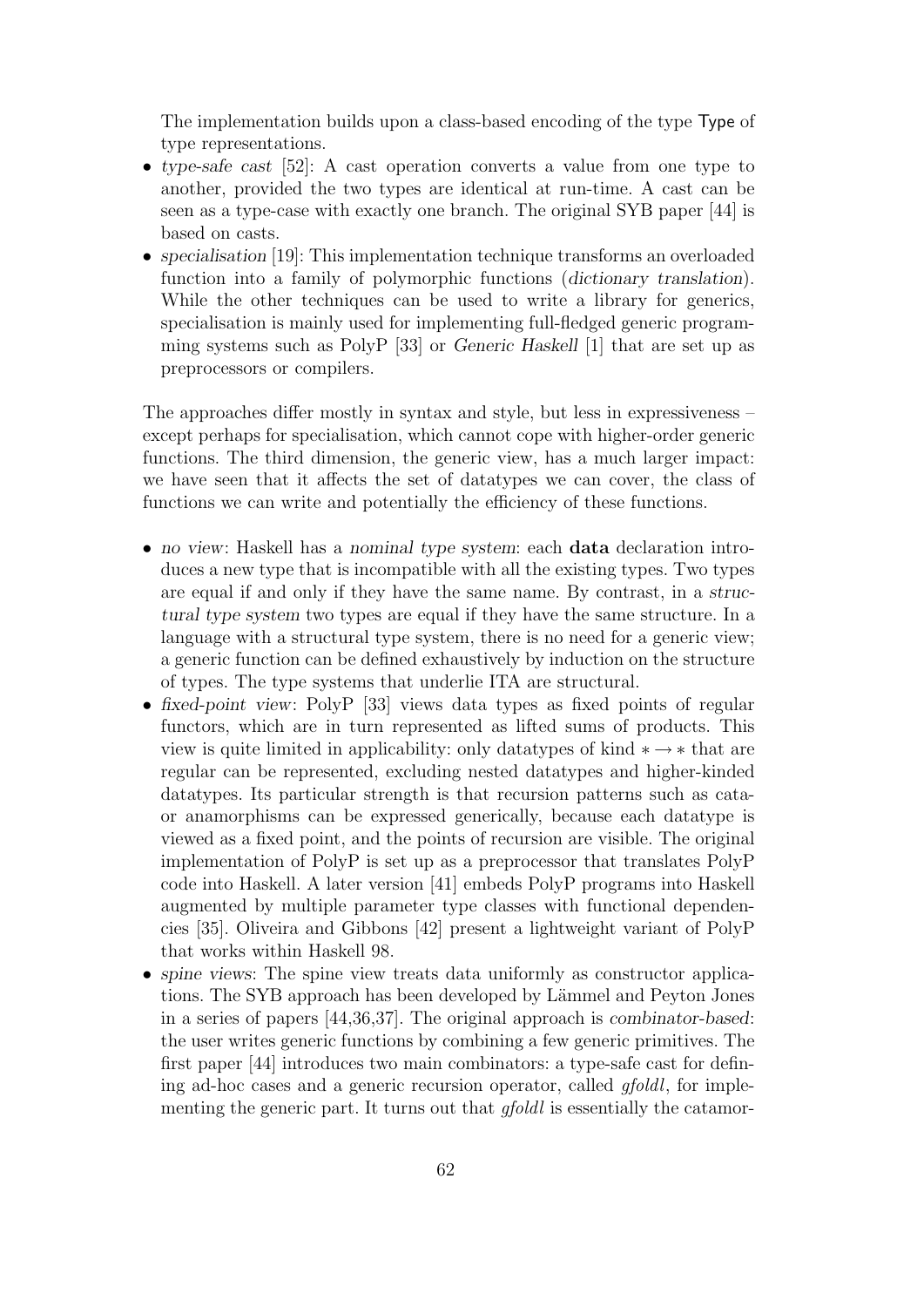phism of the Spine datatype [29]: gfoldl equals the catamorphism composed with *toSpine*. The second paper [36] adds a function called *gunfold* to the set of predefined combinators, which is required for defining generic producers. The name suggests that the new combinator is the anamorphism of the Spine type, but it is not: *gunfold* is actually the catamorphism of the type Signature, introduced in Section 4.2.

- sum-of-products view: Generic Haskell [24,40,1] (GH) builds upon this view. In its original form it is applicable to all datatypes definable in Haskell 98. Generic Haskell is a full-fledged implementation of generics based on ideas by Hinze [20,25] that features generic functions, generic types and various extensions such as default cases and constructor cases [11]. Generic Haskell supports the definition of functions that work for all types of all kinds, such as, for example, a generalised mapping function.
- spine-like sum-of-products view: This is the view that the RepLib library [53] uses. It can express the same functions as GH's sum-of-products view, but in style, it is more closely related to the SYB views. In particular, the sum structure is represented somewhat indirectly using a list. We have seen in Section 4.3 that this view can be generalised to GADTs. Actually, the same technique can also be applied to generalize the GH view, but the resulting code is more verbose.

## 7 Conclusion

The essence of the SYB approach to generic programming are its two views:

- The 'spine' view faithfully encodes the structure of a value as an application of a constructor to its arguments. Using the view, we can implement generic consumers and transformers.
- The 'type-spine' view allows us to implement generic producers in the same elegant manner as generic consumers that build upon the spine view. While the spine view can be seen as encoding the product structure of a single constructor, the type-spine view offers access to the sum structure of the datatype.

Using one of the different spine views one can program almost all of the standard examples of generic functions.

The spine views are attractive for at least two reasons: they are easy to use and they are widely applicable. For instance, for type indices of kind ∗ the programmer only has to consider two cases. The spine view and the type-spine view cover almost all datatypes including generalised algebraic datatypes, but excluding existential types. We have shown that both views can be combined into the 'spine-like sum-of-products' view.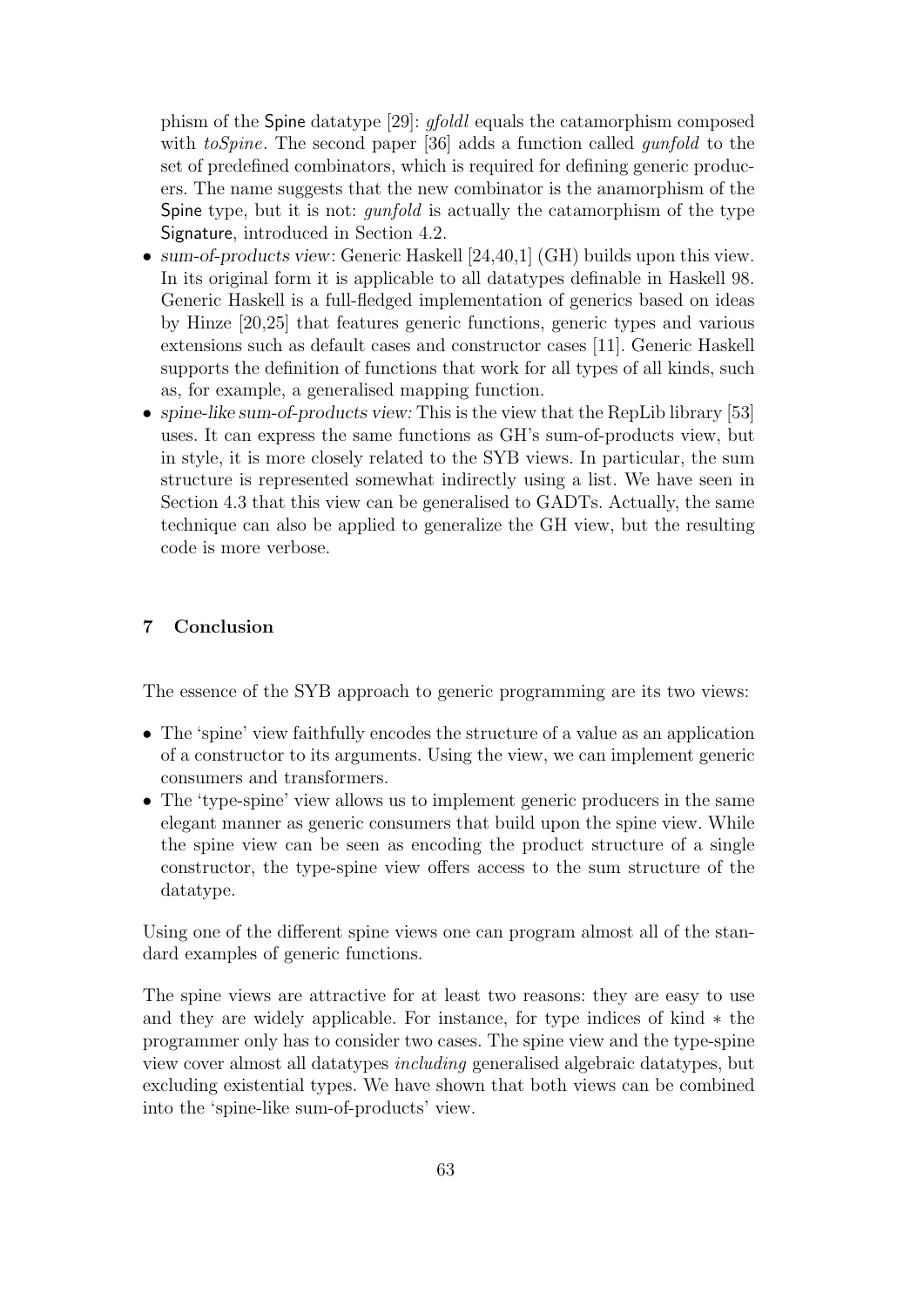While the views are characteristic for the SYB approach, they are not tied to it. The design space of generic programming is actually three-dimensional: a generic programming approach is classified not only by its view, but also by its approach to overloading, and by the datatypes it can represent. Identifying the three dimensions allows us to better categorize and relate different approaches.

Functions that abstract over type constructors can be handled using the technique of lifting. Originally, such functions were thought to be out of reach for the SYB approach. Lifting also requires the adaption of the view and leads to the 'lifted spine view'. Unfortunately, the lifted spine view is, for fundamental reasons, more restricted than the other views: generic functions that abstract over type constructors can be instantiated to arbitrary container types but not to phantom types (GADTs).

Besides type indices of higher kind, we have shown how to represent open type terms. This allows us to flexibly specify the behaviour of generic functions through free type variables, thereby providing a powerful way to parameterize such functions.

Of the overloading mechanisms we discussed, it is easy to see that the use of a type-safe cast is the least useful. While we advocate the use of reflection, many other approaches use actually type classes. The main reason for this choice is that classes are better supported by current implementations. GADTsupport is still new, and for overloaded functions to be extensible, we require open datatypes and open functions [39], which are currently not implemented. Nonetheless, we believe that explicit type arguments make the structure of generic definitions more obvious. Furthermore, we expect that it is easier to prove algebraic properties of generic functions in this setting. We believe that the work of Reig [47] could be recast using our approach, leading to shorter and more concise proofs.

#### Acknowledgements

We would like to thank Roland Backhouse, Jeremy Gibbons, Stefan Holdermans and the anonymous referees of MPC and this special issue for many suggestions regarding language, style and presentation. Andres Löh would like to thank Tarmo Uustalu for pointing him to the question of how to write generic functions that work on GADTs and for several enlightening discussions on the topic. This work has been supported by the DFG grant "Eine generische funktionale Programmiersprache" (HI 669/7-2).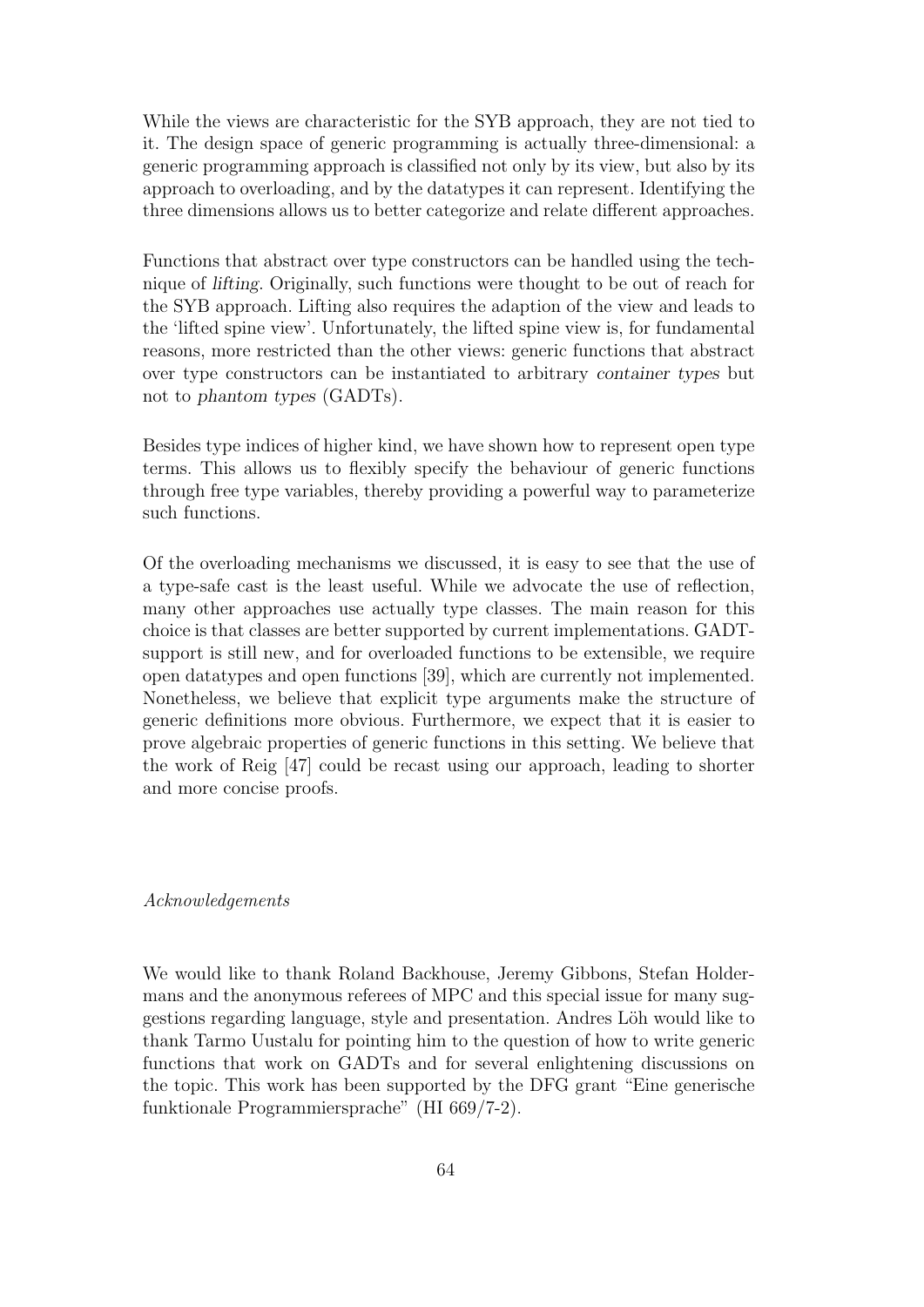## A Library

This appendix presents some auxiliary functions used in the main part of the article, but relegated here so as not to disturb the flow.

## A.1 Binary trees

The function *inorder*, used in Section 2.1, yields the elements of a tree in symmetric order.

*inorder* ::  $\forall \alpha$ . Tree  $\alpha \rightarrow [\alpha]$ inorder  $Empty = Nil$ inorder (Node l a r) = inorder  $l + [a] + inorder$  r

The function tree, also used in Section 2.1, turns a list of elements into a balanced binary tree, a so-called Braun tree [8].

tree ::  $\forall \alpha \cdot [\alpha] \rightarrow$  Tree  $\alpha$ tree x  $\int null \, x \qquad \qquad = \, Empty$ | otherwise  $= Node$  (tree  $x_1$ ) a (tree  $x_2$ ) where  $(x_1, Cons \ a \ x_2) = splitAt \ (length \ x \ 'div 2) \ x$ 

The function perfect d a, used in Section 2.2, generates a perfect tree of depth d whose leaves are labelled with the element a.

*perfect* ::  $\forall \alpha$ . Int  $\rightarrow \alpha \rightarrow$  Perfect  $\alpha$ perfect 0  $a = Zero \ a$ perfect  $(n + 1)$   $a = Succ$  (perfect  $n(a, a)$ )

#### A.2 Text with indentation

The pretty-printing library, used in Section 2, is implemented as follows.

data Text =  $Text$  String | NL | Indent Int Text | Text : $\diamondsuit$  Text  $text = Text$  $nl = NL$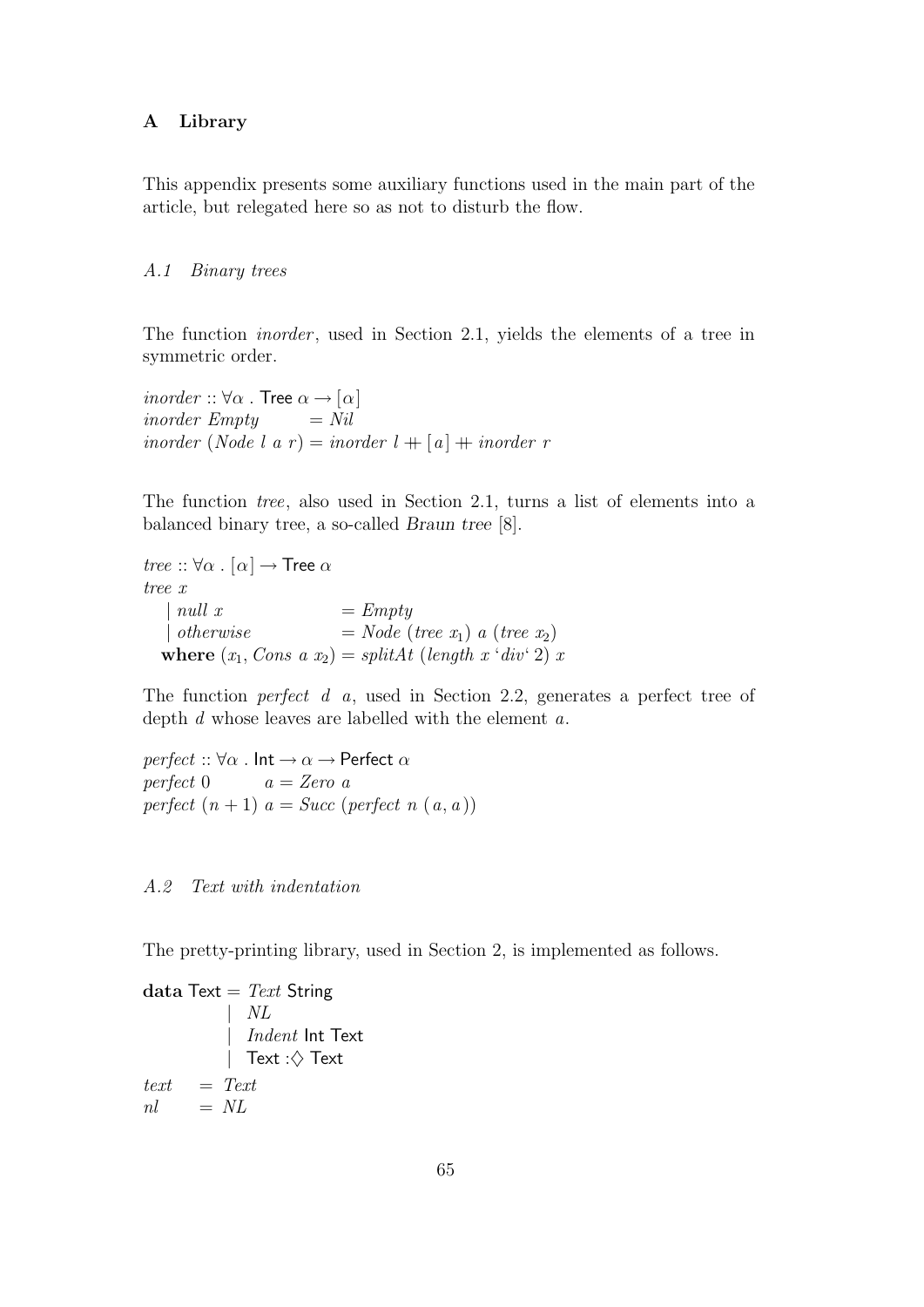$\text{indent} = \text{Indent}$  $(\diamondsuit) = (\dot{\diamondsuit})$ 

Each Text-generating function is implemented by a corresponding data constructor. The main work is done by the function *render*, which can be seen as an interpreter for Text-documents.

 $render' :: Int \rightarrow Text \rightarrow String \rightarrow String$ render' i (Text s)  $x = s + x$  $render'$  i  $NL$  $x = "\mathbf{n}" + replicate i' " + x$ render' i (Indent j d)  $x = render' (i + j) d x$ render' i  $(d_1 : \diamondsuit d_2)$  x = render' i  $d_1$  (render' i  $d_2$  x)  $render :: Text \rightarrow String$ render d  $= render' \ 0 \ d \$ ""

The functions append and bracketed are derived combinators:

 $append::[Text] \rightarrow Text$  $append = foldr (\diamondsuit) (text "")$  $bracketed ::$  [Text]  $\rightarrow$  Text bracketed Nil  $= text$  "[]" bracketed (Cons d ds) = align "[  $" d$  $\Diamond$  append  $\lceil nl \Diamond$  align ", " d  $\vert d \leftarrow ds \vert \Diamond$  text "]"

The function append concatenates a list of documents; bracketed produces a comma-separated sequence of elements between square brackets.

Finally, we provide a *Show* instance for Text, which renders a text as a string (this instance is particularly useful for interactive sessions).

instance Show Text where showsPrec  $p x = render' 0 x$ 

A.3 Parsing

The library ReadP (Text.ParserCombinators.ReadP), which is part of Haskell's Hierachical Libraries, comes with a number of predefined combinators:

```
string \rightarrow ReadP String
satisfy :: (Char \rightarrow Bool) \rightarrow ReadP Char
munch :: (Char \rightarrow Bool) \rightarrow ReadP String
skipSpaces :: ReadP ()
readP_to_S :: ReadP \alpha \rightarrow (String \rightarrow [(\alpha, String)])
```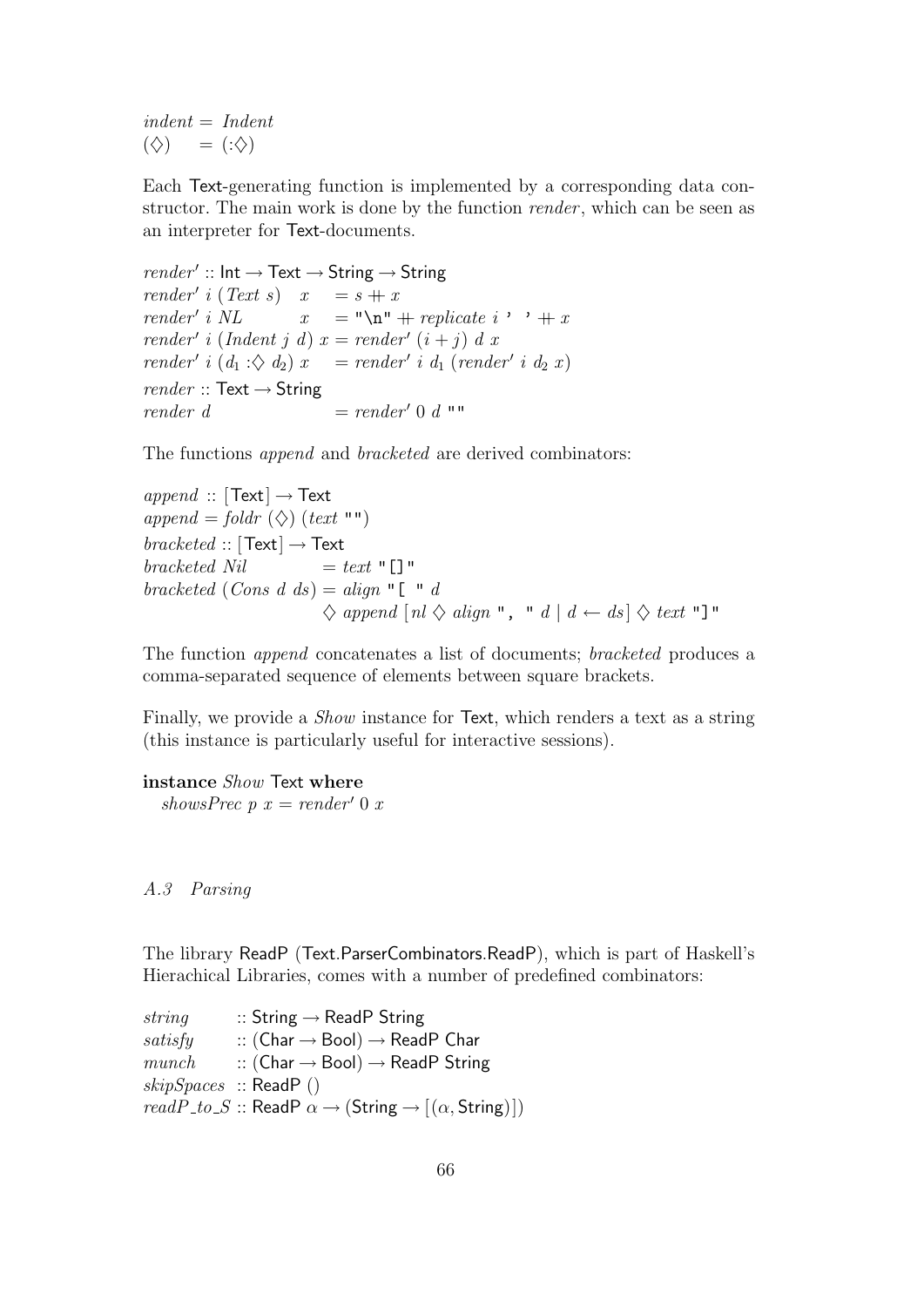The parser string tries to parse the string provided as an argument. The parser satisfy parses a single character, but only if it satisfies the given property. Likewise, *munch* parses as many characters as possible that satisfy the given property. The parser skipSpaces consumes as much whitespace as possible. Finally, the conversion function  $readP\_to\_S$  runs a parser and transforms it from the abstract type ReadP into a concrete function.

The following derived functions are used in Section 4.2 to define the generic parser.

The function *parseParens* parses what its second argument parses, but surrounded with balanced pairs of parentheses. If the first argument is *True*, at least one pair of parentheses is mandatory.

 $parseParents ::}$  Bool  $\rightarrow$  ReadP  $\alpha \rightarrow$  ReadP  $\alpha$ parseParens True  $p = between (token "(")(token "))$ (parseParens False p) parseParens False  $p = p + p$  parseParens True p

The function token reads a specific string and consumes trailing spaces.

 $token :: String \rightarrow ReadP$  String token  $x =$ **do** string x skipSpaces return x

Finally, the function *ident* reads an identifier and discards trailing whitespace. The first character must be an underscore or a letter, the remaining characters may also be numbers.

```
ident :: ReadP String
ident = do c \leftarrow satisfy (\lambda x \rightarrow x ==' \rightarrow \forall isAlpha x)cs \leftarrow much (\lambda x \rightarrow x == ' \rightarrow \lor isAlphaNum x)skipSpaces
                 return (c:cs)
```
# References

- [1] The Generic Haskell user's guide, version 1.42 Coral release. Technical Report UU-CS-2005-004, Universiteit Utrecht, January 2005.
- [2] Artem Alimarine and Rinus Plasmeijer. A generic programming extension for Clean. In Th. Arts and M. Mohnen, editors, Proceedings of the 13th International workshop on the Implementation of Functional Languages, IFL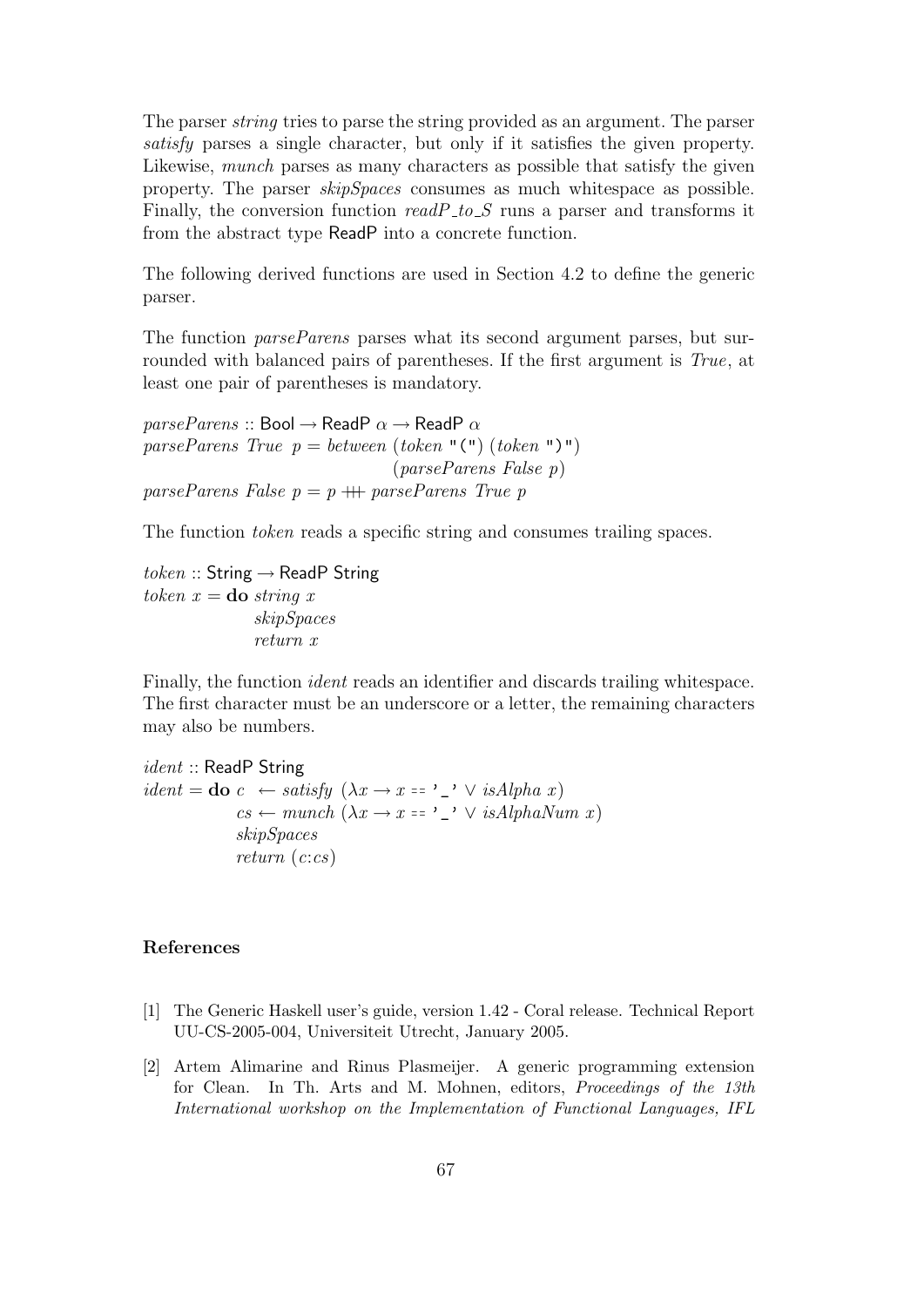$2001$ , volume  $2312$  of *Lecture Notes in Computer Science*, pages  $257-278$ ,  $\ddot{A}$ lvsjö, Sweden, September 2001. Springer-Verlag.

- [3] Thorsten Altenkirch and Conor McBride. Generic programming within dependently typed programming. In Jeremy Gibbons and Jeuring Jeuring, editors, Proceedings of IFIP TC2/WG2.1 Working Conference on Generic Programming, WCGP'02, Dagstuhl, 11–12 July 2002, pages 1–20. Kluwer Academic Publishers, 2002. ISBN:1-4020-7374-7.
- [4] Thorsten Altenkirch, Conor McBride, and Peter Morris. Generic programming with dependent types. In Roland Backhouse, Jeremy Gibbons, Ralf Hinze, and Johan Jeuring, editors, Datatype-Generic Programming 2006, volume 4719 of Lecture Notes in Computer Science. Springer-Verlag, 2007. To appear.
- [5] Roland Backhouse, Patrik Jansson, Johan Jeuring, and Lambert Meertens. Generic Programming: An Introduction. In S. Doaitse Swierstra, Pedro R. Henriques, and Jose N. Oliveira, editors, 3rd International Summer School on Advanced Functional Programming, Braga, Portugal, volume 1608 of Lecture Notes in Computer Science, pages 28–115. Springer-Verlag, Berlin, 1999.
- [6] Marcin Benke, Peter Dybjer, and Patrik Jansson. Universes for generic programs and proofs in dependent type theory. Nordic Journal of Computing, 10(4):265–289, 2003.
- [7] Richard Bird and Lambert Meertens. Nested datatypes. In J. Jeuring, editor, Fourth International Conference on Mathematics of Program Construction, MPC'98, Marstrand, Sweden, volume 1422 of Lecture Notes in Computer Science, pages 52–67. Springer-Verlag, June 1998.
- [8] W. Braun and M. Rem. A logarithmic implementation of flexible arrays. Memorandum MR83/4, Eindhoven University of Technology, 1983.
- [9] James Cheney and Ralf Hinze. A lightweight implementation of generics and dynamics. In Manuel M.T. Chakravarty, editor, Proceedings of the 2002 ACM SIGPLAN Haskell Workshop, pages 90–104. ACM Press, October 2002.
- [10] Koen Claessen. Parallel parsing processes. Journal of Functional Programming, 14(6):741–757, 2004.
- [11] Dave Clarke and Andres Löh. Generic Haskell, specifically. In Jeremy Gibbons and Johan Jeuring, editors, Proceedings of the IFIP TC2 Working Conference on Generic Programming, Schloss Dagstuhl, pages 21–48. Kluwer Academic Publishers, July 2002.
- [12] Karl Crary and Stephanie Weirich. Flexible type analysis. ACM SIGPLAN Notices, 34(9):233–248, September 1999. Proceedings of the fourth ACM SIGPLAN International Conference on Functional Programming (ICFP '99), Paris, France.
- [13] Karl Crary, Stephanie Weirich, and Greg Morrisett. Intensional polymorphism in type-erasure semantics. In Proceedings of the ACM SIGPLAN International Conference on Functional Programming (ICFP '98), Baltimore, MD, volume (34)1 of ACM SIGPLAN Notices, pages 301–312. ACM Press, June 1999.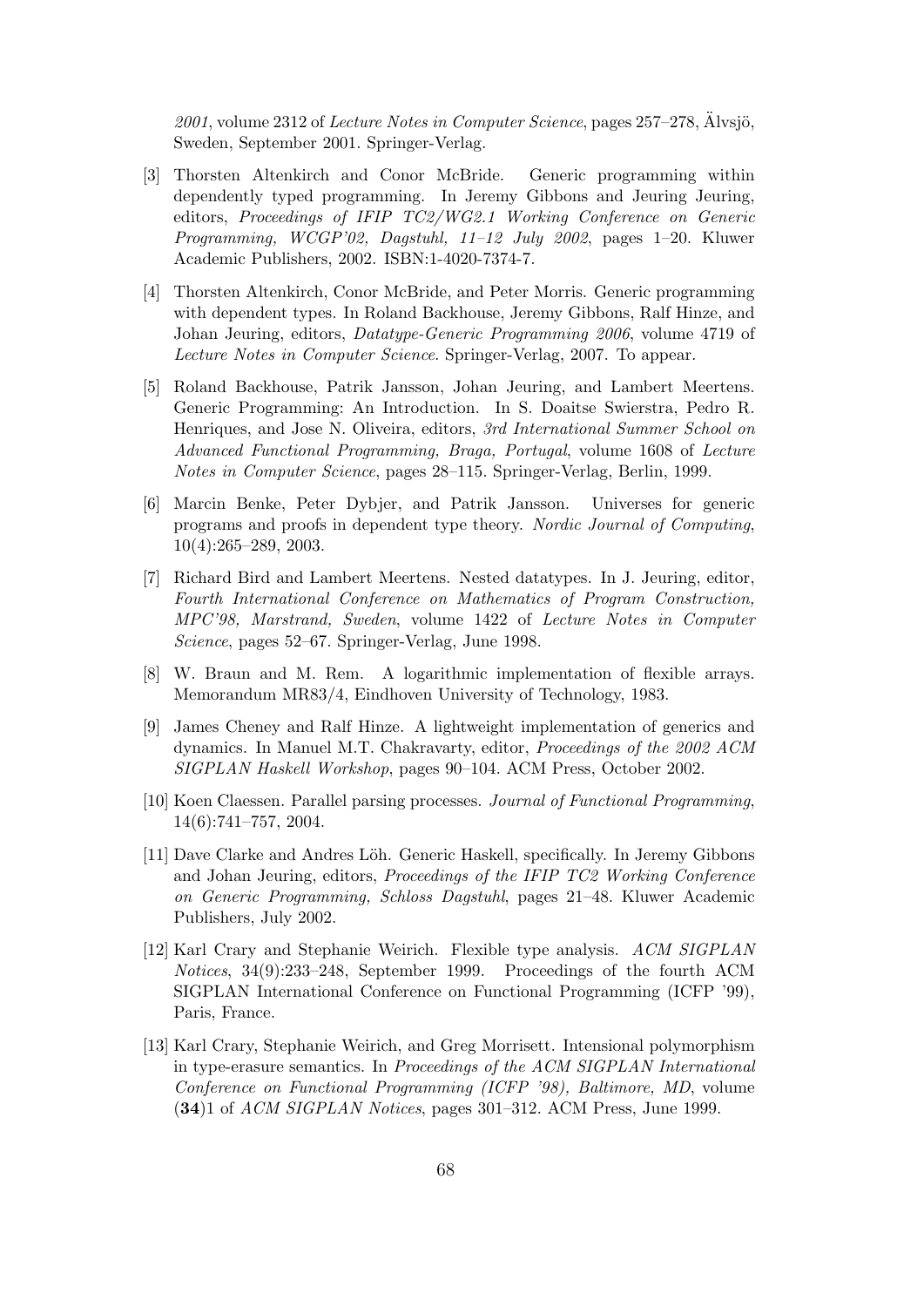- [14] Leonidas Fegaras and Tim Sheard. Revisiting catamorphisms over datatypes with embedded functions (or, programs from outer space). In *Proceedings of* the 23rd ACM SIGPLAN-SIGACT Symposium on Principles of programming languages, St. Petersburg Beach, Florida, United States, pages 284–294, 1996.
- [15] Cordelia V. Hall, Kevin Hammond, Simon L. Peyton Jones, and Philip L. Wadler. Type classes in Haskell. ACM Transactions on Programming Languages and Systems, 18(2):109–138, March 1996.
- [16] Robert Harper and Greg Morrisett. Compiling polymorphism using intensional type analysis. In 22nd Symposium on Principles of Programming Languages, POPL '95, pages 130–141, 1995.
- [17] Ralf Hinze. A generic programming extension for Haskell. In Erik Meijer, editor, Proceedings of the 3rd Haskell Workshop, Paris, France, September 1999. The proceedings appeared as a technical report of Universiteit Utrecht, UU-CS-1999-28.
- [18] Ralf Hinze. Functional Pearl: Perfect trees and bit-reversal permutations. Journal of Functional Programming, 10(3):305–317, May 2000.
- [19] Ralf Hinze. A new approach to generic functional programming. In Thomas W. Reps, editor, Proceedings of the 27th Annual ACM SIGPLAN-SIGACT Symposium on Principles of Programming Languages (POPL'00), Boston, Massachusetts, January 19-21, pages 119–132, January 2000.
- [20] Ralf Hinze. Polytypic values possess polykinded types. Science of Computer Programming, 43:129–159, 2002.
- [21] Ralf Hinze. Fun with phantom types. In Jeremy Gibbons and Oege de Moor, editors, The Fun of Programming, pages 245–262. Palgrave Macmillan, 2003. ISBN 1-4039-0772-2 hardback, ISBN 0-333-99285-7 paperback.
- [22] Ralf Hinze. Generics for the masses. J. Functional Programming, 16(4&5):451– 483, July&September 2006.
- [23] Ralf Hinze and Johan Jeuring. Generic Haskell: Applications. In Roland Backhouse and Jeremy Gibbons, editors, Generic Programming: Advanced Lectures, volume 2793 of Lecture Notes in Computer Science, pages 57–97. Springer-Verlag, 2003.
- [24] Ralf Hinze and Johan Jeuring. Generic Haskell: Practice and theory. In Roland Backhouse and Jeremy Gibbons, editors, Generic Programming: Advanced Lectures, volume 2793 of Lecture Notes in Computer Science, pages 1–56. Springer-Verlag, 2003.
- [25] Ralf Hinze, Johan Jeuring, and Andres Löh. Type-indexed data types. Science of Computer Programming, 51:117–151, 2004.
- [26] Ralf Hinze and Andres Löh. lhs2TFX. http://people.cs.uu.nl/andres/ lhs2tex/.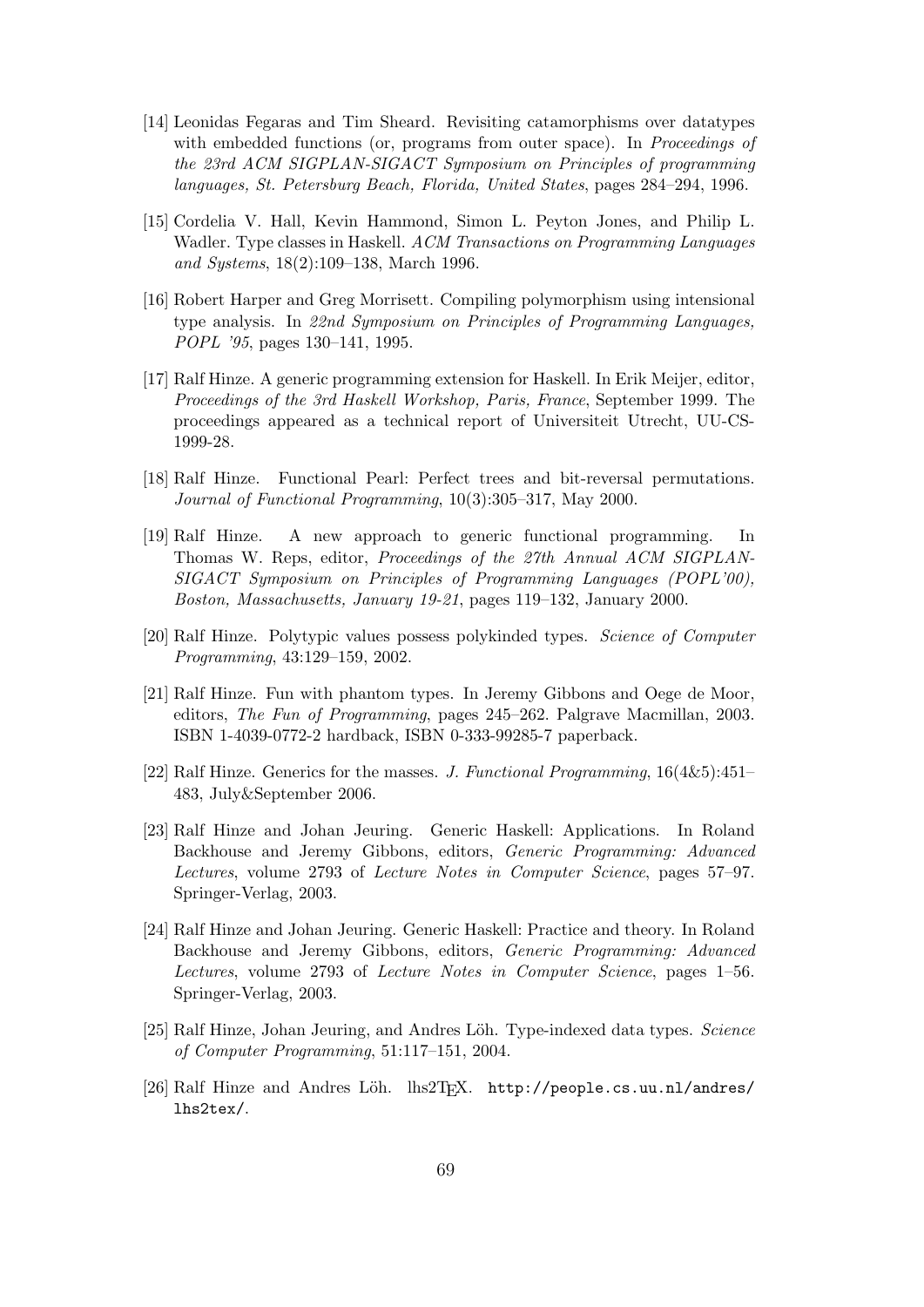- [27] Ralf Hinze and Andres Löh. "Scrap Your Boilerplate" revolutions. In Tarmo Uustalu, editor, 8th International Conference on Mathematics of Program Construction (MPC '06), volume 4014 of Lecture Notes in Computer Science, pages 180–208. Springer-Verlag, July 2006.
- [28] Ralf Hinze and Andres Löh. Generic programming, now! In Roland Backhouse, Jeremy Gibbons, Ralf Hinze, and Johan Jeuring, editors, Datatype-Generic Programming 2006, volume 4719 of Lecture Notes in Computer Science, pages 150–208. Springer-Verlag, 2007.
- [29] Ralf Hinze, Andres Löh, and Bruno C.d.S. Oliveira. "Scrap Your Boilerplate" reloaded. In Philip Wadler and Masimi Hagiya, editors, Proceedings of the Eighth International Symposium on Functional and Logic Programming (FLOPS 2006), 24-26 April 2006, Fuji Susono, Japan, volume 3945 of Lecture Notes in Computer Science, pages 13–29. Springer-Verlag, April 2006.
- [30] Ralf Hinze, Andres Löh, and Bruno C.d.S. Oliveira. "Scrap Your Boilerplate" reloaded. Technical Report IAI-TR-2006-2, Institut für Informatik III, Universität Bonn, January 2006.
- [31] Ralf Hinze and Simon Peyton Jones. Derivable type classes. In Graham Hutton, editor, Proceedings of the 2000 ACM SIGPLAN Haskell Workshop, volume 41.1 of Electronic Notes in Theoretical Computer Science. Elsevier Science, August 2001. The preliminary proceedings appeared as a University of Nottingham technical report.
- [32] J. Hughes. Restricted data types in Haskell. In E. Meijer, editor, Proceedings of the 1999 Haskell Workshop, number UU-CS-1999-28, 1999.
- [33] Patrik Jansson and Johan Jeuring. PolyP—a polytypic programming language extension. In Conference Record 24th ACM SIGPLAN-SIGACT Symposium on Principles of Programming Languages (POPL'97), Paris, France, pages 470– 482. ACM Press, January 1997.
- [34] Mark P. Jones. A system of constructor classes: overloading and implicit higherorder polymorphism. Journal of Functional Programming, 5(1):1–35, January 1995.
- [35] Mark P. Jones. Type classes with functional dependencies. In G. Smolka, editor, Proceedings of the 9th European Symposium on Programming, ESOP 2000, Berlin, Germany, volume 1782 of Lecture Notes in Computer Science, pages 230–244. Springer-Verlag, March 2000.
- [36] Ralf Lämmel and Simon Peyton Jones. Scrap more boilerplate: reflection, zips, and generalised casts. In Kathleen Fisher, editor, Proceedings of the 2004 International Conference on Functional Programming, Snowbird, Utah, September 19–22, 2004, pages 244–255, September 2004.
- [37] Ralf Lämmel and Simon Peyton Jones. Scrap your boilerplate with class: extensible generic functions. In Benjamin Pierce, editor, Proceedings of the 2005 International Conference on Functional Programming, Tallinn, Estonia, September 26–28, 2005, September 2005.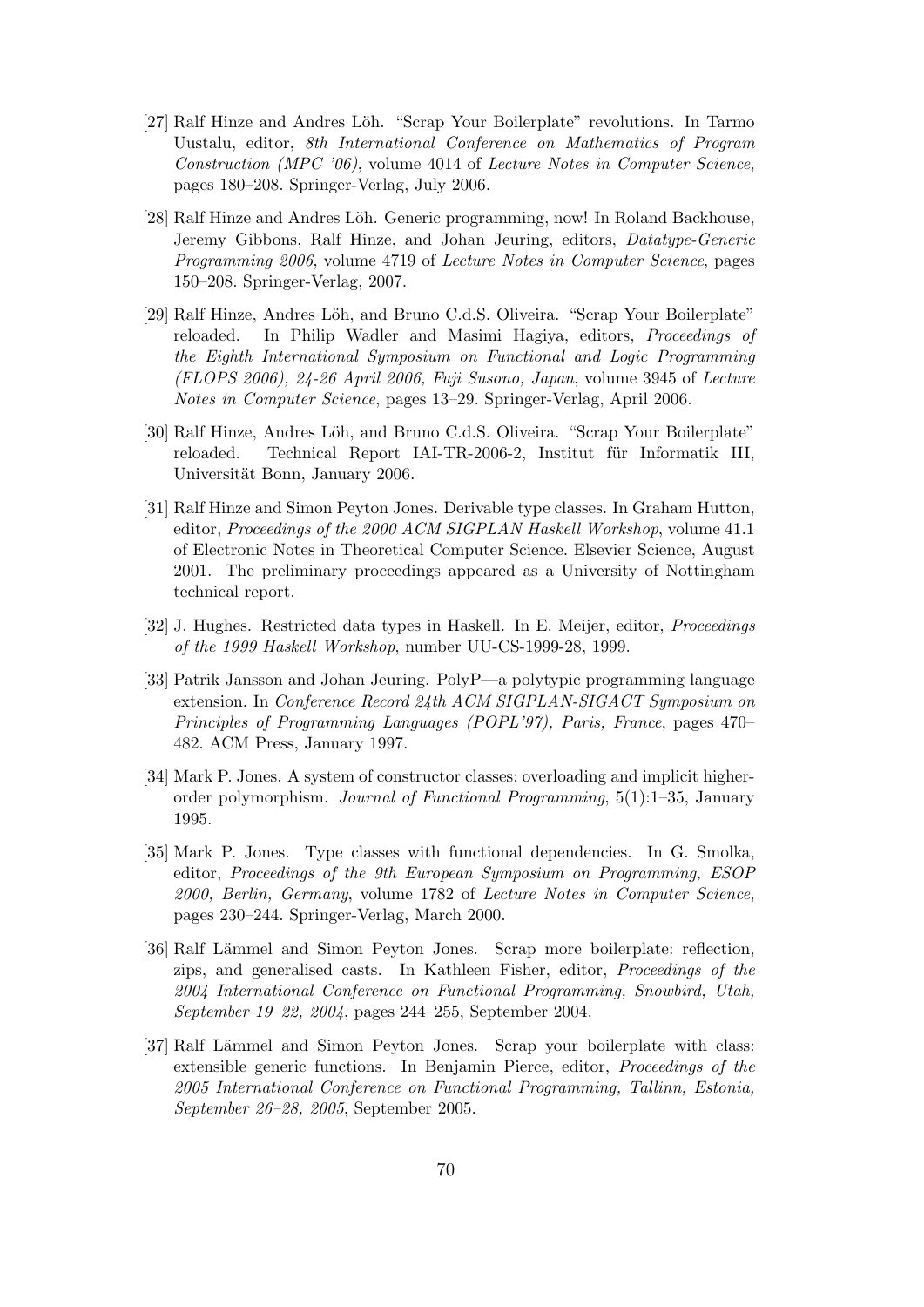- [38] Daan Leijen and Erik Meijer. Domain-specific embedded compilers. In Proceedings of the 2nd Conference on Domain-Specific Languages, pages 109– 122, Berkeley, CA, October 1999. USENIX Association.
- [39] Andres Löh and Ralf Hinze. Open data types and open functions. In *Proceedings* of the 8th ACM SIGPLAN Symposium on Principles and Practice of Declarative Programming, Venice, Italy, pages 133–144. ACM Press, July 2006.
- [40] Andres Löh. Exploring Generic Haskell. PhD thesis, Utrecht University, 2004.
- [41] Ulf Norell and Patrik Jansson. Polytypic programming in Haskell. In Phil Trinder, Greg Michaelson, and Ricardo Peña, editors, Implementation of Functional Languages: 15th International Workshop, IFL 2003, Edinburgh, UK, September 8-11, 2003, volume 3145 of Lecture Notes in Computer Science, pages 168–184. Springer-Verlag, September 2003.
- [42] Bruno C.d.S. Oliveira and Jeremy Gibbons. TypeCase: A design pattern for type-indexed functions. In Daan Leijen, editor, Proceedings of the 2005 ACM SIGPLAN workshop on Haskell, Tallinn, Estonia, pages 98–109, September 2005.
- [43] Simon Peyton Jones. Haskell 98 Language and Libraries. Cambridge University Press, 2003.
- [44] Simon Peyton Jones and Ralf Lämmel. Scrap your boilerplate: a practical approach to generic programming. In Proceedings of the ACM SIGPLAN Workshop on Types in Language Design and Implementation (TLDI 2003), New Orleans, pages 26–37, January 2003.
- [45] M. Pil. Dynamic types and type dependent functions. In Kevin Hammond, Antony J. T. Davie, and Chris Clack, editors, Implementation of Functional Languages, 10th International Workshop, IFL'98, London, UK, September 9- 11, Selected Papers, volume 1595 of Lecture Notes in Computer Science, pages 169–185. Springer, 1999.
- [46] Rinus Plasmeijer and Peter Achten. Generic editors for the world wide web. In Zoltán Horváth, editor, *Central European Functional Programming School* – Revised Lecture Notes, volume 4164 of Lecture Notes in Computer Science, pages 1–34. Springer, 2005.
- [47] Fermín Reig. Generic proofs for combinator-based generic programs. In Hans-Wolfgang Loidl, editor, Trends in Functional Programming, volume 5. Intellect, 2006.
- [48] Martin Sulzmann and Meng Wang. Modular generic programming with extensible superclasses. In WGP '06: Proceedings of the 2006 ACM SIGPLAN workshop on Generic Programming, pages 55–65. ACM Press, 2006.
- [49] Valery Trifonov, Bratin Saha, and Zhong Shao. Fully reflexive intensional type analysis. In Proceedings ICFP 2000: International Conference on Functional Programming, pages 82–93. ACM Press, 2000.